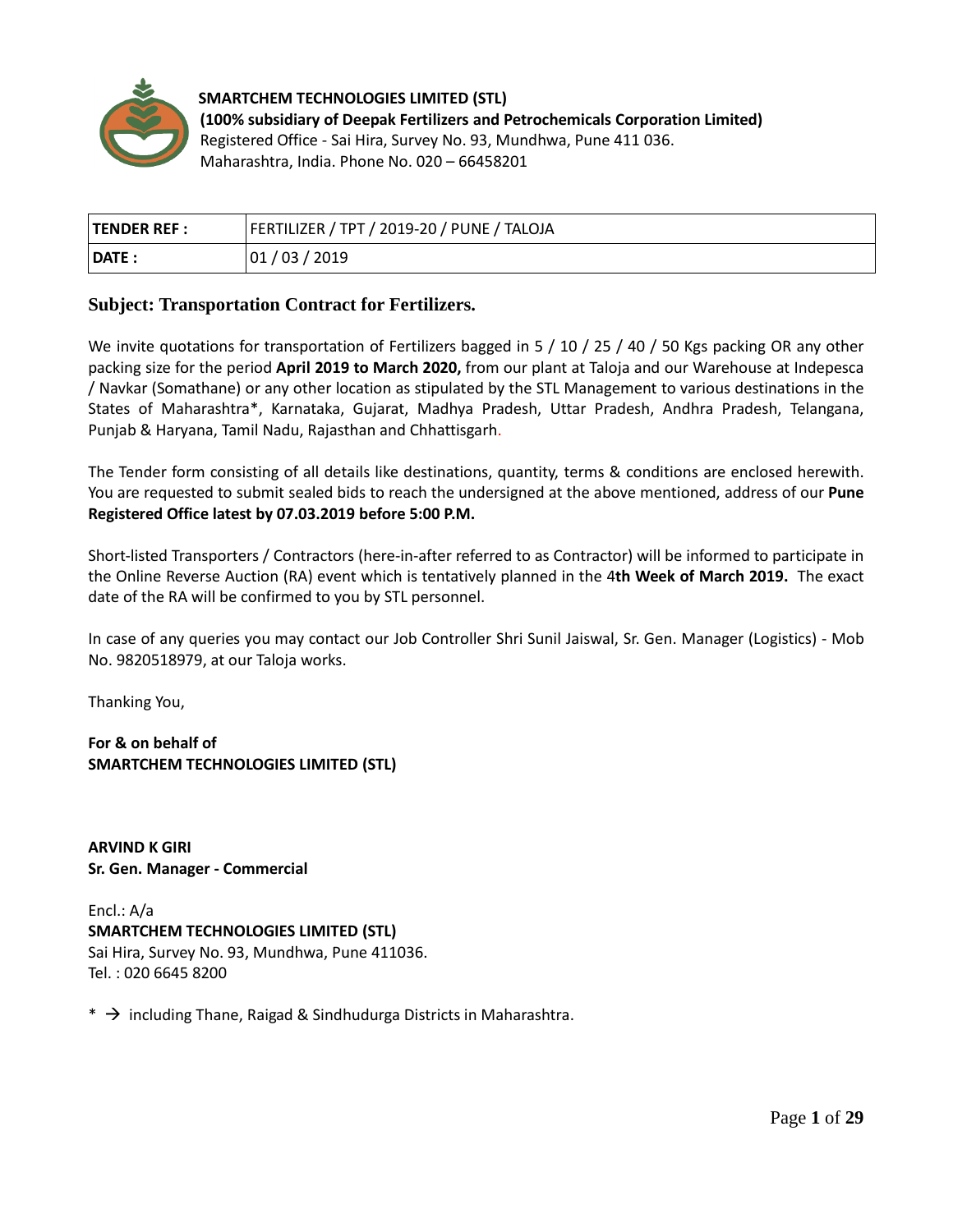# **TENDER REF: FERTILIZERS / TPT / 2019-20 / PUNE / TALOJA**

# **TRANSPORTATION CONTRACT**

# **FOR**

# **FERTILIZERS**

**01 April 2019 TO 31 March 2020**

Page **2** of **29**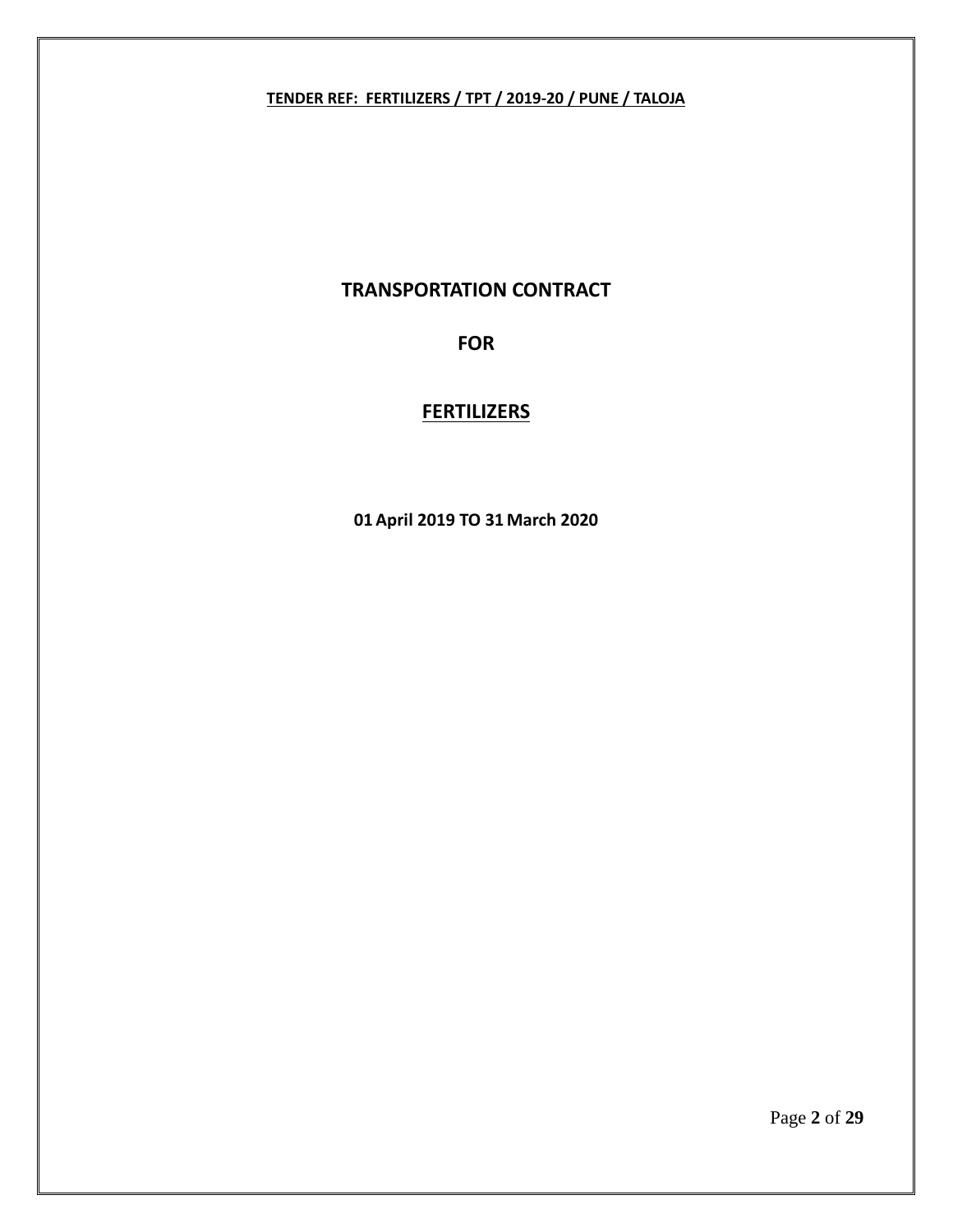## (On party's letterhead)

Ref: Date:

Sr. Gen. Manager - Commercial M/s. Smartchem Technologies Limited (STL), Sai Hira, Survey No. 93, Mundhwa, Pune-411036.

Dear Sir,

## Sub: Tender for appointment of Transport Contractor for Fertilizers.

I / We hereby submit Schedule of Rates (Schedule – II) filled in and sealed.

I / We have carefully studied the terms and conditions given in the Tender Schedule – I and agree to abide by all the terms and conditions. I / We fully understand that these will form an integral part of the Contract for the successful Tenderers.

D.D. / Pay Order No. \_\_\_\_\_\_\_\_\_\_ dated \_\_\_/\_\_\_/20\_\_ for Rupees **50,000**/- (Rupees **Fifty Thousand only**) in favour of M/s. SMARTCHEM TECHNOLOGIES LIMITED, payable at Pune towards Earnest Money Deposit is enclosed herewith.

Thanking you,

Yours faithfully,

(Signature of the Tenderer) Affix Rubber Stamp

STATUS – (Capacity in which signatory is signing)

Enclosure:

|                                                                         | 1) SCHEDULE I & EMD : GENERAL TERMS AND CONDITIONS duly stamped, signed by Tenderer at each page (1 |  |  |  |  |  |
|-------------------------------------------------------------------------|-----------------------------------------------------------------------------------------------------|--|--|--|--|--|
|                                                                         | set) and sealed in envelope – EMD.                                                                  |  |  |  |  |  |
| $2)$ SCHEDULE II :                                                      | SCHEDULE OF RATES duly filled in stamped, signed by Tenderer on each page and                       |  |  |  |  |  |
|                                                                         | sealed in envelope (2 sets).                                                                        |  |  |  |  |  |
| 2) List of pro-qualification documents / information attached becausith |                                                                                                     |  |  |  |  |  |

3) List of pre-qualification documents / information attached herewith.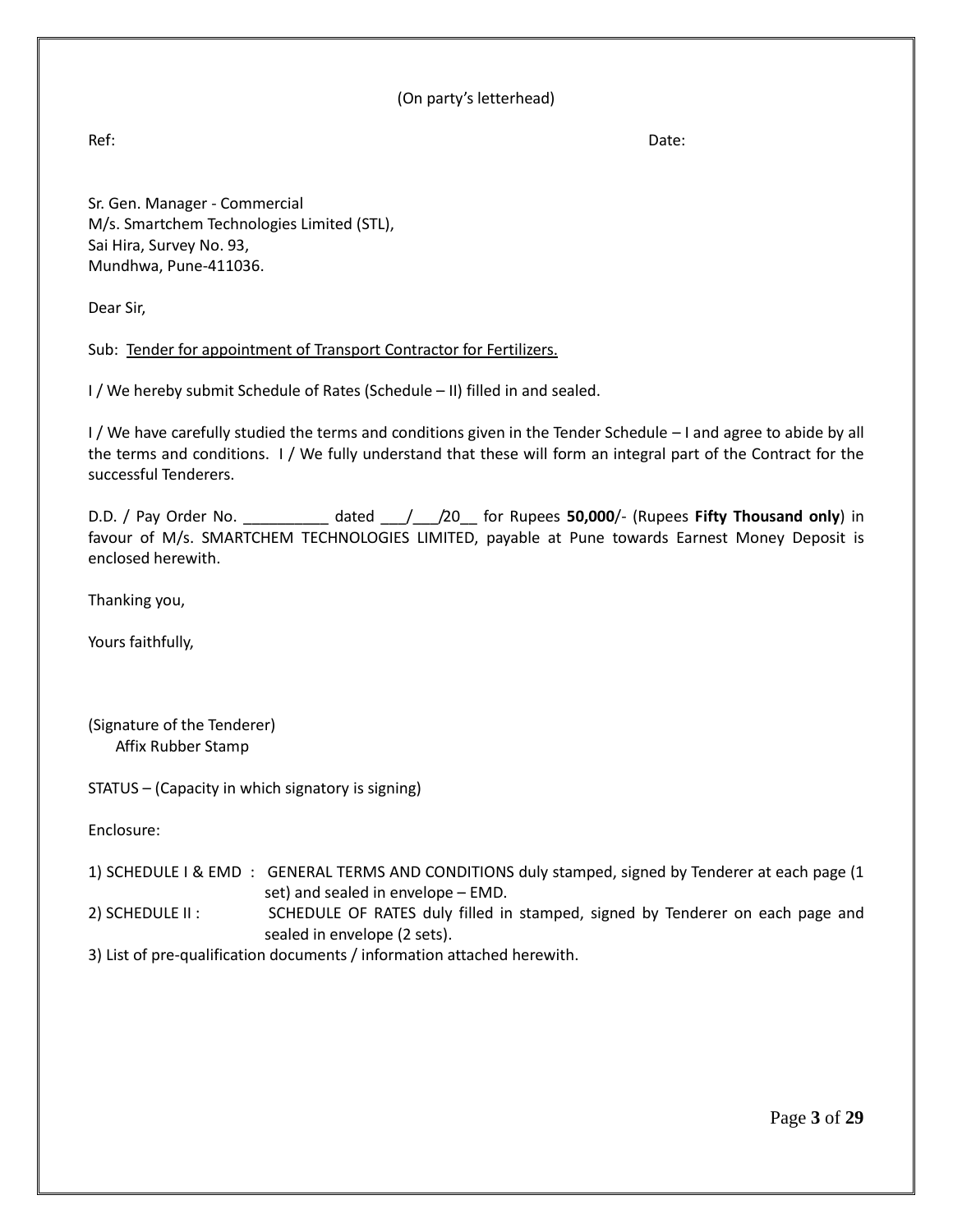# **SMARTCHEM TECHNOLOGIES LIMITED (STL) Sai Hira, Survey No. 93, Mundhwa, Pune 411 036.**

### **INSTRUCTIONS TO THE TENDERER**

The following procedure shall be adopted for the submission of quotations.

Quotations forwarded through email shall not be qualified for this Tender.

The sealed envelopes should be submitted as follows: -

### **Envelope No. 1**

To be superscribed "Earnest Money & Commercial Terms" for Tender Reference FERTILIZERS / TPT / 2019-20 / PUNE / TALOJA and should contain –

Demand Draft / Pay Order in favour of Smartchem Technologies Limited, payable at Pune, for **Rs. 50,000/- (Rupees Fifty Thousand Only) will be accepted**. The Earnest Money Deposit (EMD) furnished by Tenderers will be exclusively for this Tender and will not carry any interest.

(Contractor engaged in our current Jobs for transportation of Fertilizers from Taloja are exempted for submission of EMD.)

'**Commercial Terms**' should contain the following --

Schedule – I : Confirming acceptance of all the terms and conditions as stipulated therein.

- Pre-qualification documents / information.
- Letter of authority from Tenderer.
- General Information (in the proforma, prescribed by the Company).
- Infrastructure / Resource (in the proforma, prescribed by the Company).
- Certified copies of RC books of owned vehicles, if any.
- Experience for last three years (in the proforma, prescribed by the Company).
- Details of blacklisting / disqualification / forfeiture of BG / S.D. (in the proforma, prescribed by the Company).
- Latest Income-Tax clearance certificate along with Income Tax returns for last three years
- Certified copy of registered Partnership deed / Memorandum of Association / Articles of Association / by-laws as applicable.
- Balance Sheet for last three years.
- Copy of PAN registration, Service Tax registration.
- Registration number in case registered under Micro, Small and Medium Enterprises.
- Details for payment through RTGS.

(Contractor already engaged in our current Jobs for transportation of fertilizers from Taloja are exempted from submission of above pre-qualification documents / information.) **Envelope No. 2**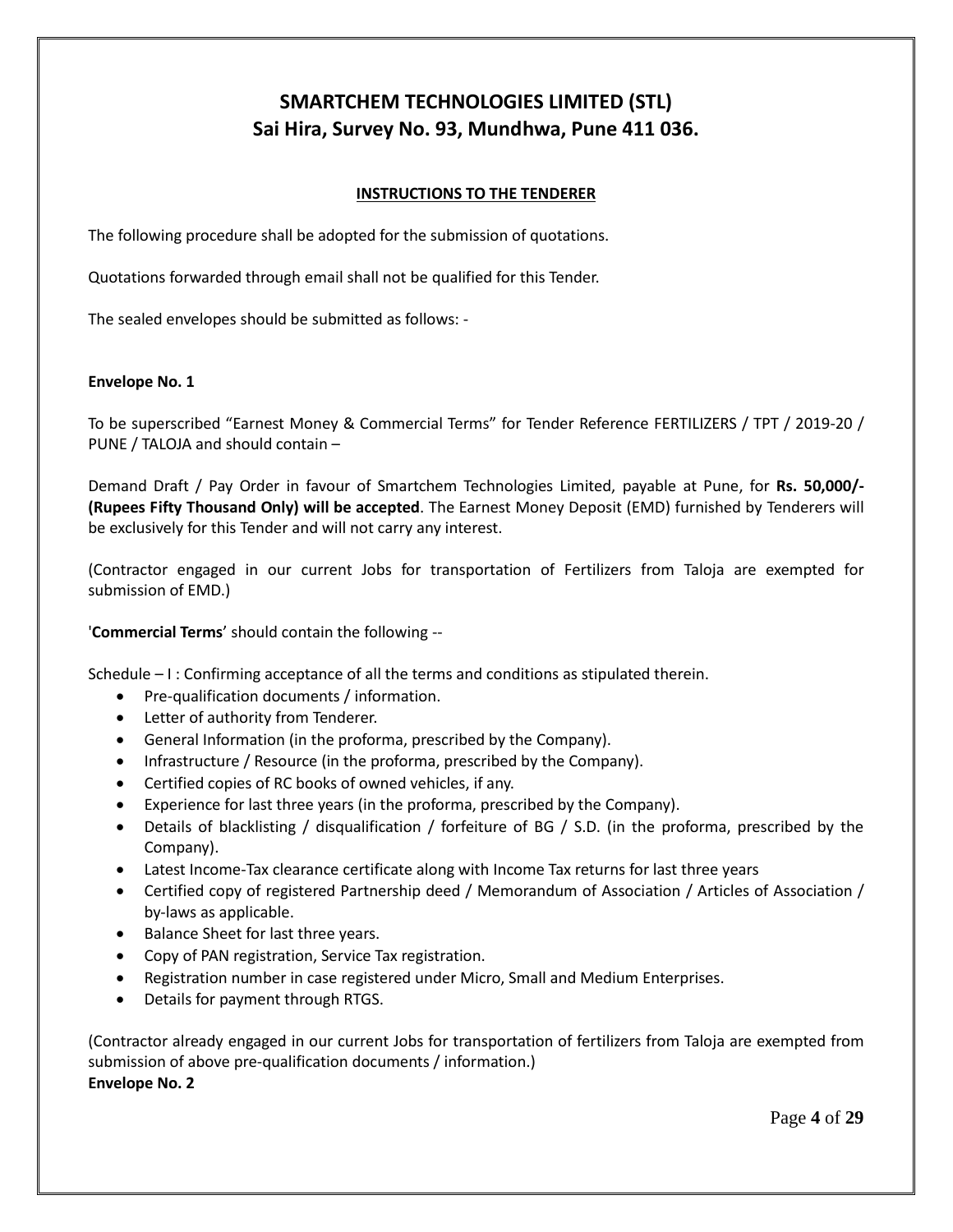To be superscribed "**Tender for FERTILIZERS / TPT / 2019-20 / PUNE / TALOJA**" and should contain schedule – II and III duly filled in, stamped & signed by Tenderer on each page.

Both the above envelopes should be submitted in one cover **(Envelope No.3)** and be superscribed - *"*Tender Ref. FERTILIZERS/ TPT / 2019-20 / PUNE / TALOJA**".**

**Envelope No. 3 will be opened on a scheduled date by a Committee appointed by STL and not in the presence of the Tenderers**. Envelope No. 1 will be opened first and it will be verified that the Tenderer has submitted EMD in the prescribed form as applicable, all the terms and conditions of the Tender documents are acceptable to the Contractor and all the required pre-qualification documents / info are furnished. Mere submission of all the documents will not necessarily mean that the Tenderer is qualified. Worthiness assessed by the Company will be final and binding on the Tenderer. Envelope No. 2 of the Tenderers technically qualified by our Job Controller shall only be opened by the Committee.

- 1.0 The Company shall reserve the right to either issue or reject the Tender documents to any parties without assigning the reasons.
- 2.0 Out of firms having one or more common partners / proprietor only one Tender document will be entertained.

### 3.0 **ACCEPTANCE AND COMMENCEMENT OF WORK**

- 3.01 The Contractor on acceptance of Tender by the Company shall commence the work, subject to completion of formalities pertaining to Security Deposit and Agreement within the stipulated period, on receipt of Purchase Order. However, if the Contractor fails to commence work within 7 (seven) days from the stipulated day as stated above, he will not be allowed to work during the period of Contract and the Earnest Money Deposit shall be forfeited at the sole discretion of the Company.
- 3.02 It is understood by the Contractor that generally, the lowest Tender shall be selected. The remaining Tenders shall be kept in reserve and may, in accordance with the process specified in the Tender document, be invited to match the Tender submitted by the lowest tenderer in case such lowest tenderer withdraws or is not selected for any reason. In the event that none of the other tenderers match the bid of the lowest Tenderer, the Company may in its discretion invite fresh bids from the remaining tenderers or annual the Tender process as the case may be.
- 3.03 The Tenderer, after studying all Tender documents carefully and after visiting the site for satisfying itself of the conditions, location and accessibility of the site, nature, extent and character of the operations, may obtain all clarifications in writing before Tendering. Submission of Tender implies that the Tenderer has obtained all the clarifications required.

**The Tenderer should quote the rates in Rupees per MT (in figures) explicitly for the period 1 st April 2019 to 31 st March 2020 for all the destinations mentioned in Schedule II***.* The quoted rates should be rounded off to the nearest rupee.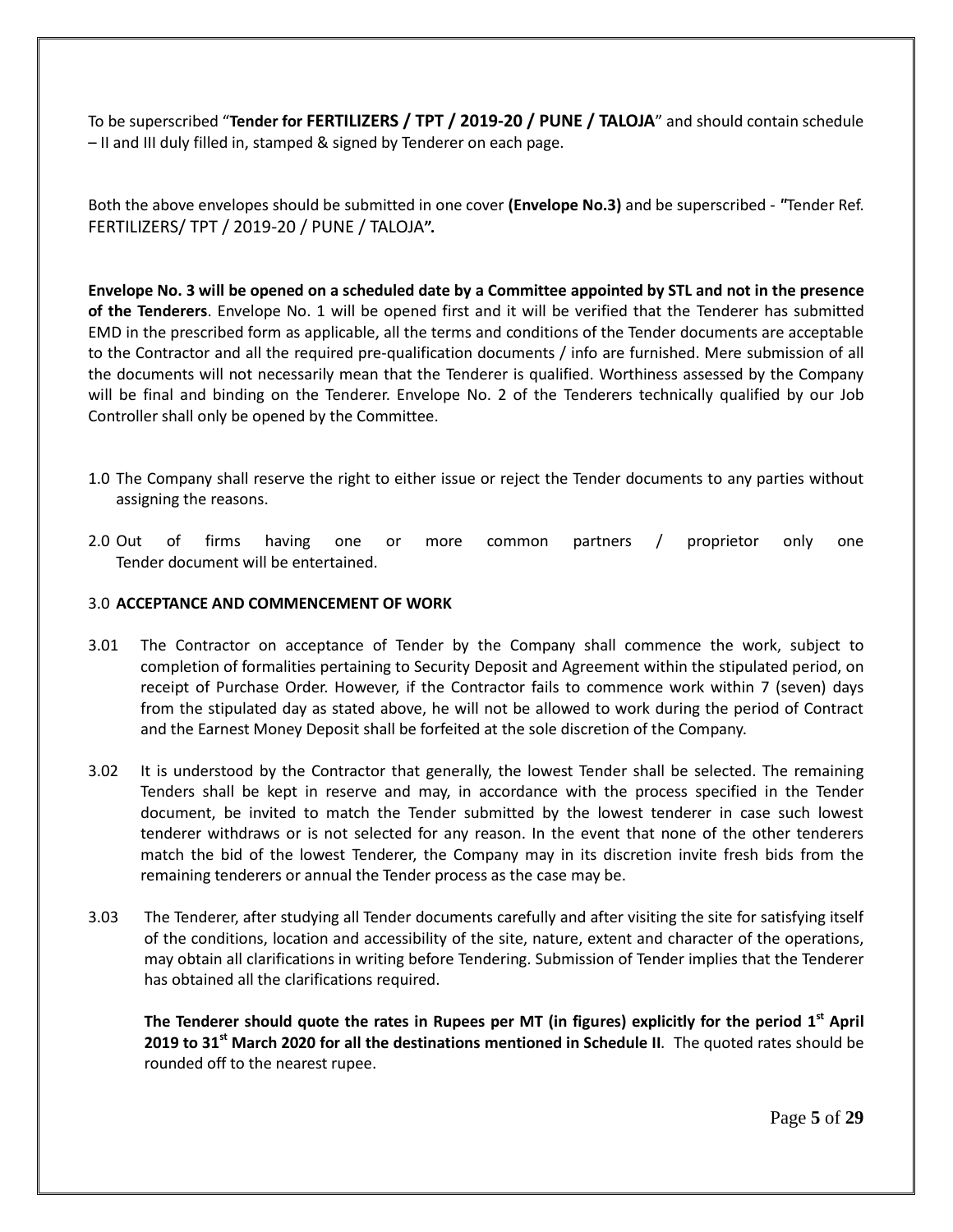- 3.04 The Tenderer may quote for all the jobs covered by the Tender or part thereof as per Schedule II. However, the Tenderer should ensure that rates quoted for a particular district in areas of Maharashtra should cover each and every destination in that particular District. For rest of the States, the Contractor should ensure that rates quoted should cover each and every destination mentioned under that particular State in Schedule II. The Tender is liable to be rejected for failing to adhere to this condition*.*
- 3.05 The rates quoted in the Tender are to hold good for a minimum period of 90 days from the last date of Tender submission. The rates are to be confirmed by both the parties before executing the Contract and these rates will be valid for the entire period of Contract inclusive of extension / extensions.
- 3.06 If the Tender submitted is not in the name of any Individual, the Tenderer shall disclose the nature, constitution and registration of the Tendering firm and the Tender shall be signed by a person or persons duly authorized to do so by means of legally valid documents which or a duly certified copy of the same, shall be attached with the Tender.

## 3.07 **Service of Notice of Contract**:

The Contractor shall furnish the name, designation and address of his authorised agent and all communications, notices, complaints and references shall be deemed to have been duly given to the Contractors if delivered to the Contractor or his authorised agent or left at or posted to the address so given and shall be deemed to have been so given in the case of posting on the day on which they should reach such address in the ordinary course of post or on the day on which they were so delivered or left. In the case of Contract by partners, any change in the constitution of its firm shall be forthwith notified by the Contractor to the Company and it will not affect the validity of the Contract.

#### 4.0 **VALIDITY OF TENDERS:**

The acceptance of Tender will rest with the Company and reserves to itself the right -

- To reject any or all Tenders.
- To reject the Tender on the basis of unsatisfactory performance of the Tenderer in previous Transport Contracts with the Company.
- Out of firms having one or more common partners/proprietors, offer of only one firm will be valid at sole discretion of Company.
- To conduct online / reverse auction or negotiate with one or more Tenderers for revision of rates downwards if the Company feels that rates so received are not appropriate.
- To split up work amongst two or more Tenderers.
- To award the work in part and not in its entirety, if considered expedient, without assigning any reason or giving any explanation thereof.
- The Rates derived from On-line RA shall be proportionately reduced in % (percentage) basis with respect to initially quoted Weighted Average Rates for all locations.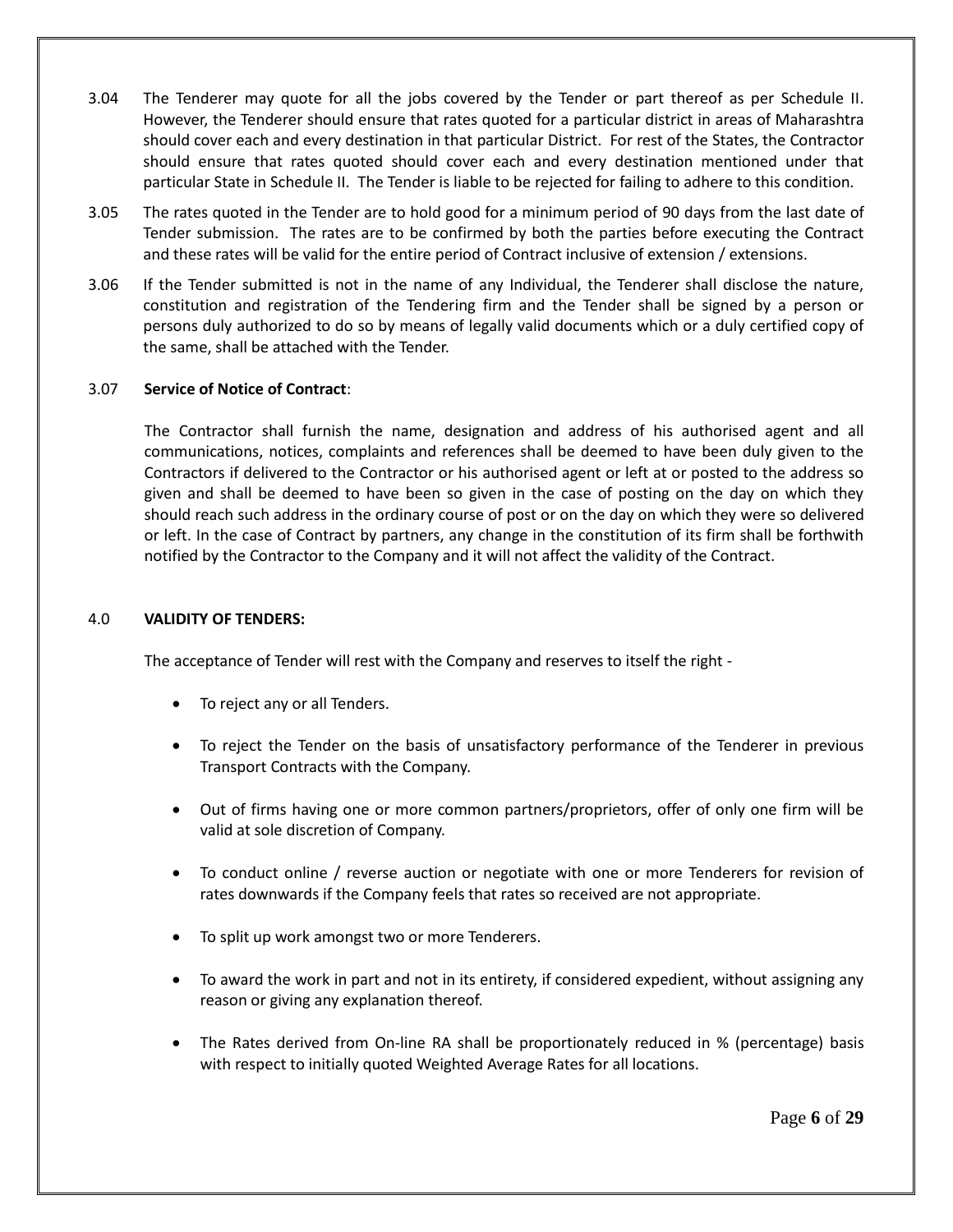- 5.0 The Tender document should have annexed thereto an initialed copy of the General Terms and Conditions, and initialed copy of the Transport Contract indicating acceptance of all the General Terms and Conditions and the Main Contract. The Person initiating shall be appropriately identified and supported by a separate letter.
- 6.0 **Conditional Offer:** Conditional offers will not be accepted under any circumstances.
- 7.0 No guarantee can be given as to any definite volume of work that will be entrusted to the Contractor at any time or during the period of the contract. The quantity may decrease/ increase depending upon the requirement and other factors whatsoever.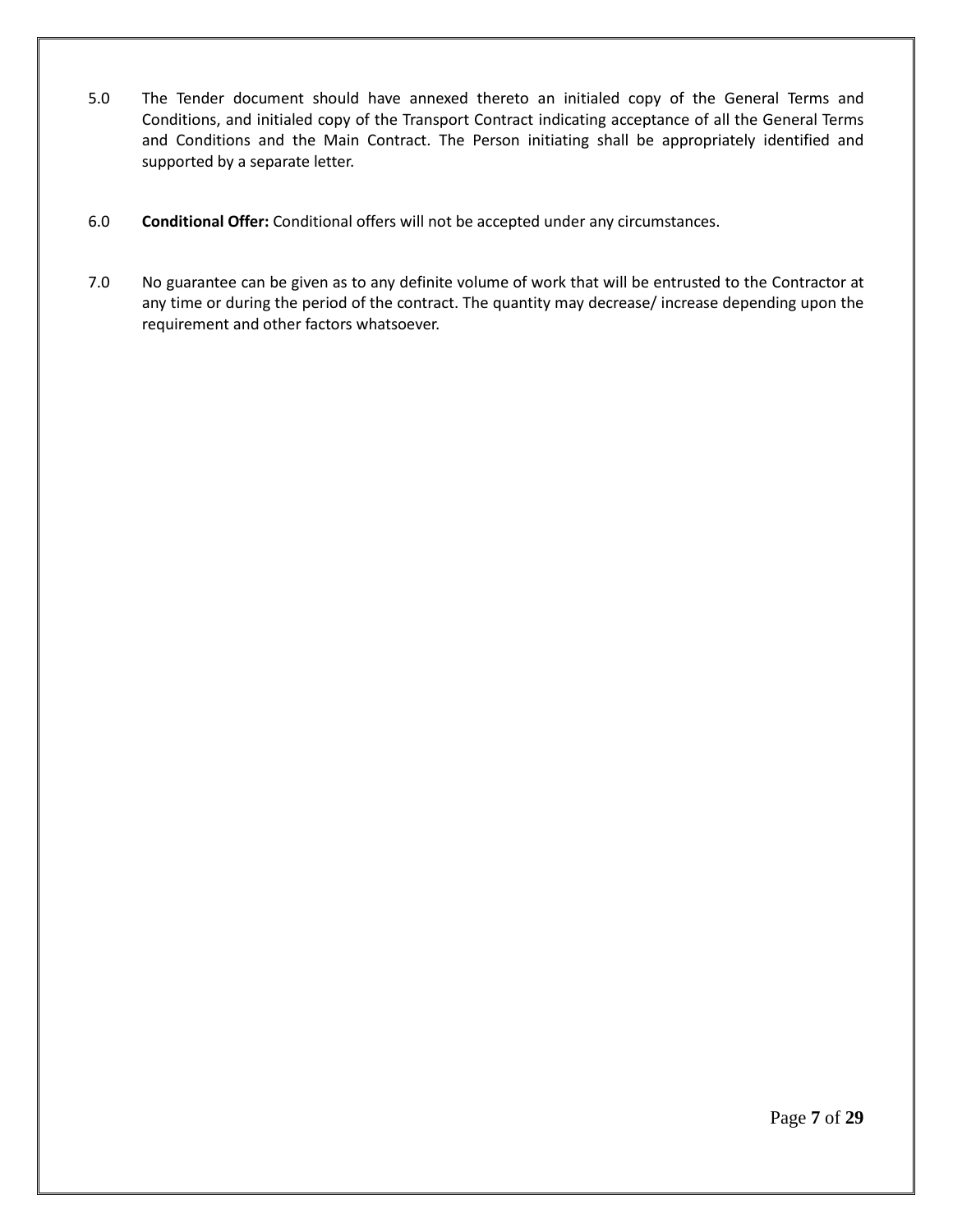### **SCHEDULE – I**

# **SMARTCHEM TECHNOLOGIES LIMITED (STL) SAI HIRA, SURVEY NO. 93, MUNDHWA, PUNE - 411036**

GENERAL TERMS AND CONDITIONS OF CONTRACT / TENDER

#### 1.0 **DEFINITION**

- 1.1. "Company" shall mean "Smartchem Technologies Limited (STL)", having its Registered Office at Sai Hira, Survey No. 93, Mundhwa, Pune – 411 036 (which expression shall unless repugnant to the context or meaning thereof, include its successors and assigns).
- 1.2. The "Contractor" shall mean the Transporter whose quotation has been accepted and shall include his legal representatives, heirs, administrators, successors and assigns.
- 1.3. The "Contract" shall mean the Service Order/Contract/Agreement, awarded to Contractor, and shall include these general terms and conditions, all its attachments and exhibits.
- 1.4. The "Job Controller" shall mean the Officer in administrative charge of the Fertilizer movement of the Company.
- 1.5. "Fertilizers" shall mean relevant "Fertiliser" as defined under Fertiliser Control Order (FCO), 1985.
- 1.6. "Act" shall mean and include Carriage by Road Act, 2007, Motor Vehicles Act, 1988 read with Rules.
- 1.7. "Load" shall mean material/Fertiliser entrusted to the Contractor at Taloja or any other location (Jassai / Indepesca / Navkar (Somathane)) or any other Warehouse.
- 1.8. "Destination" shall mean and include the defined destination for which the Load is intended.
- 1.9. "Assignment" is the assignment of the Load to the Contractor to be transported to the concerned Destination.
- 1.10. "Material" shall mean a section of the Load or part thereof.
- 1.11. "Taloja" shall mean our Company's works at Taloja or any other location specified location at Taloja.

#### 2.0 **SCOPE:**

Smartchem Technologies Limited (STL), invites sealed quotations for Transportation of Fertilisers in bags of 5 / 10 / 25 / 40 / 50 Kgs or any other packing size from its factory at Taloja or any other location (Jassai / Indepesca / Navkar (Somathane)) or any other Warehouse to various destinations in the **States of Maharashtra, Karnataka, Gujarat, Madhya Pradesh, Uttar Pradesh, Punjab & Haryana, Andhra Pradesh, Telangana, Tamil Nadu, Rajasthan and Chhattisgarh**.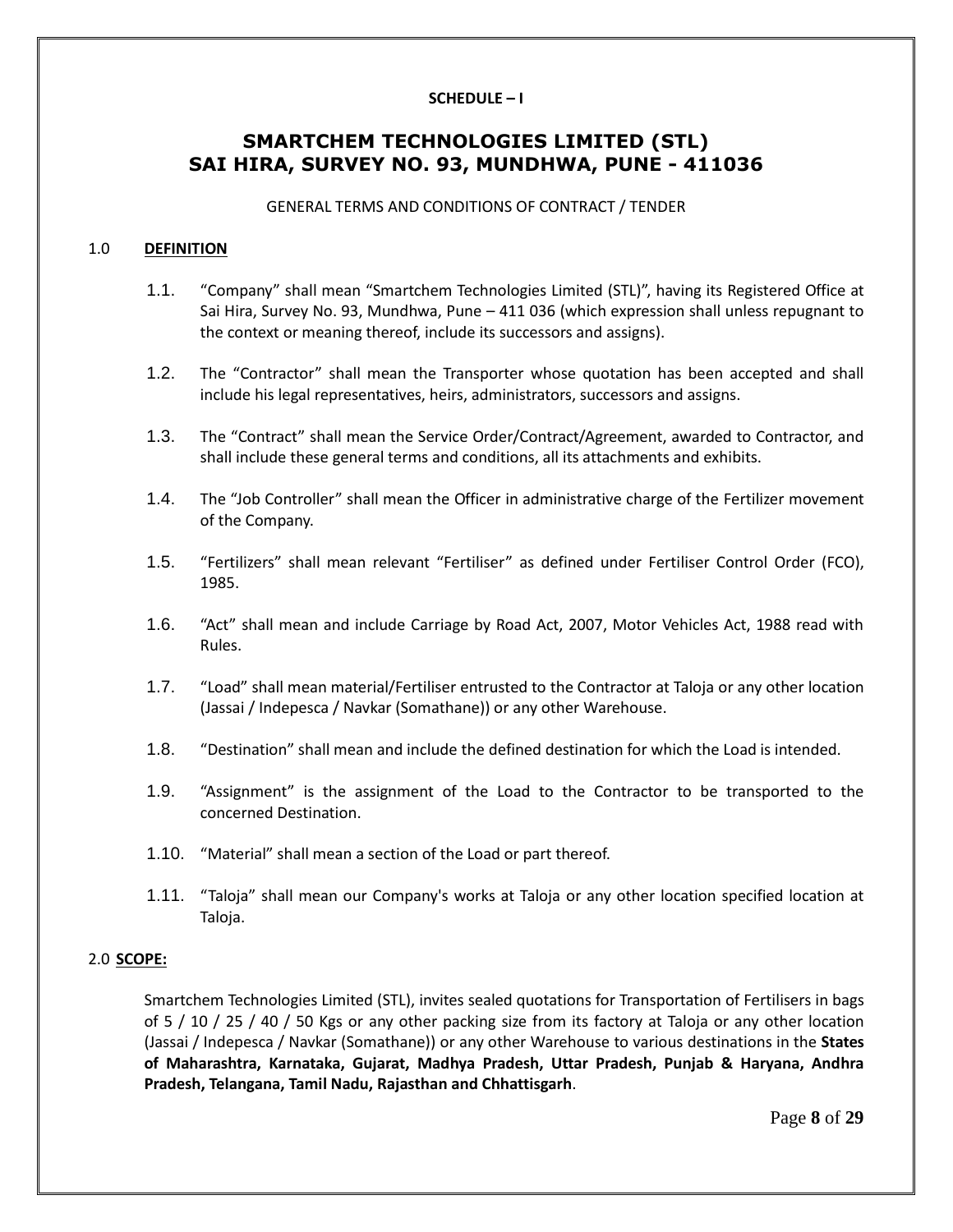The quantities and destinations indicated in Schedule II are as per tentative plans of the Company. Even though efforts will be taken to adhere to these plans, there are bound to be some variations due to market conditions and the Contractor is bound to carry out the Contract as required. The Schedules of dispatch would be furnished to you from time to time for enabling you to plan the dispatches.

#### 3.0 **RESPONSIBILITY:**

The Contractor shall ensure that the material entrusted to Contractor is delivered in full **without Transhipment** at destinations and without any damage either to the material or to the packing and **within maximum 5 days** from the date of lifting from Taloja or any other location.

### 4.0 **DAMAGES:**

- 4.01 In case of damage to material or packing, the Contractor will have to make good the loss to the Company, as decided with the Job Controller / Coordinator located at Taloja.
- 4.02 In case of delay in delivery of material at destination, the Contractor shall have to pay liquidated damages to the Company at the rate of **Rs. 100/- (Rupees One Hundred) per day** or part thereof for each truck-load from the expiry of 5 days from the date of lifting from Taloja.
- 4.03 **Shortage**: In case of shortage of Fertilizer en-route, the Contractor shall have to pay to the Company as compensation an amount equivalent to the value of material short delivered at destination calculated at Company's Invoice Price (in the case of ANP / NPK, the compensation shall be MRP + Subsidy).
- 4.04 The Company has the discretion to despatch the goods in the order / priority it deems fit.

#### 5.0 **DELIVERY OF MATERIAL:**

The Contractor in compliance of the Contract shall deliver the material to the Consignee as per the instructions of the Job Controller within maximum of **5 days** Transit Time from the date of dispatch. The acknowledgment for the receipt of goods from the Consignee shall be sent back to Company within maximum **30 days** from date of dispatch of material. The Company shall be entitled to recover the value of material in the event, the acknowledgment is not received by the Consignor within **30 days** stipulated as in this clause. The Company is entitled to recover such costs, damages, and charges as may be necessary due to any delay in delivery/receipt of acknowledgments.

5.01 **SPLIT DELIVERY**: Relaxation in delivery period of maximum **1 day** will be given in case of split delivery en-route to final destination.

If split delivery / Two-point delivery takes place within 25 Kms of the agreed Rate/MT, then the Rate/MT will remain unchanged. For split delivery / Two Point delivery beyond 25 Kms, then the additional Freight charges will be Rs. 75/MT.

#### 6.0 **SERVICE OF NOTICE OF CONTRACT**:

The Contractor shall furnish the name, designation and address of his authorised agent and all complaints, notices, communications and references shall be deemed to have been duly given to the Contractors if delivered to the Contractor or his authorised agent or left at or posted to the address so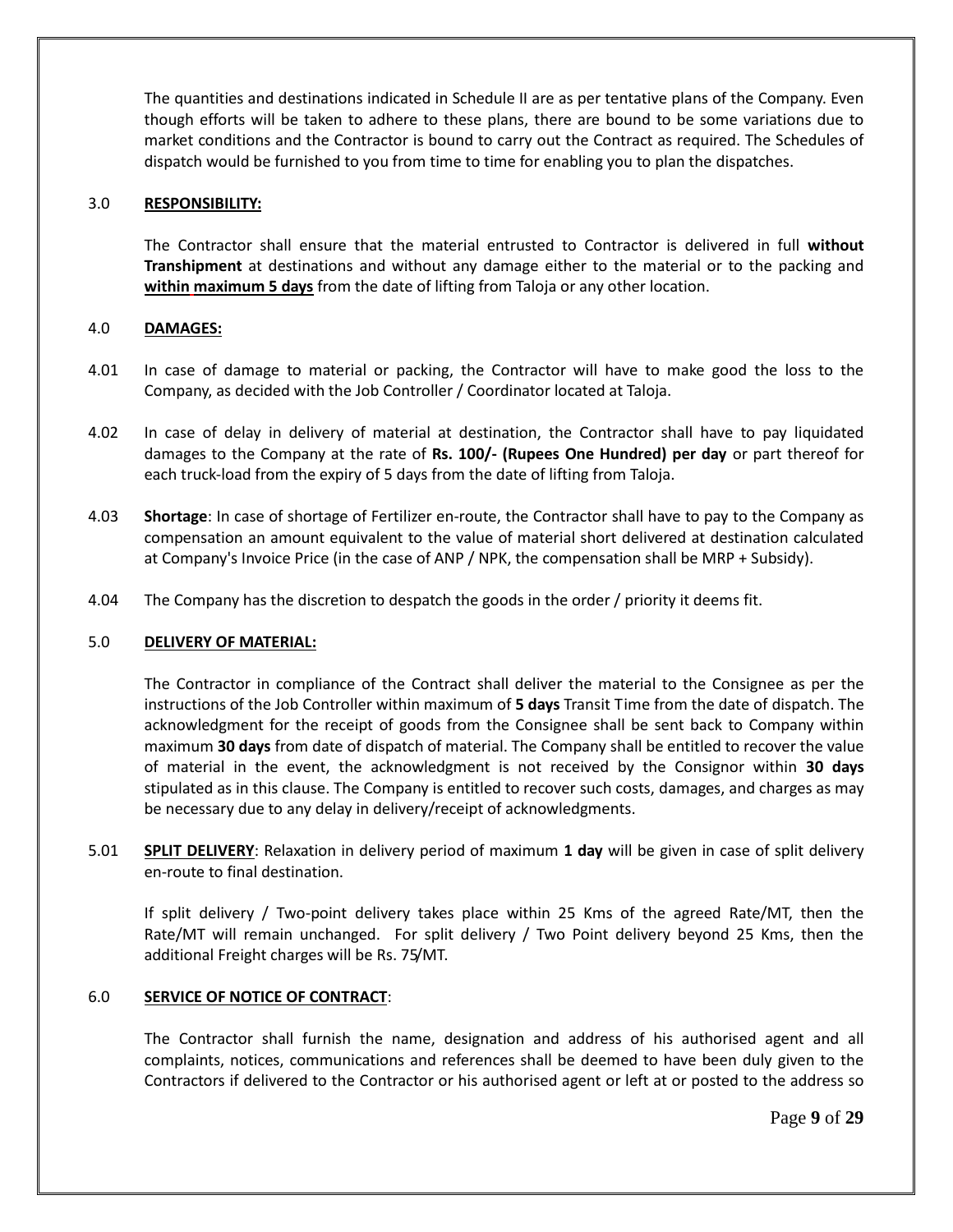given and shall be deemed to have been so given in the case of posting on the day on which they should reach such address in the ordinary course of post or on the day on which they were so delivered or left. In the case of Contract by partners, any change in the constitution of its firm shall be forthwith notified by the Contractor to the Company and it will not affect the validity of the Contract.

### 7.0 **COMMENCEMENT OF WORK**:

The Contract comes into effect with the furnishing of Security Deposit / Bank Guarantee and / or simultaneous execution of Agreement. The Contractor shall commence the work on receipt of the LOI / Service Order. In case work has already commenced, then it will be deemed as acceptance of the Contract with all the terms & conditions mentioned in this Tender. If the Contractor fails to commence work within 7 (seven) days thereafter, he will not be allowed to work during the period of Contract and the Deposits lying with the Company shall be forfeited.

### 8.0 **PERIOD OF CONTRACT:**

The period of contract is for 12 months from **01.04.2019 to 31.03.2020**. However, the Company will be entitled to terminate the Contract without assigning any reasons by giving 15 days' notice, if in the opinion of the Company, the performance of the Contractor is not satisfactory. The Contract may be extended for a further period as required on the same rates, terms and conditions at the sole discretion of the Company.

- 8.01 The Rate/MT per destination will remain unchanged for the Order validity for any reason whatsoever except for reasons mentioned under clause 8.02.
- 8.02 Freight rate will be adjusted on the basis of the following formula in case of any increase or decrease in the price of Diesel of Rs.1.00 per Litre or more as compared to base Diesel price. Base Diesel price for this Contract will be the Diesel price prevailing at Taloja as on the last date of Tender submission of 07/03/2019.

The formula for escalation / de-escalation will be:

| Increase/Decrease}    | Increase/Decrease in the price of Diesel per Ltr X Distance |
|-----------------------|-------------------------------------------------------------|
| in Freight Rate/MT} = |                                                             |
|                       | $1 \times 2 = 1$                                            |

4 Kms X 20 MT

Diesel prices will as per STL Rate Card which will be updated once every 15 days on the 16 th and  $30^{th}$ /  $31<sup>st</sup>$  of that month and will be shared with the Contractor.

The destination wise Distance to be considered in case of such escalation / de-escalation will be the distance mentioned in Schedule II to this Tender. Distances calculated in Schedule II are lowest distance in Google map from Taloja Panchanand.

8.03 The rates for new destination will be worked out on the basis of Rate / Km of the nearest destination existing in the Contract and the distance of the new destination. The information on destination – wise distances adopted by the Company will be available with its Job Controller.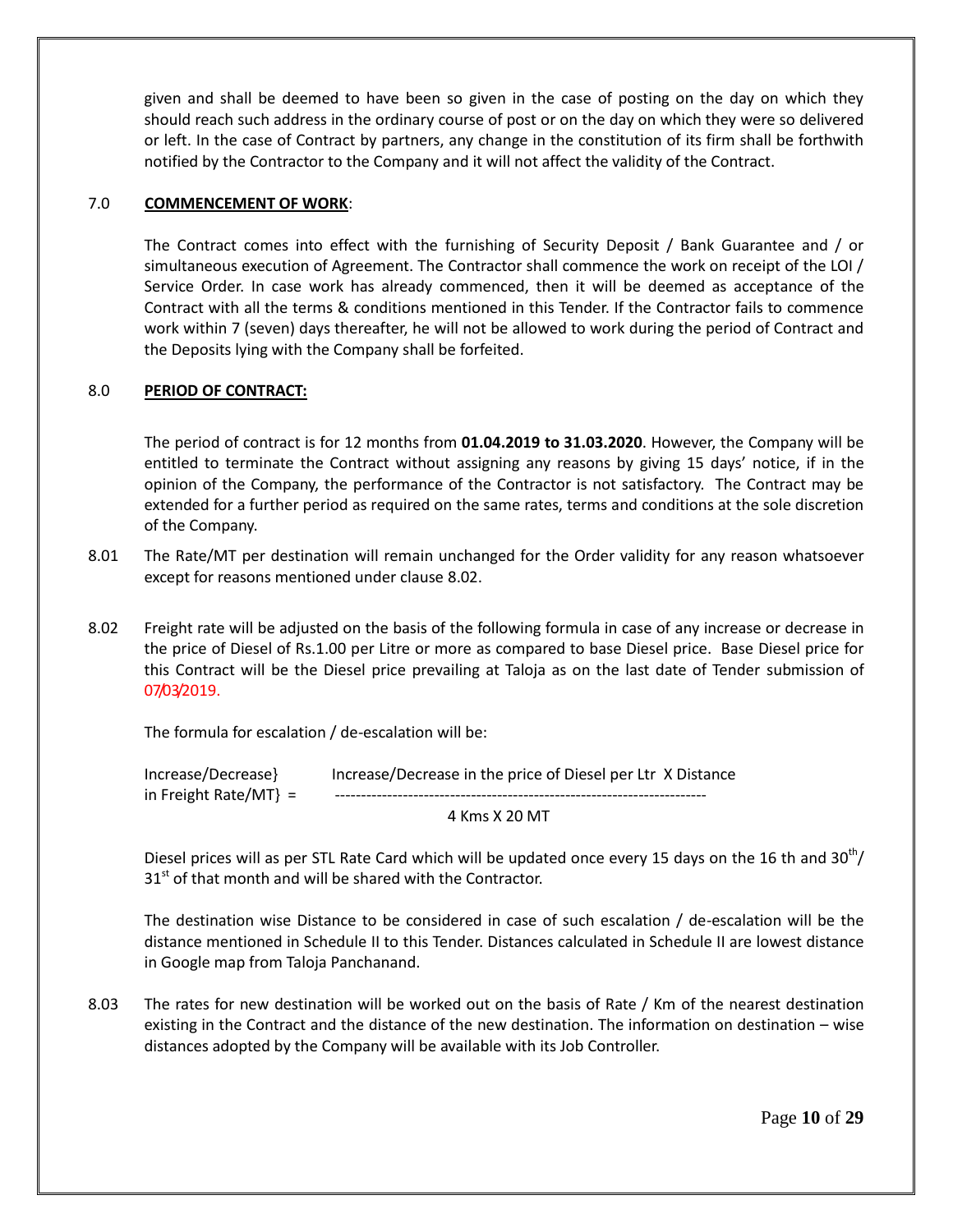### 9.0 **SECURITY DEPOSIT:**

Upon the Company's intimation of acceptance of Tender, the successful Tenderer shall within 7 days from the date of execution of the Agreement, deposit with Company, interest free Security Deposit, maximum of 10% of the Contract value, or Rs. 10.00 lacs, whichever is lower, in the form of valid Bank Guarantee (BG) issued by any Nationalized / Scheduled Bank of India, as stated in the proforma prescribed by the Company. The BG should be valid for a period of 06 months from the date of Contract.

- 9.01 The Security Deposit furnished by the Contractor shall not carry any interest.
- 9.02 The Security Deposit shall remain at the entire disposal of the Company, as a security for the satisfactory execution and completion of the work in accordance with the terms and conditions of the Contract. The Company shall be at liberty to deduct and appropriate from the Security Deposit any losses, damages, penalties and dues as may be payable by the Contractor under the Contract and the amount by which the Security Deposit is reduced by such appropriation will be made good by further deduction from the Contractor's subsequent interim bills until the Security Deposit is restored to its full limit mentioned above.
- 9.03 If the Contractor had furnished a Security Deposit for a running Contract, the same will be retained by the Company till such time the reconciliation of the previous contract is completed. In case the Security Deposit is in form of Bank Guarantee (BG), the Contractor shall extend the same and ensure that the BG value maximum of 10% of the Contract value, or Rs. 10.00 lacs, whichever is lower. On reconciliation of the running contract, the Contractor shall comply with requirement of clause No. 9.05, provided herein below.

On submission of "NO DEMAND CERTIFICATE" by the Controller, Company will refund the Security Deposit furnished for the previous Contract after adjusting as per the reconciliation.

- 9.04 If the Contractor has not furnished Security Deposit for any reason, the amount towards Security Deposit will be withheld from his pending bill.
- 9.05 On satisfactory performance and completion of the Contract in all respects and upon return in good condition of any property belonging to the Company which may have been issued to the Contractor the Security Deposit will be returned to the Contractor without any interest on presentation of "NO DEMAND CERTIFICATE", from our Job Controller.

## 10.0 **PERFORMANCE / TERMINATION OF THE CONTRACT:**

10.01 If the Contractor is unable or fails or neglects to execute the work covered by the Contract, any loss incurred by the Company in this respect will be on Contractor's account. The Company at entire discretion may terminate the Contract in part or in full after giving 15 days' notice in writing to the Contractor, if, in its opinion, the work under the Contract is not being done to its satisfaction in accordance with the terms and conditions of the Contract or to the parameters set by the Company as per the Schedules annexed to the Tender. The Company will have the right, in such an event, to get the job done by a third party in part or full at the risk and cost of the Contractor.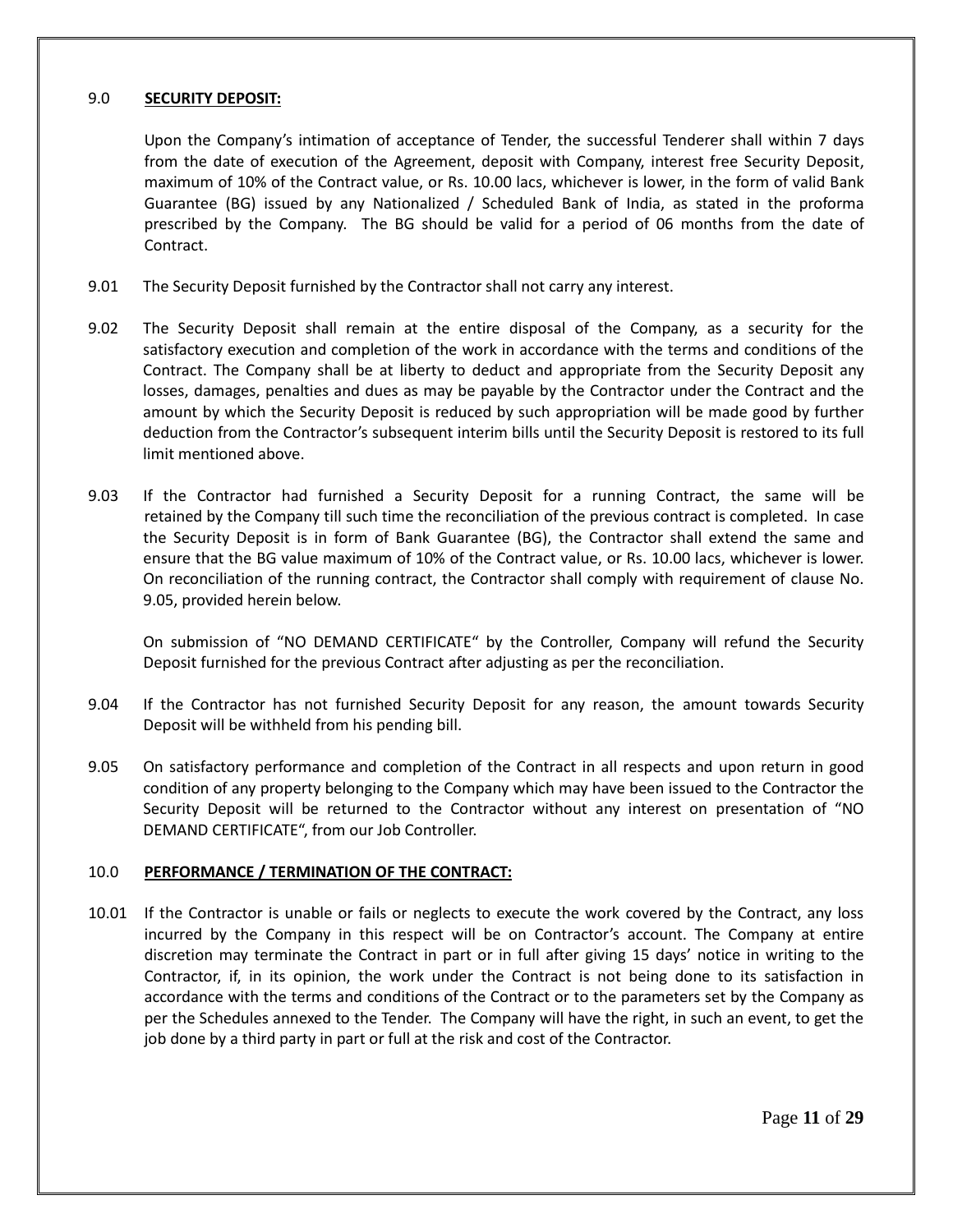10.02 In case it is found that any information furnished by the Contractor is false or incorrect, the Company at its sole discretion may terminate the Contract without giving any notice. The Company shall reserve its right to seek appropriate damages

## 11.0 **INSOLVENCY OR INABILITY TO PERFORM CONTRACT SATISFACTORILY:**

- 11.01 Should the Contractor's preparation for the commencement of work or any portion of it, or his subsequent rate of progress be, for any cause whatsoever, go slow in the opinion of the Company (which shall be conclusive) that the Contractor will be unable to complete the work or any portion thereof, as agreed upon or should the Contractor neglect to comply with any directions given to Contractor by the Company, or in any respect fail to perform the Contract, the Company shall have power to declare the Contract to have come to an end, in which case the Contractor shall be liable for any expenses, loss or damage which the Company may incur, or sustain by reason of or in connection with the Contractor's default.
- 11.02 In the interim the Company notwithstanding non-termination of the Contract engage a new Contractor or set of Contractors at terms and conditions mutually agreeable between the Company and the new Contractor and set of Contractors. The Original Contractor shall not have any say in the same and shall not object to or challenge the acts of the Company.

## 12.0 **ASSIGNMENT OR SUB-LETTING OF CONTRACT:**

The Contractor shall not assign or sublet the Contract or any part thereof or allow any person to become interested therein in any manner whatsoever without the previous consent in writing of the Company. The Company shall be entitled to withhold such consent without assigning any reason or ground. Any breach of this condition shall entitle the Company to take such steps as may be necessary and also terminate Contract. Such termination shall also render the Contractor liable for payment to the Company in respect of any loss or damage arising or ensuing from such cancellation. The permitted sub-letting or work by the Contractor shall not establish any contractual relationship between the sub-Contractor and the Company and shall not release the Contractor of any responsibility under the Contract. In the event of sufficient dues not being available to compensate for the above, the Contractor shall reimburse the Company for the same by making payment through a Demand Draft.

- 12.01 The Contractor will have to supply the number of trucks **within 40 hours**, as per schedule intimated by Company's Job Controller from time to time.
- 12.02 No unloading charges at destination will be entertained.
- 12.03 Company shall have a right to assign its rights and obligations under this Contract to any Associates / affiliates / subsidiaries / joint ventures partner, etc., any time during the subsistence of this Contract on the same terms and conditions without notice or consent to other party. Subject to the foregoing, this Contract shall inure to the benefit of and be binding upon the parties and their respective successors (including any successor by reason of amalgamation/merger/joint venture of any party) and permitted assigns.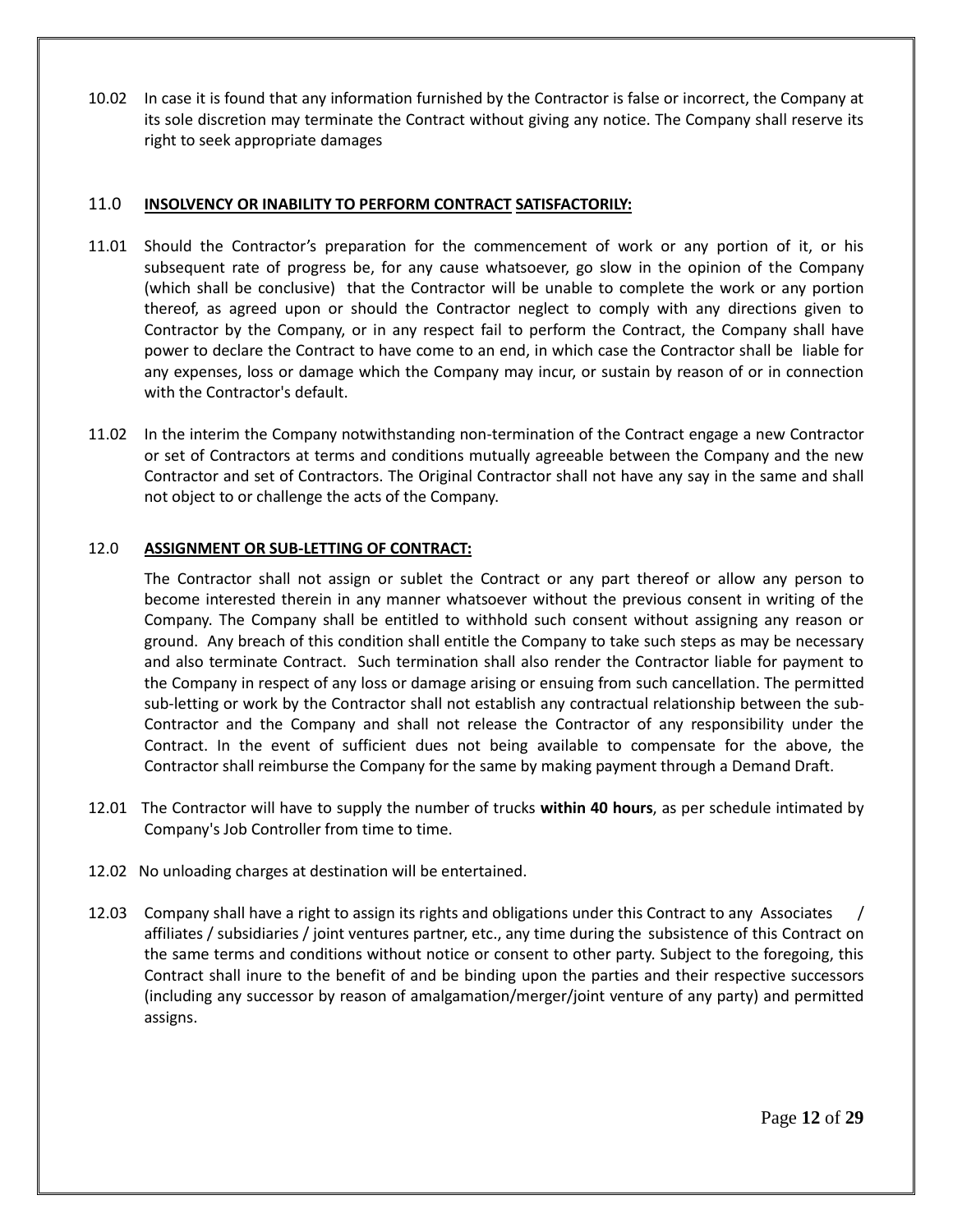#### 13.0 **INDEMNITY:**

Without prejudice to any other provisions in these conditions, the Contractor shall be bound to keep the Company or any representative or employee of the Company fully indemnified against any action, claim or proceedings under the provisions of any rules, regulations, bye-laws, notifications, directions or order having the force of law.

The Contractor in contravention of such provisions etc., for the infringement or violation thereof in the course of the execution or completion of the work under the Contract and if, as a result of any such action, claim or proceedings, the Contractor or such representative of the Contractor, as the case may be, adjudged to be liable to any penalties or to pay any penalties or to pay any compensation, such liability, the Contractor and if, the Company has to take-over the liability, the Company shall deduct all amounts arising out of such liabilities from the Security Deposit of the Contractor or from any other amount due and payable by the Company to the Contractor under this Contract or any other Contract and without prejudice to any other legal remedy available to the Company.

### 14.0 **CONTRACTOR TO COMPLY WITH ALL STATUTORY LAWS & REGULATIONS** :

The Contractor shall be responsible to ensure compliance with all Central and State Laws as well as the Rules, Regulations, Bye-laws and Orders of the Local Authorities and Statutory Bodies as may be in force from time to time. The Contractor shall give to the statutory bodies, local authorities, police and other relevant authorities all such notices etc. as may be required by law and obtain all requisite Licenses and pay all fees, Duties, Taxes, charges etc. in connection therewith as may be leviable on account of its operations involved under this Contract.

The Contractor shall ensure loading of material in his truck as per the maximum permissible weight and shall be responsible for its safe carriage to the destination as per the schedule. In case the Company is forced to pay penalty due to failure of the Contractor, the Company shall be at liberty to recover such amount or any part thereof by deducting it from the Security Deposit or from any sum due by the Company to the Contractor whether under this Contract or otherwise.

The Contractor's drivers and cleaners will remain at the designated place and will not wander around in the Loading site. Once the Truck is parked at the loading site, the driver and cleaner will stay with the Truck only. The Company will not be responsible for any undue incidents resulting out of noncompliance.

The Contractor shall make good at its own cost any damage to the property of the Company or any other body, persons, local authorities etc., due to or arising from its operations involved under this Contract and the Company shall have the right to recover the cost of damage from dues payable or Security Deposit of the Contractor.

14.01 The Contractor hereby undertakes that the truck provided shall have a valid permit and the drivers deputed are having a valid license issued under the provisions of Motor Vehicles Act (MVA) as amended in 1988, along with comprehensive insurance cover. The Contractor undertakes that it will indemnify and keep indemnified the Company against any loss, costs, charges and expenses incurred or suffered by the Company due to the Contractor or its drivers / employee's negligence or for non-compliance of Motor Vehicles Act (MVA) 1988. The Job Controller of the Company will be authorized to inspect the conditions of the Truck, permits, insurance books of each Truck, up to date vehicle tax paid receipts and

Page **13** of **29**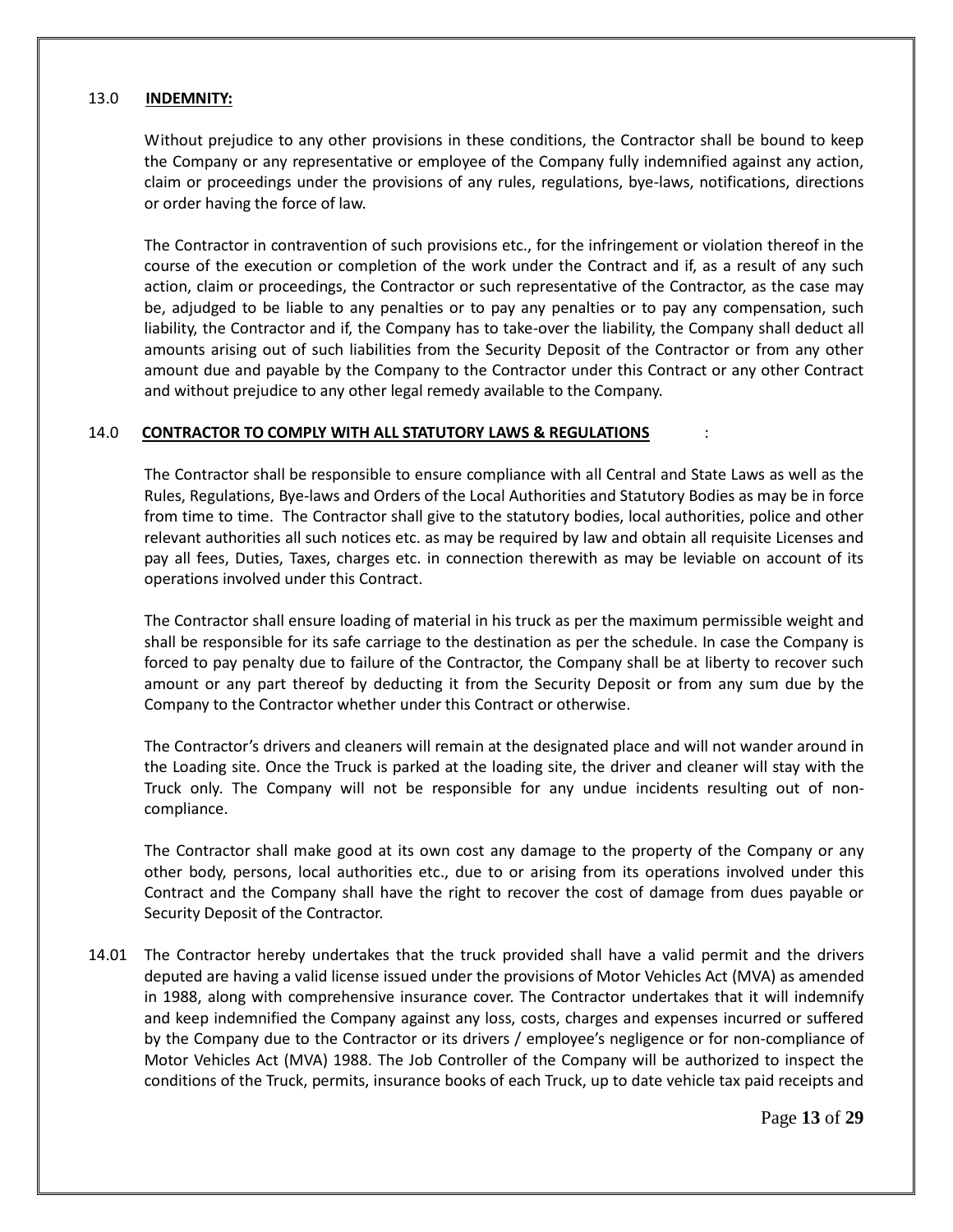driving licenses of the drivers and the Contractor will produce the said documents for inspection to the Job Controller of the Company whenever required to do so. If the Job Controller of the Company comes to the conclusion that any truck is not of good condition or lacking in any other respect, the Job Controller is authorised to inform the Contractor to take back the said truck for which the Contractor shall not be entitled to any charges. However, the Job Controller will intimate to the Contractor reasons for requiring the truck to be taken back.

14.02 The Contractor should provide the Freight Subsidy data in the stipulated format within maximum 03 days from the date of intimation from our Job Controller.

### 15.0 **THE COMPANY'S LIEN ON ALL MONEYS DUE**:

The Company shall have a lien on and over all or any money that may become due and payable to the Contractor under these presents, and/or also on and over the deposit or security amount or amounts made under the Contract and which may become payable to the Contractor under the conditions in that behalf herein contained for or in respect of any debt or sum that may become due and payable to the Company by the Contractor either alone or jointly with another or others and either under this or under any other Contract or transaction of any nature whatsoever between the Company and the Contractor and further that the Company shall at all times be entitled to deduct the said debt or sum due by the Contractor from the moneys, securities or deposit which may become payable to the Contractor under these presents.

#### 16.0 **CONTRACTOR TO EXECUTE AGREEMENT**:

The Contractor's responsibility under this Contract will commence from the date of issue of the letter accepting the Tender. The successful Tenderer shall be required to execute an agreement with the Company, within 7 (seven) days of the receipt by Contractor of the letter of acceptance for carrying out the works according to the General Terms & Conditions of the Contract as given in the Tender documents and special conditions of Contract. The provisions contained in Tender papers and other document exchanged between the Tenderer and the Company, shall form part of the Contract. The Earnest Money Deposit may be forfeited in case the Contractor fails to execute the agreement within the stipulated period as mentioned above.

## 17.0 **COMPENSATION FOR NON-COMMENCEMENT / NON-COMPLIANCE / DELAY IN THE FULFILMENT OF THE WORK:**

Time shall be regarded as the essence of the Contract and delay / failure on the part of the Contractor to start the work on the stipulated date as per Clause 7.0 or to supply the trucks as per Clause 12.01 shall entitle the Company to the following:

- a) Recovery of agreed liquidated damages as per Clause 4.02 for delay in delivery.
- b) The Contractor will not be allowed to work during the period of Contract and the deposit lying with the Company shall be forfeited.
- c) Stop requisitioning any trucks from the Contractor for such period as deemed necessary by the Company.
- d) Get the work done through any other party at the risk and cost to the Contractor after 40 hours.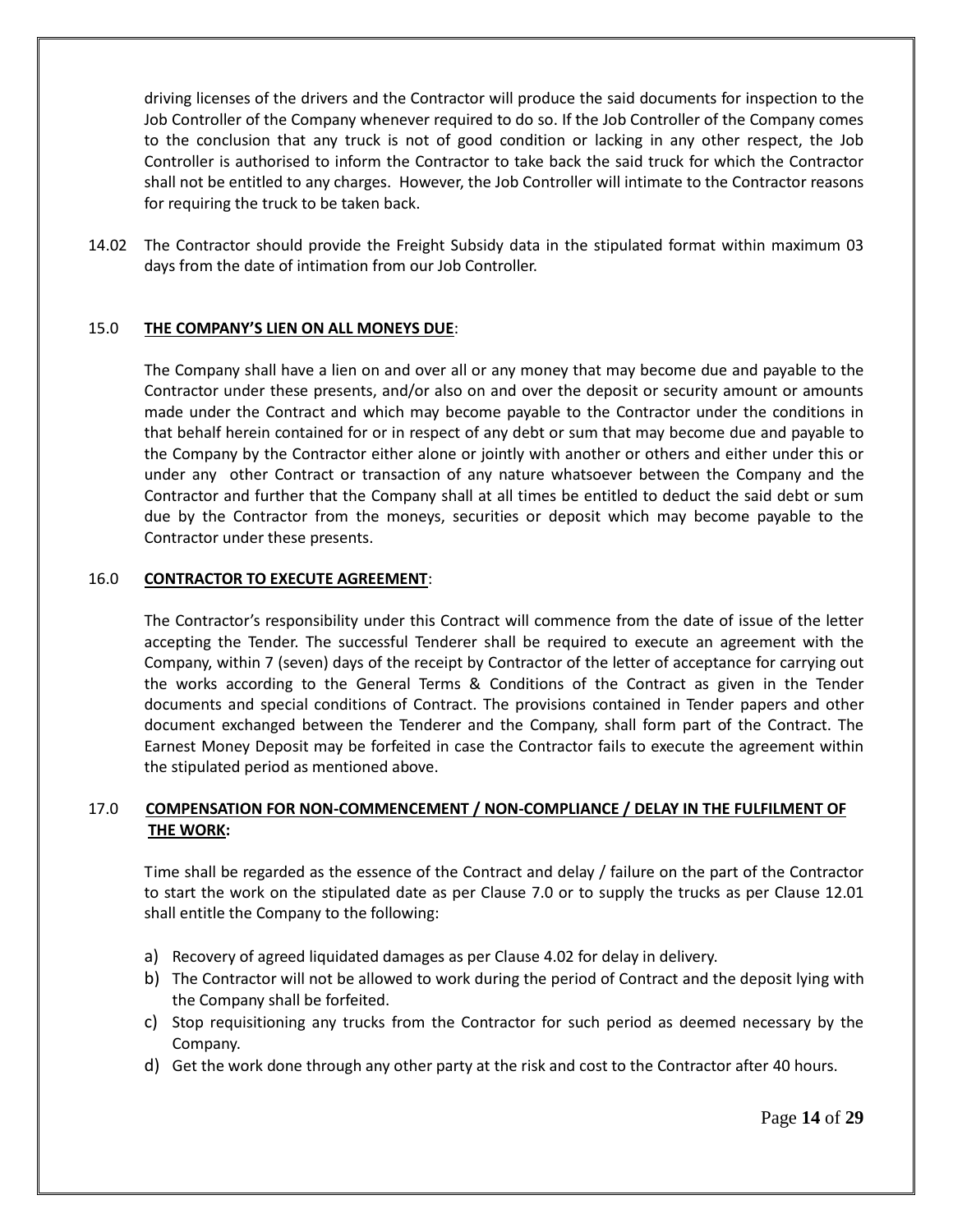### 18.0 **LOSS IN TRANSIT**

If in transit the Material is lost or damaged due to accident or by any other reasons or whatsoever, the Contractor shall be liable for the loss or damage to the products. If the material is lost or damaged in transit, the Contractor shall immediately inform about the loss or damage and the place of incidence (retained / halted) to the Company and that the Company will send its representatives to assess the damages, before the consignment is delivered to the Consignee. The loss along with the expenses incurred by the Company due to the loss or damage will be recovered from the money payable to the Contractor. The extent of the losses will be decided by the Job Controller located at Taloja.

### 19.0 **PROVISIONS OF EMPLOYEE'S COMPENSATION ACT**:

It is the prime responsibility of the Contractor to meet all his expenses and for paying wages and other statutory charges to its employees. The Contractor shall ensure that all dues, payment, compensations that may have to be paid to its employees, shall be paid immediately and forthwith as per the requirements of various labour laws and other statutory regulations.

In every case in which by virtue of the provisions of Section 12, Sub-section (1) of the Employees Compensation Act, 1923 or any other law for the time being in force, the Company, is obliged to pay due to failure of the Contractor, compensation to employees employed by the Contractor in execution of the works, the Company, will recover from the Contractor the amount of the compensation so paid and without prejudice to the rights of the Company under Section 12, Sub-section (2) of the said Act, or any other law for the time being in force, the Company shall be at liberty to recover such amount or any part thereof by deducting it from the Security Deposit or from any sum due by the Company to the Contractor whether under this Contract or otherwise.

The Company shall not be bound to contest any claim made against it under Section 12, Sub-section (1) of the said act or any other Law for the time being in force, except to the written request of the Contractor and upon his giving to the Company, full security for all costs and charges for which the Company, might become liable in consequence of contesting such claim.

## 20.0 **COMPANY NOT RESPONSIBLE FOR CONTRACTOR'S EMPLOYEES**:

The Contractor may employ such employees as it may think fit, and the employees so employed shall be the employees of the Contractor for all purposes whatsoever and shall not be deemed to be in the employment or under the direct control of the Company, for any purpose whatsoever. The Contractor shall abide by all Rules, Laws and Regulations that may be in force from time to time regarding the employment or condition of services of the employees. If, under any circumstances whatsoever, the Company is held liable or responsible in any manner whatsoever, for the default or omission on the part of the Contractor in abiding by the aforesaid Rules, Laws and Regulations, or is held liable or responsible to the employees of the Contractor in respect of any matter whatsoever, the Company shall be reimbursed by the Contractor for the same, as also any other expenses or costs incurred by the Company, in any proceedings or litigation, as a result of any claim or action the part of the employees of the Contractor, the Company shall be entitled to claim damages or compensation from the Contractor in that event.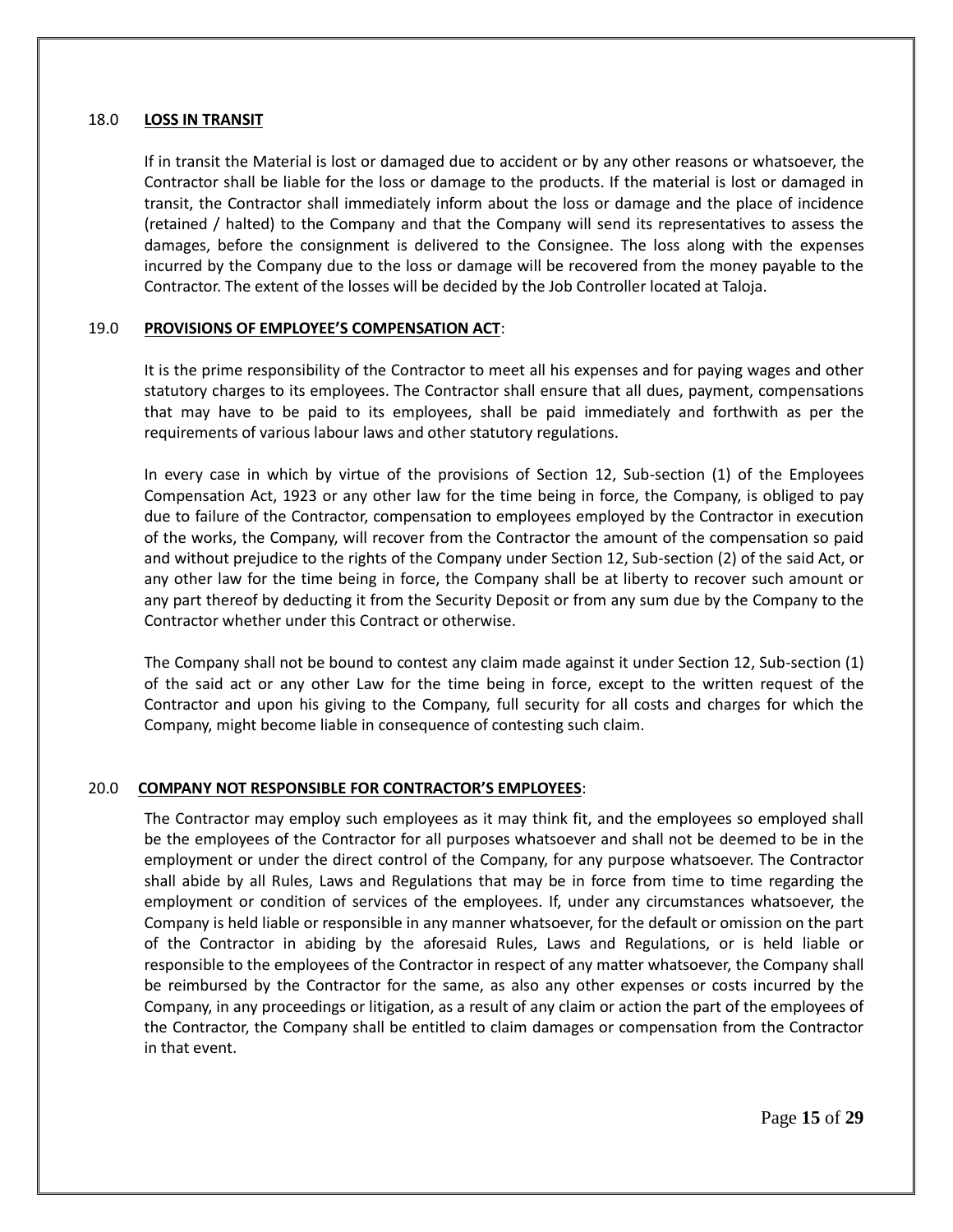### 21.0 **SUMS PAYABLE BY WAY OF COMPENSATION WITHOUT REFERENCE TO THE ACTUAL LOSS**:

All sums payable by way of compensation under any of these conditions shall be considered as reasonable compensation to be applied to the use of the Company without reference to the actual loss or damage sustained and whether or not any damage shall have been sustained.

#### 22.0 **INCONVENIENCE TO THE PUBLIC**:

The Contractor shall not deposit material on any site which may cause inconvenience to the Public. The Job Controller may require the Contractor to remove any materials that are considered to be danger or inconvenient to the public or cause these to be removed at the Contractors cost.

### 23.0 **CONTRACTOR TO BE LIABLE FOR ALL TAXES, ETC:**

The rates specified in the Tender should be inclusive of all Taxes, Toll, Warai Charges, Duties of any kind, Fees, Royalty or Naka Commission in respect of the Contract.

#### 24.0 **CONTRACTOR NOT TO ENGAGE UNSUITABLE EMPLOYEES:**

The Contractor shall on instructions of the Job Controller immediately dismiss, from the site any person employed thereon, who may misbehave or cause any nuisance or be otherwise, in the opinion of the Job Controller not a fit person to be retained on works. Such person shall not be again employed or allowed on the works without the prior written permission of the Job Controller.

#### 25.0 **TERMINATION OF CONTRACT OWING TO DEFAULT OF CONTRACTOR:**

- 25.01 The Contract will be terminated due to any of of the following condition/s below:
	- (i) become bankrupt or insolvent.
	- (ii) make arrangement with or assignment in favour of the creditors or agree to carry-out the Contract under a Committee of Inspection of his creditors.
	- (iii) being a Company or Corporation, go into liquidation (other than a voluntary liquidation for the purpose of amalgamation or reconstruction).
	- (iv) assign the Contract or any part thereof otherwise than as provided in Clause 12.0 of Schedule I.
	- (v) abandon the Contract.
	- (vi) persistently disregard the instructions of the Job Controller or contravene any provisions of the Contract.
	- (vii) fail to adhere to the agreed programme of work, the Company will have the right to adhere to clause 25.02
	- (viii) If the contractor follows any unethical practice such as bribing company officials, offering any undue favours, etc.
- 25.02 Right of the Company after rescission of Contract owing to default of the Contractor in the --
	- (i) The Contractor shall have no claim to compensation for any loss sustained by him by reason of Contractor having purchased any materials or entered into any commitments or made any advance on account of or the performance of the Contract and Contractor shall not be entitled to recover or be paid any sum for any work thereto actually performed under the Contract,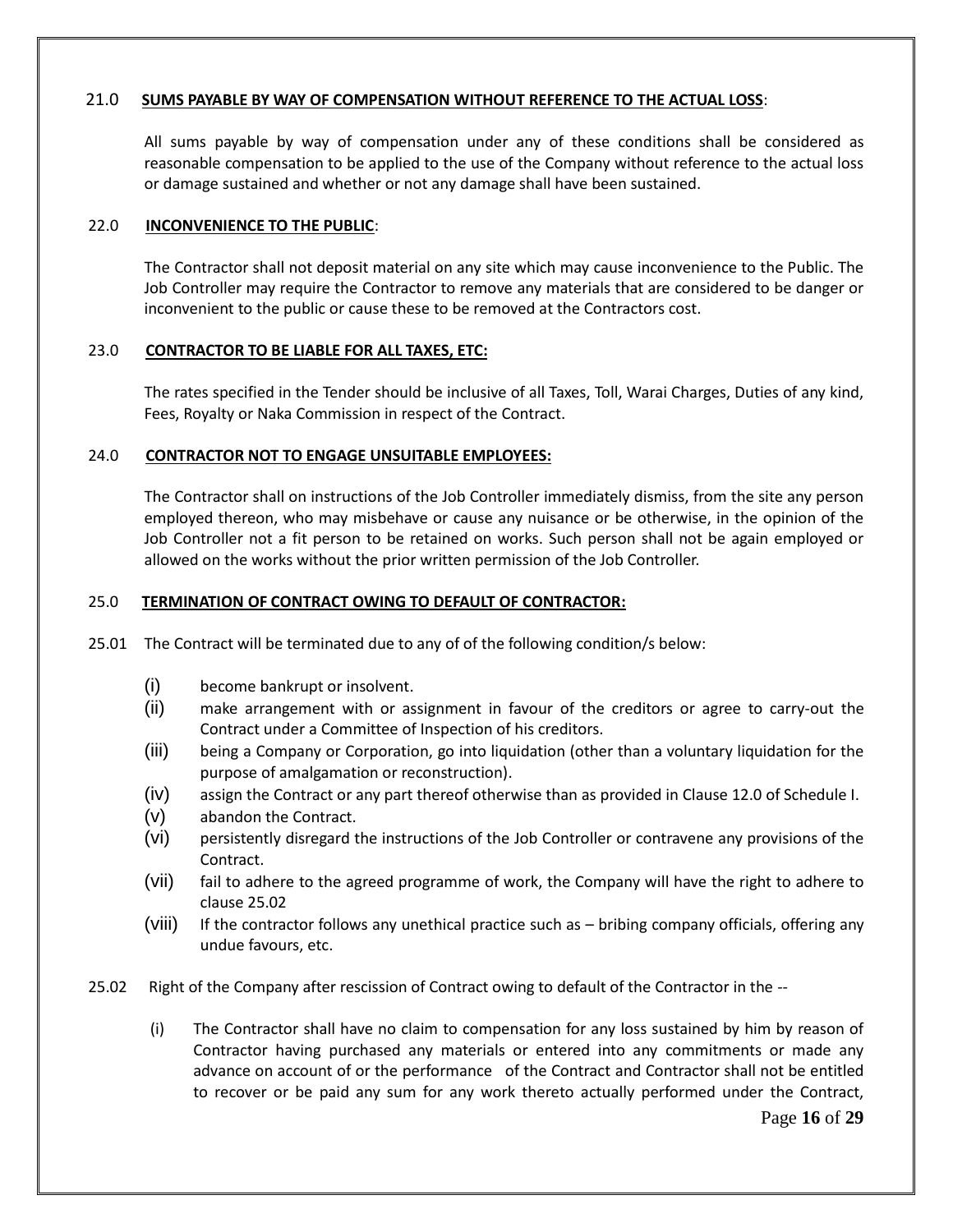unless and until the Job Controller shall have certified in writing the performance of such work and the value payable in respect thereof and the Contractor shall only be entitled to be paid the value so certified.

 (ii) The Company shall not be liable to pay to the Contractor any moneys on account of the Contract until the expiry of the period of Contract and thereafter all other expenses incurred by the Company have been ascertained and the amount thereof certified by the Job Controller the Contractor shall then be entitled to receive only such sum or sums (if any) as the Job Controller may certify would have been due to it upon due completion by the Contractor after deducting the said amount, but if such amount shall exceed the which would have been payable to the Contractor, then Contractor shall, upon demand, pay to the Company, the amount of such expenses and it shall be deemed a debt by the Contractor to the Company and shall be recoverable accordingly.

#### 26.0 **MATTERS FINALLY DETERMINED BY THE COMPANY:**

All disputes or differences of any kind whatever arising out of or in connection with the Contract, whether during the progress of the work or after the completion and whether before or after the determination of the Contract, shall be referred by the Contractor to the Company and the Company shall within a reasonable time after presentation make and notify decisions thereon in writing. The decisions, directions and certificates with respect to any matters, decisions, on which is specially provided for by these conditions given and made by the Company or by the Job Controller on behalf of the Company which matters are referred to hereinafter as accepted matters shall be final conclusive and binding upon the Contractor and shall not be set aside or be attempted to be set aside on account of any informality, omissions, delay or error in proceedings in or about the same or on any other reason and shall be without any appeal.

#### 27.0 **SETTLEMENT OF DISPUTES:**

Any dispute, difference, claim or question of interpretation of any nature arising between the parties with regard to this Tender / Purchase Order / Work Order / Agreement, regarding the meaning, respective rights, claims, liabilities and obligations under this Tender / Purchase Order / Work Order / Agreement, including any question regarding its existence, validity or termination which is not resolved by amicable settlement shall be settled by arbitration in accordance with the Rules of Arbitration of the Indian Council of Arbitration (ICA) or any enactment or amendment thereof. Award passed shall be final and binding on both the parties. The venue of such arbitration proceedings shall be at Pune and for interim relief under the Act, courts at Pune shall have the exclusive jurisdiction over this Agreement.

#### 28.0 **FORCE MAJEURE:**

Neither the Company nor the Contractor shall be considered in default in performance of its/his obligations under this Contract, if such performance is prevented/delayed due to war, hostilities, revolution, Civil commotion, lock-out, strike, go-slow, labour disturbance, epidemic, fire, wind or any act of God such as flood, tempest, earthquake or because of any levy, order, proclamation, regulation, ordinance of any Govt. or any statutory authorities.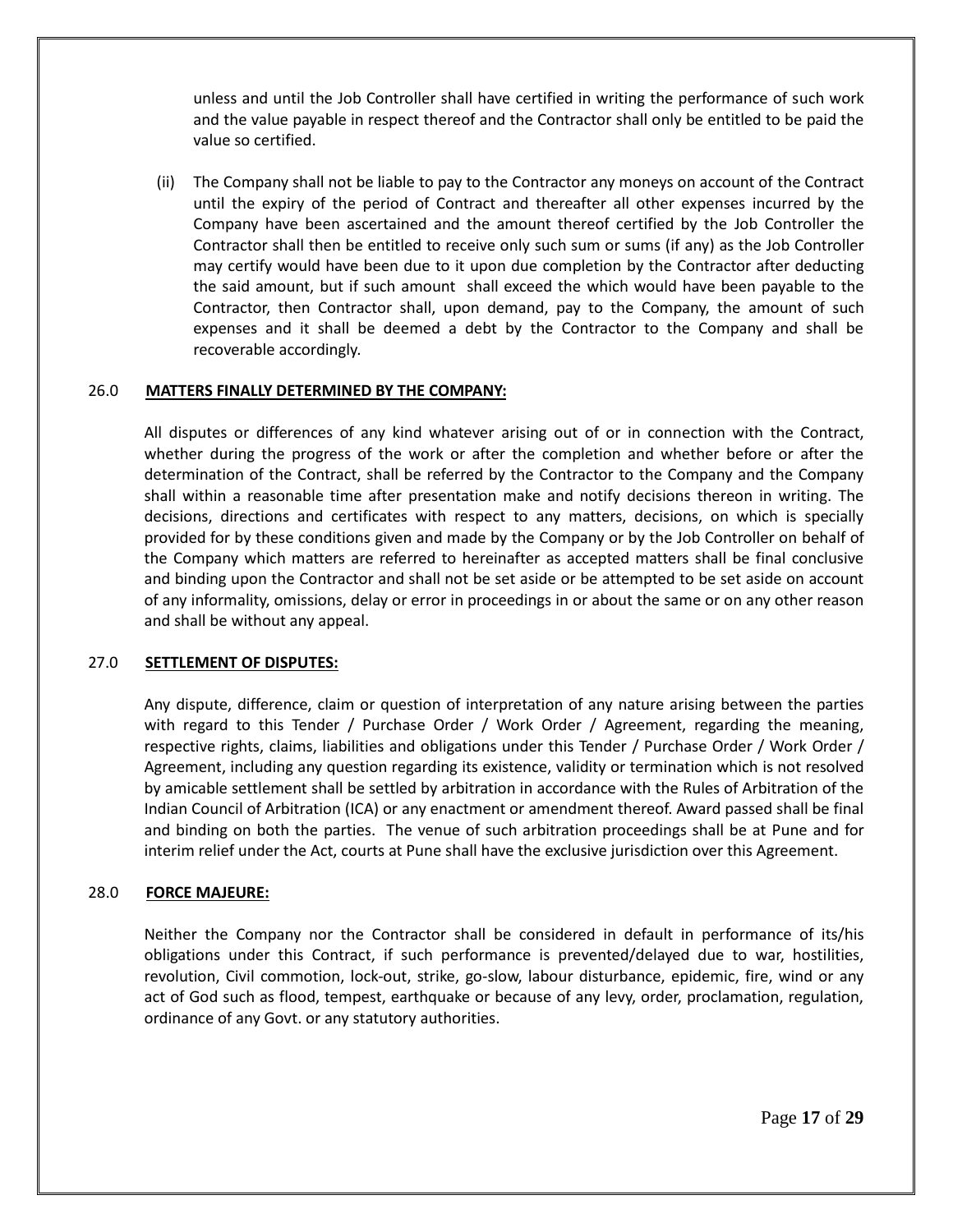### 29.0 **TERMS OF PAYMENT:**

Payment of bills to the Transport Contractors will normally be made through Cheque / Bank Transfer within 60 days from the submission of the bill along with necessary acknowledgement of despatch document.

The bill must be submitted, complete in all respects every 15 days

#### 30.0 **DIVERSION:**

In case the Contractor is directed in writing by the Job Controller of the Company or In-charge of the warehouse to carry the material further to any other destination, after reaching the original destination as per the Delivery Challan, the Contractor would carry out such instructions, Payment for such diverted delivery of the material will be made on the basis of the distance travelled from Taloja to original destination and by shortest route from original destination to the new destination. The Contractor in such cases should also produce a certificate from Automobile Association / State Transport Authority / PWD for the distance between the original destination and the new destination.

#### 31.0 **DECLARATION OF TRANSPORTERS RELATIONS WITH STL EMPLOYEES**:

Should a Tenderer/ Transporter have a relation or in the case of a firm, one or more of its partners a relation or relations employed in STL or in case of Company any of its official or relations employed in STL, the authority inviting tenders shall be informed in writing of the fact at the time of submission of the tender. If so, the name, designation, department and Employee Number of such employees be indicated failing which STL may in its sole discretion reject the tender or rescind the contract. If any exemployee(s) of STL is/are employed, with the transporter(s), name, designation, department and employee number of such employee(s) be indicated and if any ex-employee(s) of STL is/are employed after acceptance of tender, the said particulars shall also be intimated immediately in writing to STL from time to time.

#### 32.0 **NON-UTILISATION OF TRUCKS:**

No claim shall be made by the Contractor against the Company due to non-utilisation of the whole or any portion of the number of trucks ordered by the Company or for delay in delivering the material thereof, which may be due to any act of God such as flood, tempest, earthquake etc. or due to any labour disturbances such as strike, lock-out, go-slow, or due to shortage of raw material or due to any other cause, whatsoever beyond the control of the Company where the goods are produced or dispatched. In such cases, the time for utilisation of trucks provided by transport Contractor shall at the option of the Company be extended till such time as the normal situation is expected to return.

#### 33.0 **AMENDEMENT TO TENDER DOCUMENT:**

If there is an amendment to this Tender document dt. 01.03.2019 then the respective contractor will abide by the same as stipulated by STL.

#### **This Contract is subject to the provisions of the Carriage by Road Act, 2007** ------------------------------------------------------ x -----------------------------------------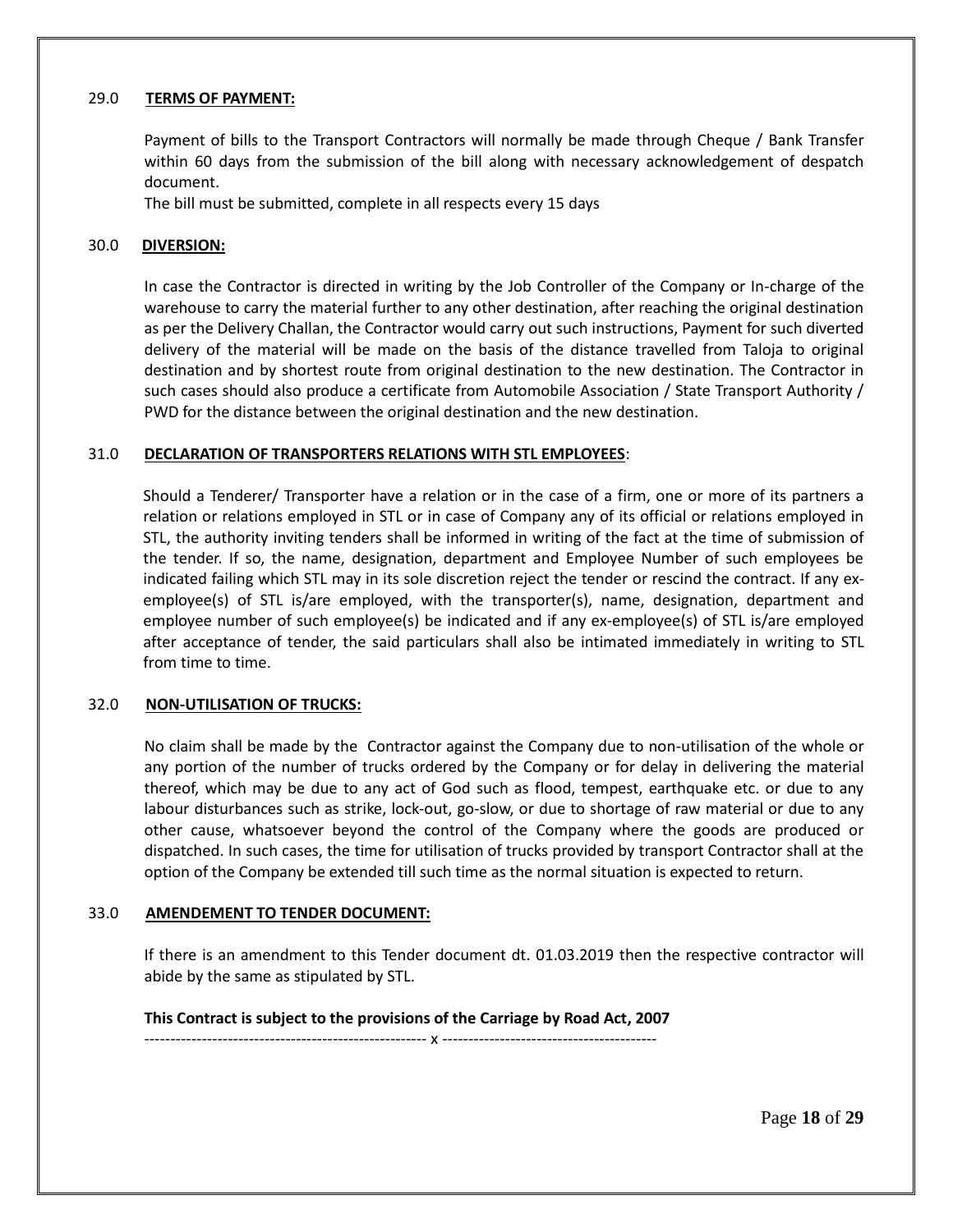## (On party's letterhead)

SCHEDULE – II OFFER

Ref: Date:

Sr. Gen. Manager - Commercial M/s Smartchem Technologies Limited, Sai Hira, Survey No. 93, Mundhwa, Pune - 411036

Dear Sir,

- 1) I/We submit herewith (in duplicate) the quotation with regard to the Contract for transportation jobs in respect of Fertilisers from your plant at Taloja, your Warehouse at Indepesca / Jassai / Navkar (Somathane) or any other location, as stipulated by the STL Management
- 2) I/We hereby agree to abide by the General Terms and Conditions as per 'Schedule-I' which is enclosed along with the Tender duly signed by us.
- 3) The rates are in Rupees/per MT/ Destination wise/ State wise. These rates are inclusive of Varai charges. The rates are quoted at Schedule II.
- 4) I/We undertake to pay the price fixed by the Company from time to time as compensation, in case the material is short delivered at the destination.
- 5) I/We will take all precautions for safe-delivery of the consignment at various destinations and the material will be covered with Tarpaulins, while the material is either in transit or in Company's custody. We shall not transfer the material from one truck to another and we will be responsible for any loss/damage to the consignment and hereby agree to make good the loss as ascertained by you.
- 6) In case the Contract is awarded either fully or partly in Company's favour, we undertake to carry out the job faithfully and to the entire satisfaction of the Company. We will not sub-let the Contract either partly/fully to any other Contractor, without your prior written approval/consent. We have no objection if the above Contract is given to any number of parties.
- 7) I/We hereby undertake to collect the receipt of LBT if paid by us at destination, from the receivers of the cargo at destinations. However, the LBT paid, wherever applicable, in respect of Fertilisers despatched on STL account to the godown/s hired by STL shall be reimbursed by STL on production of original receipts.
- 8) I/We agree to provide Security Deposit as per clause no. 9 of schedule-I, by way of Pay Order / Demand Draft. Alternatively, I/We agree to furnish Bank Guarantee of equal amount.

Page **19** of **29**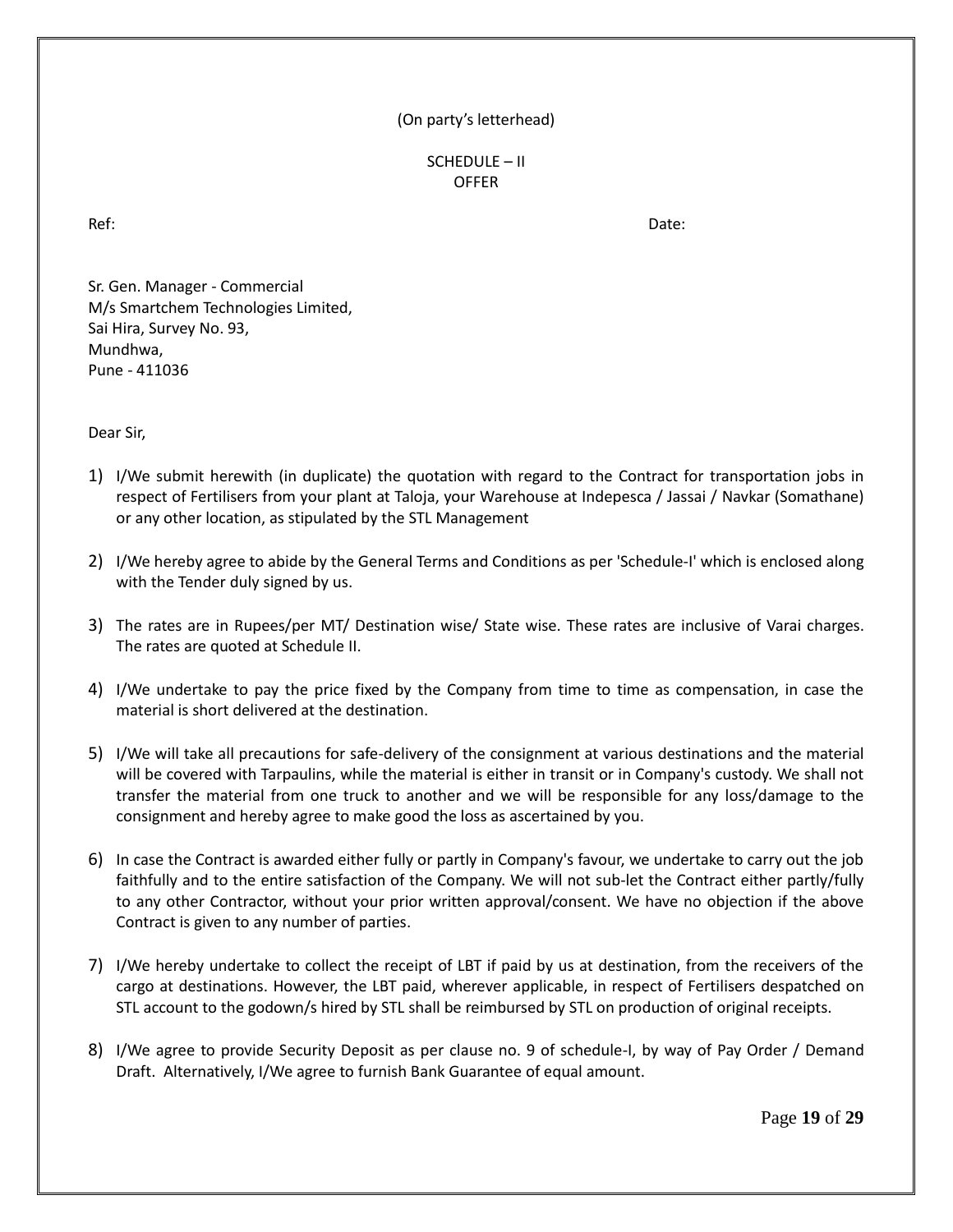- 9) I/We undertake to comply with Central/State Rules, Regulations, By-laws and orders of local authorities and Statutory Bodies and pay all fees/Taxes, Duties, charges as may be leviable on account of transport operations, at Company's cost.
- 10) In case of non-fulfillment of Contract terms and conditions, I/We agree to the forfeiture of Security Deposit by the Company.
- 11) I/We hereby agree that the rates quoted and accepted by us will remain firm through the Contract period i.e. from **01.04.2019 to 31.03.2020** and also for the extension period if the Contract period is extended.
- 12) I/We hereby declare that one or more partners/directors/proprietor is not common with other firms who have quoted for this tender.

Yours faithfully,

(Signature & Designation of Tenderer) Along with Seal of the Firm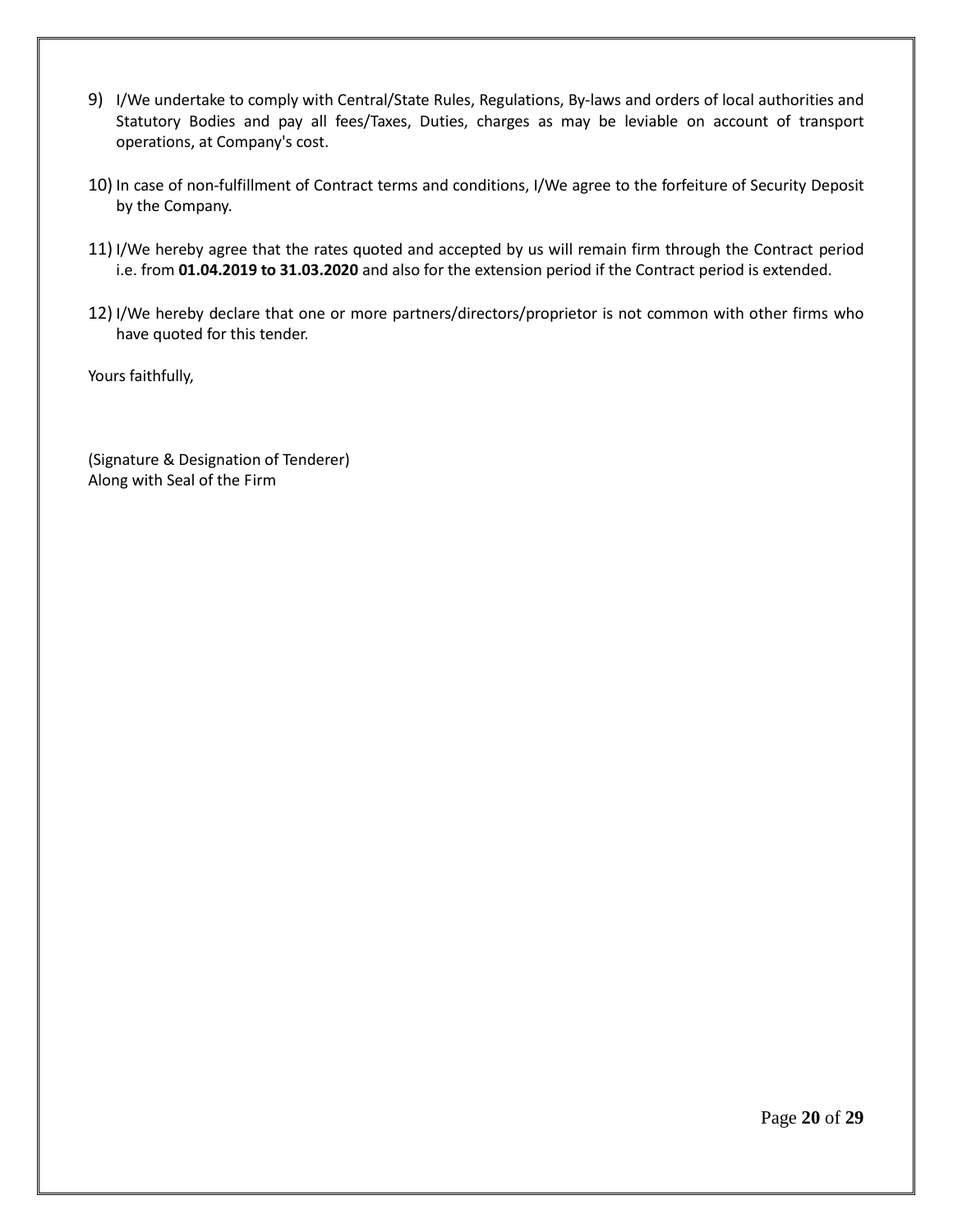## **AGREEMENT FOR TRANSPORTATION CONTRACT**

(Rs. 100/- Non-Judicial Valid Stamp Paper)

THIS AGREEMENT is made at Pune Between Smartchem Technologies Limited, having its Registered Office at Sai Hira, S. No. 93, Mundhwa, Pune – 411 036, hereinafter called as "Company" of the ONE PART

And M/s. \_\_\_\_\_\_\_\_\_\_\_\_\_\_\_\_\_\_\_\_\_\_\_\_\_\_\_\_\_\_\_\_\_\_\_\_\_\_\_\_\_ (hereinafter called the 'Contractor') of other part.

And whereas the Smartchem Technologies Limited, has invited tenders on \_\_\_\_\_\_\_\_\_\_\_\_\_\_\_ for transporting Fertilisers from its plant located at Taloja, pursuant to which, the party of the other part has submitted the Tender.

And whereas the Tender submitted by the Contractor has been accepted by the Company and the Contractor has accordingly been informed of the decision, which the contractor confirms, acknowledges and accepts, subject to the following terms and conditions.

- 1) This Contract comes into effect from **01/04/2019** & will continue till the validity date as per Service Order or its termination during course of Contract.
- 2) Quotation offer letter dated \_\_\_/\_\_\_/20\_\_\_ and Contract contained therewith along with Service Order No.  $\frac{1}{20}$  /20 will form the part of the agreement.
- 3) The Contractor agrees to work as transport Contractor for transporting Fertilisers from our Plant at Taloja to various destinations in the States of Maharashtra (including Thane, Raigad & Sindhudurga Districts in Maharashtra), Karnataka, Gujarat, Madhya Pradesh, Uttar Pradesh, Andhra Pradesh, Telangana, Tamil Nadu, Rajasthan, Punjab & Haryana and Chhattisgarh or any other State/s as deemed by the STL Management.
- 4) The Contractor agrees to supply on demand as many trucks per day as requisitioned within the framework of Service Order No. And the dt.  $/$  /20 .
- 5) In the event of non-supply of trucks as per requisition of Company penalty as indicated in Clause No. 12.01 and 17 (d) of Schedule I of the NIT shall be payable by Contractor.
- 6) Due to Contractor's inability, failure or negligence to execute the Contract, any loss incurred by the Company, will be on Contractor's account. The Company or his authorised representative at his entire discretion may also terminate the Contract in part or full, without any notice or assigning any reason, if in his opinion the work under the Contract is not being done in accordance with the terms and conditions of the Contract. The Company also reserves the right to get the work done by any other agency as per clause 17.0 of Schedule I of the Contract and the additional cost and damages suffered, if any, will be recovered from Contractor's bills/Bank Guarantee/Security Deposit.
- 7) The Contractor shall ensure that only the Trucks in good condition are used for loading of the bags. In addition, it will be the Contractor's responsibility to ensure that the bags are adequately covered to prevent any damage to the bags in transit.
- 8) The Contractor shall deliver the goods to the Consignee nominated by the Company within max 5 days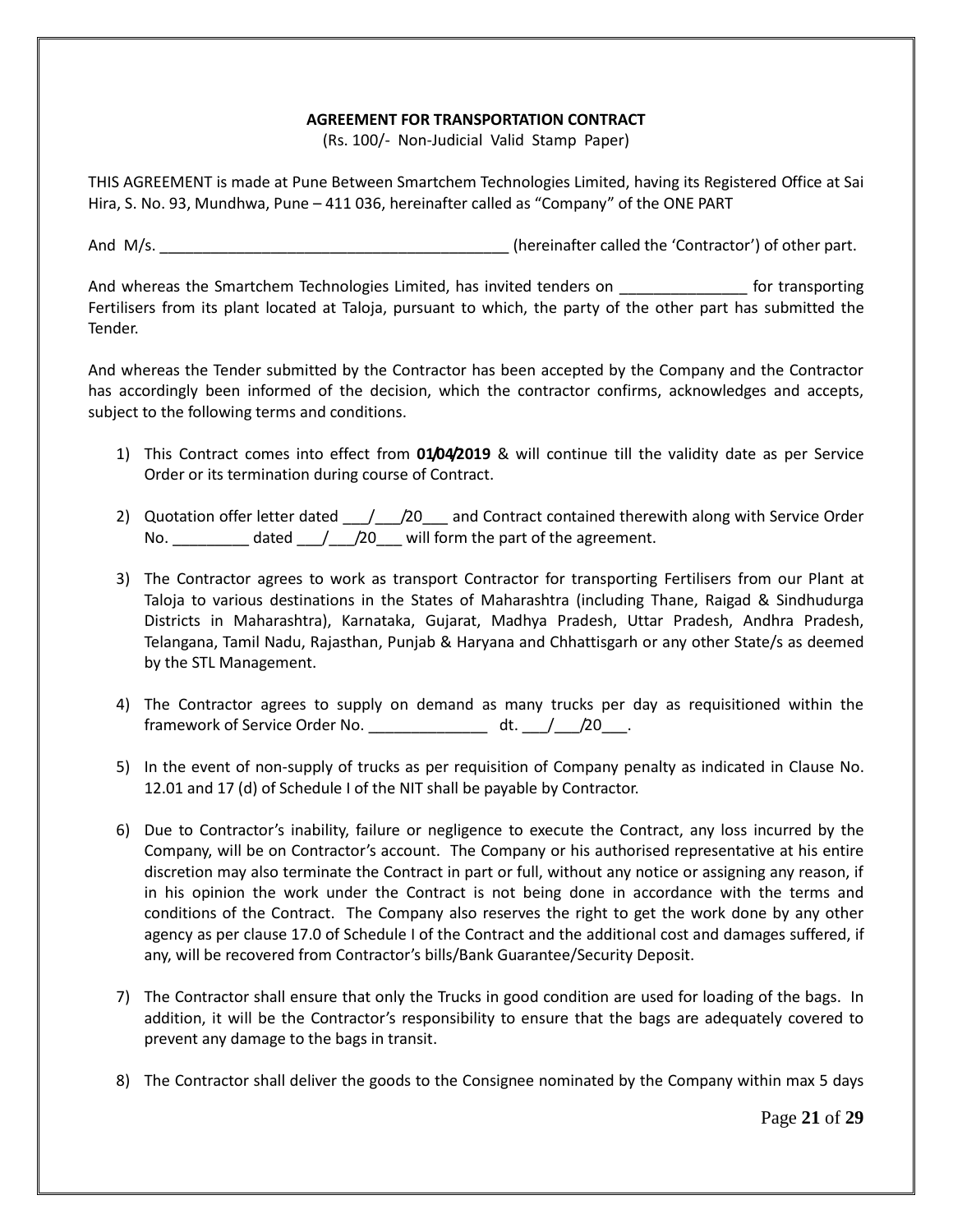from dispatch date. Penalty for delayed delivery beyond the specified time limit as above will entail the penalty as per clause 4.02. Trans-shipment of material en-route is not permitted and will attract penalty as per clause No. 12.02 for non-compliance.

- 9) In case of damage to the material in transit, cost of bags, cost of re-bagging and value of material received short will be recovered from the Contractor. The rate of recovery will be the price fixed by the company from time to time.
- 10) Bills with acknowledgement should be submitted on fortnightly basis and not later than 30 days from the date of dispatch from the plant.
- 11) The Contractor shall be paid at the rates mentioned as per Service Order No. \_\_\_\_\_ dated  $/$   $/$  20  $.$
- 12) Transportation charges do not include loading at the originating point and unloading at the destination unless otherwise specified.
- 13) The Company reserves the right to divert the material to any other destination while in transit. In such a case the payment shall be made as per provision under clause 30.0 of Schedule I of the Contract.
- 14) The agreement shall be effective from **01/04/2019** and shall remain valid upto **31/03/2020**. The Contractor will have to deposit maximum of **Rs. \_\_\_\_\_\_\_\_\_\_\_\_ /-** (Rupees \_\_\_\_\_\_\_\_\_\_\_\_only) towards Security Deposit, which shall be refunded on termination of the Contract and submission of No Dues Certificate from the Company. No interest is payable on such deposits.
- 15) Every effort will be made to settle the bills as per provision under clause 29.0 of Schedule I of the Contract. The Contractor will however have no right to claim any interest in case of delay in payment.
- 16) The Company retains option to extend the Contract for further period as required on the same terms and conditions at the sole discretion of the Company.
- 17) The Contractor will comply with all the rules and regulations of Govt. of India, State Govt. and Municipal Authorities.
- 18) This Agreement will be governed by all other terms and conditions given in the Service Order and the Contract submitted along with the Tender.
- 19) The Contract is entered-into at Pune (Maharashtra) and Competent Courts of Pune shall have jurisdiction.
- 20) All disputes and differences arising out of the Contract shall be referred to arbitration as provided under clause 27.0 of Schedule I of the Contract and the award passed therein shall be reasoned, final, conclusive and binding on both parties.

Any dispute, difference, claim or question of interpretation of any nature arising between the parties with regard to this Tender / Purchase Order / Work Order / Agreement. regarding the meaning, respective rights, claims, liabilities and obligations under this Tender / Purchase Order / Work Order / Agreement, including any question regarding its existence, validity or termination which is not resolved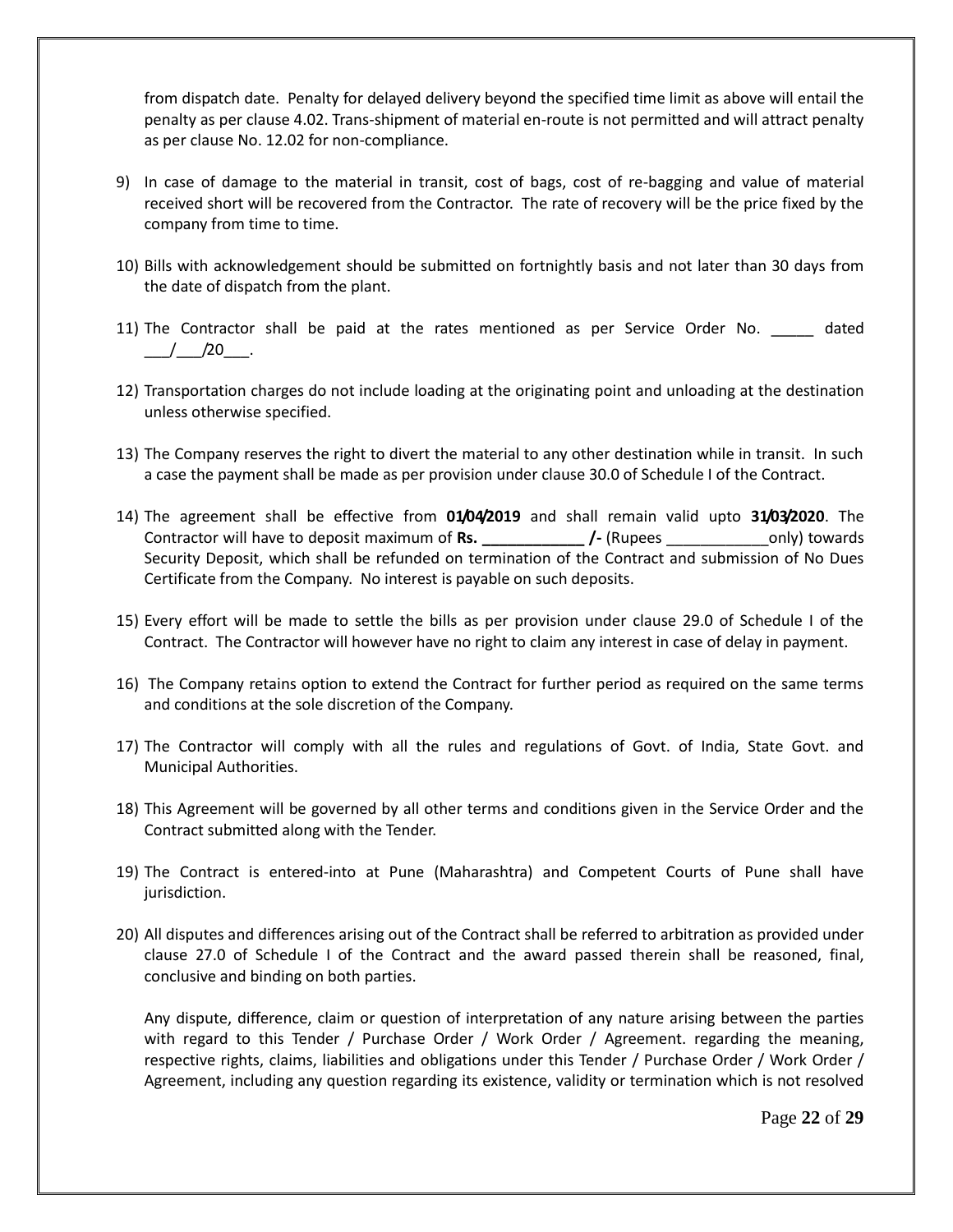by amicable settlement shall be settled by arbitration in accordance with the Rules of Arbitration of the Indian Council of Arbitration (ICA) or any enactment or amendment thereof. Award passed shall be final and binding on both the parties. The venue of such arbitration proceedings shall be at Pune and for interim relief under the Act, courts at Pune shall have the exclusive jurisdiction over this Agreement.

IN WITNESS THEREOF, the parties have hereto set their hands and seal the day, Month and year first above written.

| 4<br>-<br>ᅭ |  | --     | ∽ | <u>.</u> |  |     |  |
|-------------|--|--------|---|----------|--|-----|--|
| <b>P.I.</b> |  | $\sim$ |   |          |  | n o |  |

Date:  $\sqrt{20}$  Date:  $\sqrt{20}$  Date:  $\sqrt{20}$ 

**WITNESSES**

1. ---------------------------------- 2. --------------------------------

Date:  $\frac{1}{20}$  20 Date:  $\frac{1}{20}$  Date:  $\frac{1}{20}$ 

Page **23** of **29**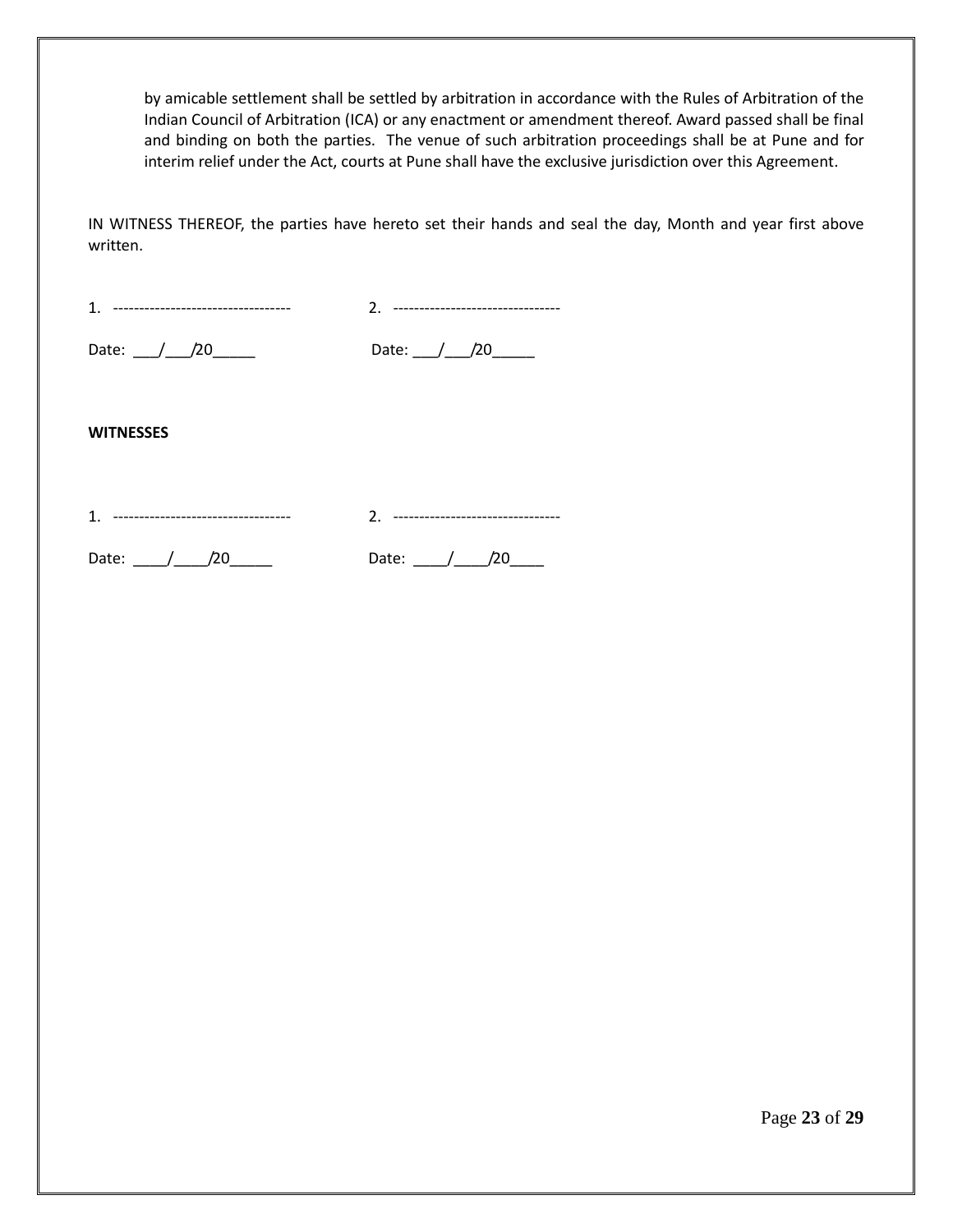### **BANK GUARANTEE BOND**

### (To be submitted from Nationalised/Scheduled Bank)

In consideration of M/s Smartchem Technologies Limited, Company registered under the Companies Act, 1956, having its Registered office at Sai Hira, S.No. 93, Mundhwa, Pune - 411 036, (hereinafter called STL which expression unless repugnant to the context includes successor in interest or assigns) having agreed to exempt M/s \_\_\_\_\_\_\_\_\_\_\_\_\_\_\_\_\_\_\_\_\_\_ (whether Proprietorship or Partnership firm or Company) (hereinafter called the said Contractor/s) which expression unless repugnant to the context includes successor in interest or assigns from the demand under the terms and conditions of Purchase Order No. \_\_\_\_\_\_\_ dated \_\_\_/\_\_\_/2018 issued by STL in regard to Transportation of Fertilisers on the Contractor (Hereinafter called 'the said Order') of the Security Deposit for the due fulfillment by the said Contractor of the terms and conditions contained in the said order, on production of Bank Guarantee for **Rs. \_\_\_\_\_\_\_\_\_\_\_\_\_\_\_/-** (Rupees  $\circ$  only).

- 1) We Bank, (Hereinafter referred to as 'the Bank') do hereby undertake to pay the STL an amount not exceeding Rs.  $\frac{1}{2}$  (Rupees  $\frac{1}{2}$  conly) against any loss or damage caused to or suffered by the STL by reason of any breach by the said Contractor(s) of any of the terms or conditions contained in the said Agreement. The Bank hereby agrees to address all correspondence in regard to the Bank Guarantee to The Senior General Manager / Vice President - Finance & Accounts), M/s. Smartchem Technologies Limited, Sai Hira, S.No. 93, Mundhwa, Pune – 411 036.
- 2) We \_\_\_\_\_\_\_ Bank, do hereby undertake to pay the amounts due and payable under this guarantee without any demur, merely on a demand from the STL stating that the amount claimed is due by way of loss or damage caused to or would be caused to or suffered by STL by reason of any breach by the said Contractor(s) of any of the terms or conditions contained in the said order or by reason of the Contractor(s), failure to perform the said order. The decision of STL with regards to sums of money, losses, damages, costs, charges and expenses that may become due from or payable to it by the Contractor shall be final and binding on us. Any such demand made on the Bank shall be conclusive as regards the amount due and payable by the Bank under this Guarantee. However, our liability under this Guarantee shall be restricted to an amount not exceeding Rs.  $\overline{a}$  | (Rupees  $\overline{a}$  only).
- 3) We Bank undertake to pay to the STL any money so demanded within 24 hours notwithstanding any dispute or dispute raised by the Contractor(s) in any suit or proceeding pending before any Court or Tribunal relating thereto our liability under this present being absolute and unequivocal. The payment so made by us under this bond shall be a valid discharge of our liability for payment there under and the Contractor(s) shall have no claim against us for making, such payment.
- 4) We The Bank, further agree to the guarantee herein shall remain in full force and effect during the period that would be taken for the performance of the said order and that it shall continue to be enforceable till all the dues of the STL under or by virtue of the said order have been fully paid and its claim satisfied or discharged or till \_\_\_\_\_\_, certifies that the terms and conditions of the said order have been fully and properly carried out by the said Contractor(s) and accordingly discharges the guarantees. Unless a demand or claim under this guarantee is made on us in writing on or before \_\_\_\_\_\_\_\_ we shall be discharged from all liability under this guarantee thereafter.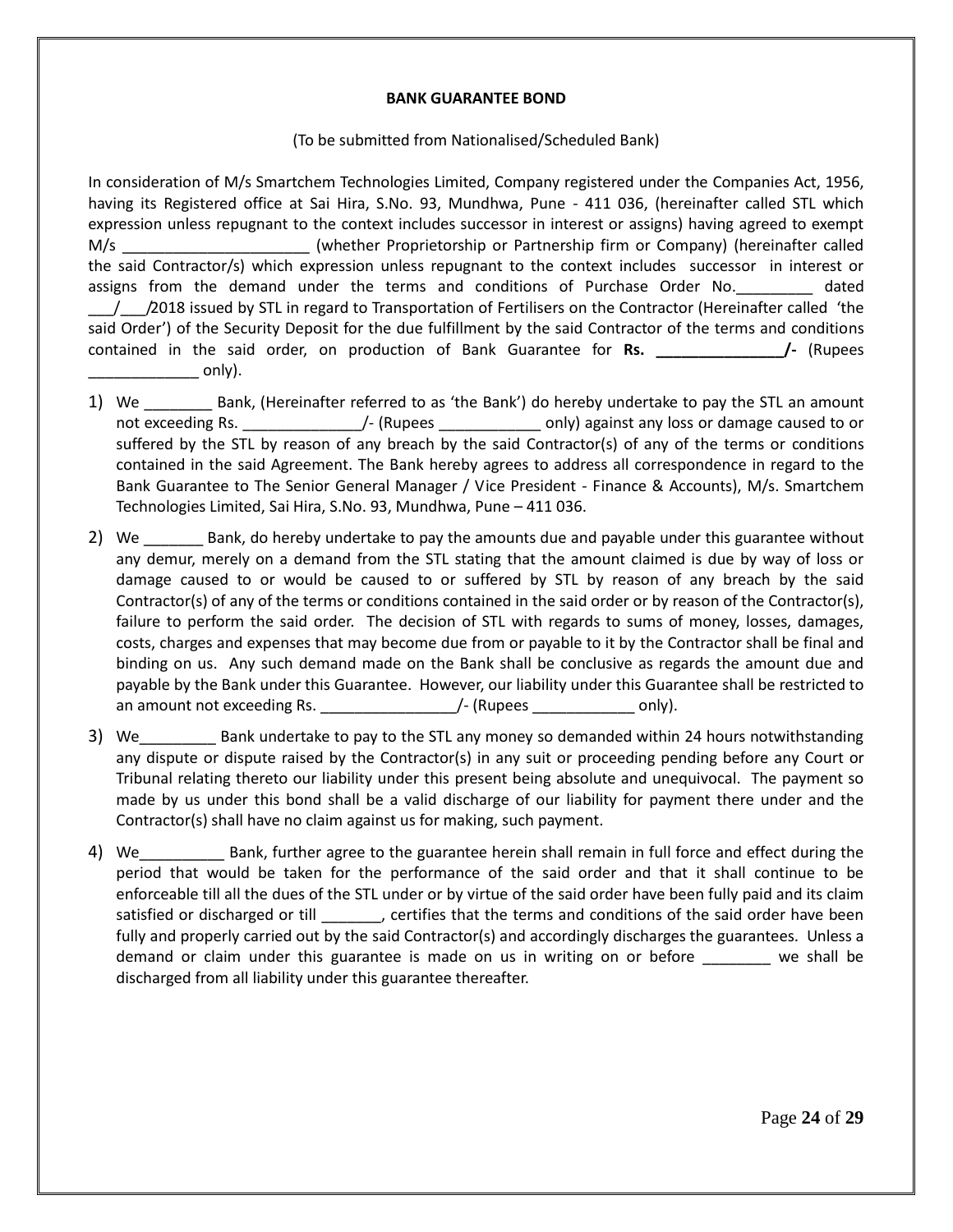- 5) We \_\_\_\_\_\_\_\_ Bank, further agree with STL that STL shall have the fullest liberty without our consent and without affecting in any manner our obligations hereunder to vary any of the terms and conditions of the said Agreement or to extend time of performance by the Contractor(s) from time to time any of the powers exercisable by STL against the said Contractor(s) and to forebear or enforce any of the terms and conditions relating to the said Order and we shall not be relieved from our liability by reason of any such variations or extension being granted to the said Contractor(s) or for any forbearance, act or omission on the part of the STL or any indulgence by the STL to the said Contractor(s) or by any such matter or thing whatsoever which under the law relating to sureties would but for this provision have effect of so relieving us.
- 6) Our liability under this guarantee is restricted to **Rs. \_\_\_\_\_\_\_\_\_\_\_\_\_\_\_ /-** (Rupees \_\_\_\_\_\_\_\_\_\_ only) and shall remain in full force up to \_\_\_\_\_ unless a demand or claim under this guarantee is made on us in writing within 6 months from the date of expiry  $\frac{1}{2}$   $\frac{20}{10}$ , we shall be discharged from all liabilities under the guarantee hereafter.
- 7) This guarantee will not be discharged due to the change in the constitution of the Bank or the Contractor (s).
- 8) We \_\_\_\_\_\_\_ Bank Ltd., lastly undertake not to revoke this guarantee during its currency except with the previous consent of the STL in writing.

Dated the \_\_\_\_\_\_ day of \_\_\_\_\_\_\_\_\_\_ 2019.

For \_\_\_\_\_\_\_\_\_\_\_\_\_ Bank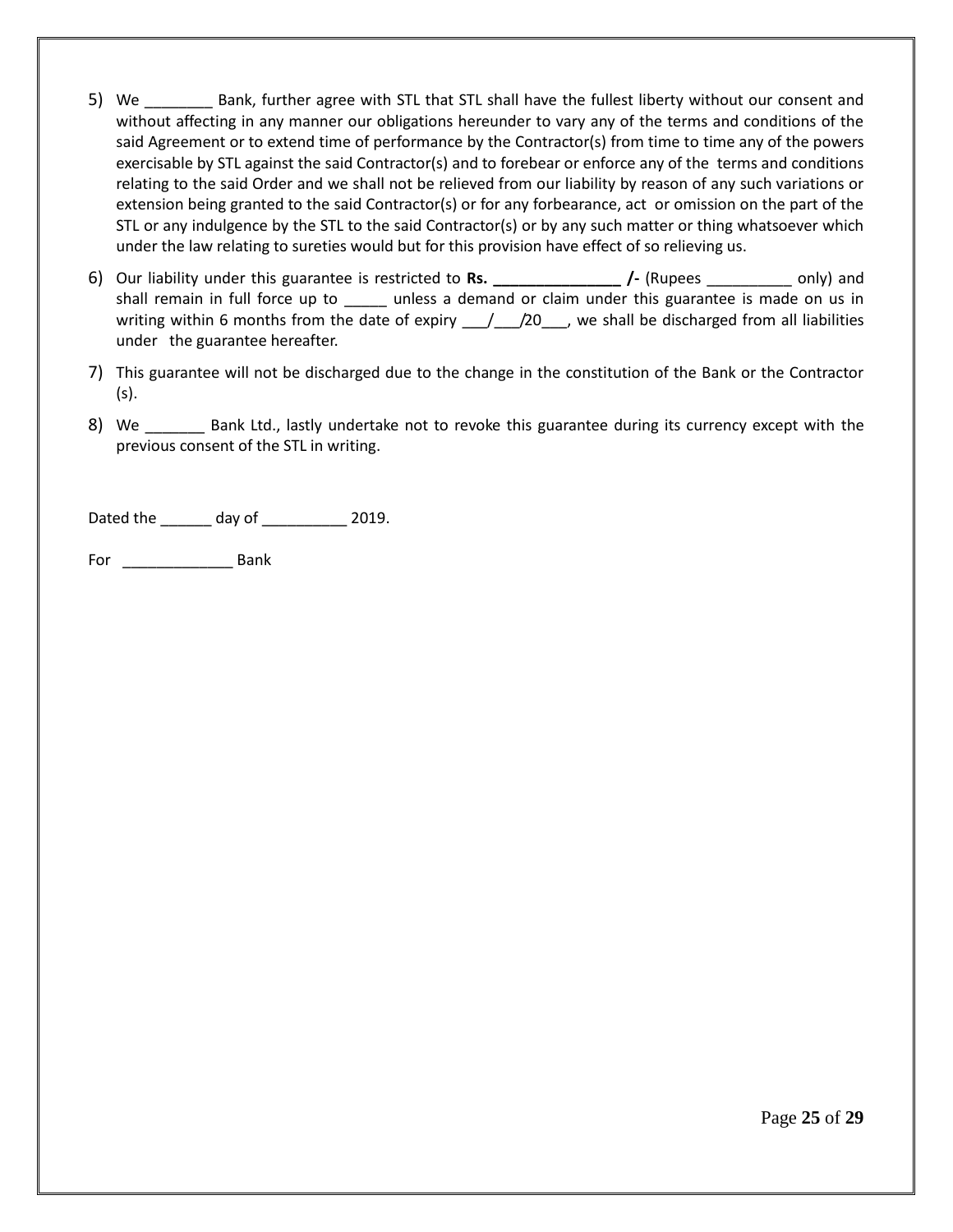|    | (On party's letterhead)                                                                                                                                                                           |
|----|---------------------------------------------------------------------------------------------------------------------------------------------------------------------------------------------------|
|    | <b>GENERAL INFORMATION:</b>                                                                                                                                                                       |
| 1) | Name & address of the Firm / Company:                                                                                                                                                             |
| 2) |                                                                                                                                                                                                   |
| 3) |                                                                                                                                                                                                   |
| 4) |                                                                                                                                                                                                   |
| 5) | Constitution of the Firm: Proprietorship/Partnership/Pvt. Ltd./ Pub Ltd. Co./Co-operative.                                                                                                        |
| 6) |                                                                                                                                                                                                   |
| 7) |                                                                                                                                                                                                   |
| 8) |                                                                                                                                                                                                   |
| 9) |                                                                                                                                                                                                   |
|    | 10) Details of sister concerns<br>a) Name & Address:<br>b) Activities engaged in by Sister Concern:<br>c) Names, Addresses & Telephone Nos. of Proprietors/Directors/Partners of Sister concerns: |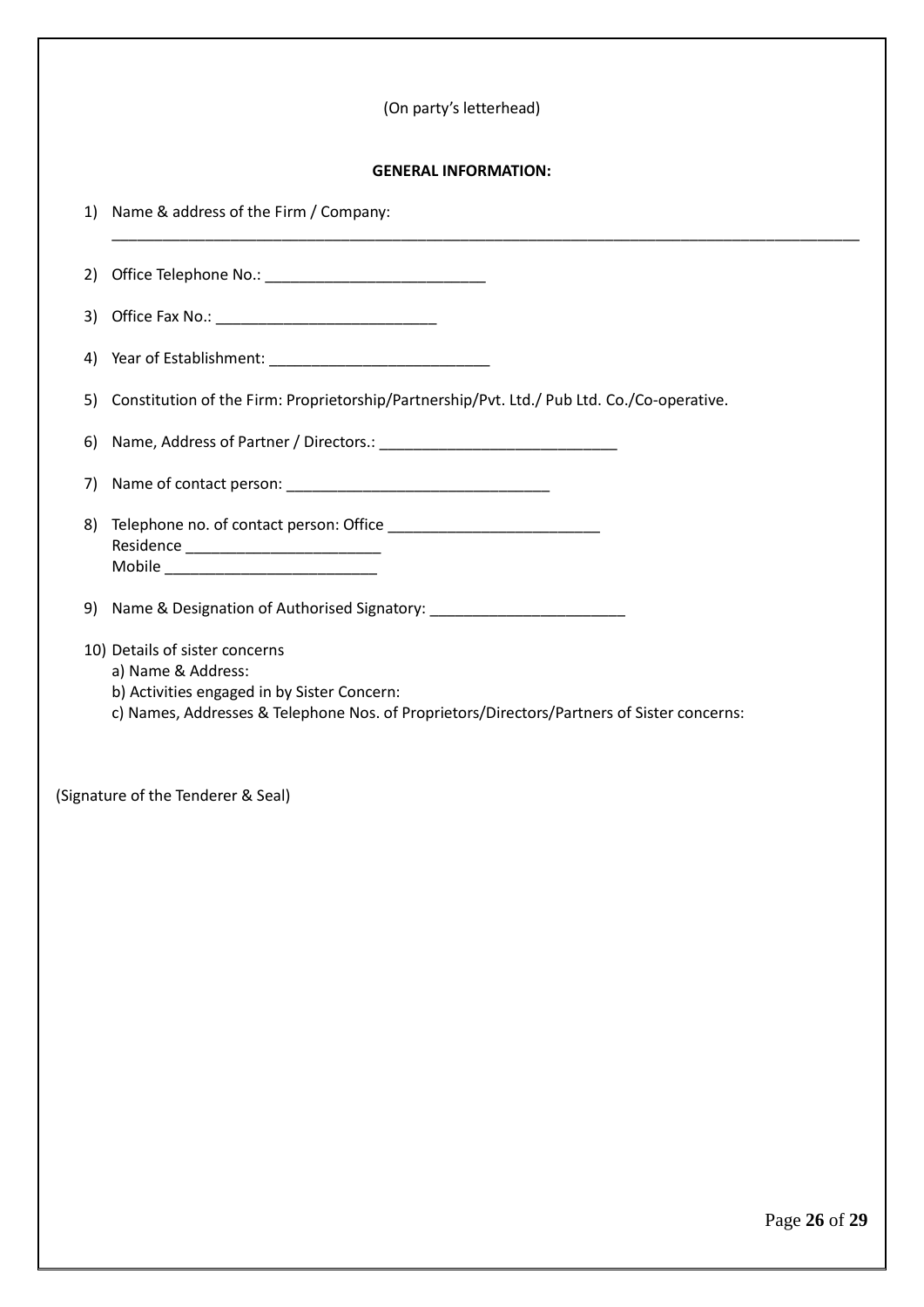## (On party's letterhead)

### **INFRASTRUCTURE / HUMAN RESOURCE:**

1) Total number of persons employed: \_\_\_\_\_\_\_\_\_\_\_\_\_\_\_\_\_\_\_\_\_\_\_\_\_\_\_\_\_

2) No. of branch offices: \_\_\_\_\_\_\_\_\_\_\_\_\_\_\_\_\_\_\_\_\_\_\_\_\_\_\_\_\_\_\_\_\_(details of address, Telephone No.; Fax No. etc.)

3) No. of trucks owned: \_\_\_\_\_\_\_\_\_\_\_\_\_\_\_\_\_\_\_\_\_\_\_\_\_\_\_\_\_\_(details)

4) No. of trucks attached /through syndicates

**5)** No. of trucks engaged in Fertiliser, Cement, Food-grains, or similar products.

(Signature of the Tenderer & Seal)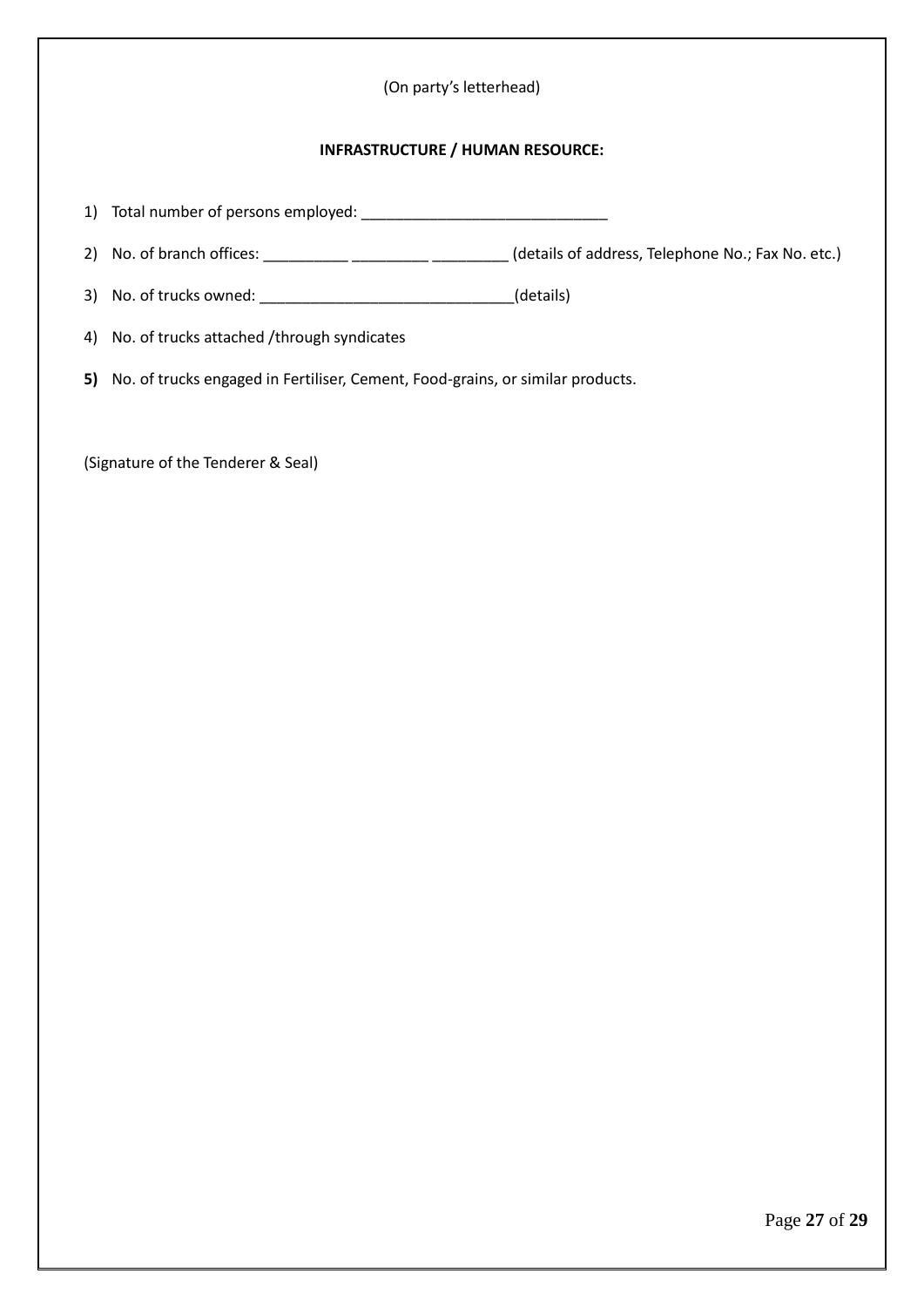| <b>WORK EXPERIENCE</b><br>List of Customers serviced for transportation of fertilizers, food grains, cement or similar products during last three<br>years of which the value of single contract in any one of the preceding three years should not be less than Rs. 25.00<br>Lacs.<br><b>Contract Period Product Handled</b><br>Sr. No<br>Name of the<br>Volume<br><b>Contract Value</b><br>Client served<br>(in MT)<br>(Rs. in Lacs)<br>1<br>$\overline{2}$<br>3 |  |
|--------------------------------------------------------------------------------------------------------------------------------------------------------------------------------------------------------------------------------------------------------------------------------------------------------------------------------------------------------------------------------------------------------------------------------------------------------------------|--|
|                                                                                                                                                                                                                                                                                                                                                                                                                                                                    |  |
|                                                                                                                                                                                                                                                                                                                                                                                                                                                                    |  |
|                                                                                                                                                                                                                                                                                                                                                                                                                                                                    |  |
|                                                                                                                                                                                                                                                                                                                                                                                                                                                                    |  |
|                                                                                                                                                                                                                                                                                                                                                                                                                                                                    |  |
|                                                                                                                                                                                                                                                                                                                                                                                                                                                                    |  |
|                                                                                                                                                                                                                                                                                                                                                                                                                                                                    |  |

(Signature of the Tenderer & Seal)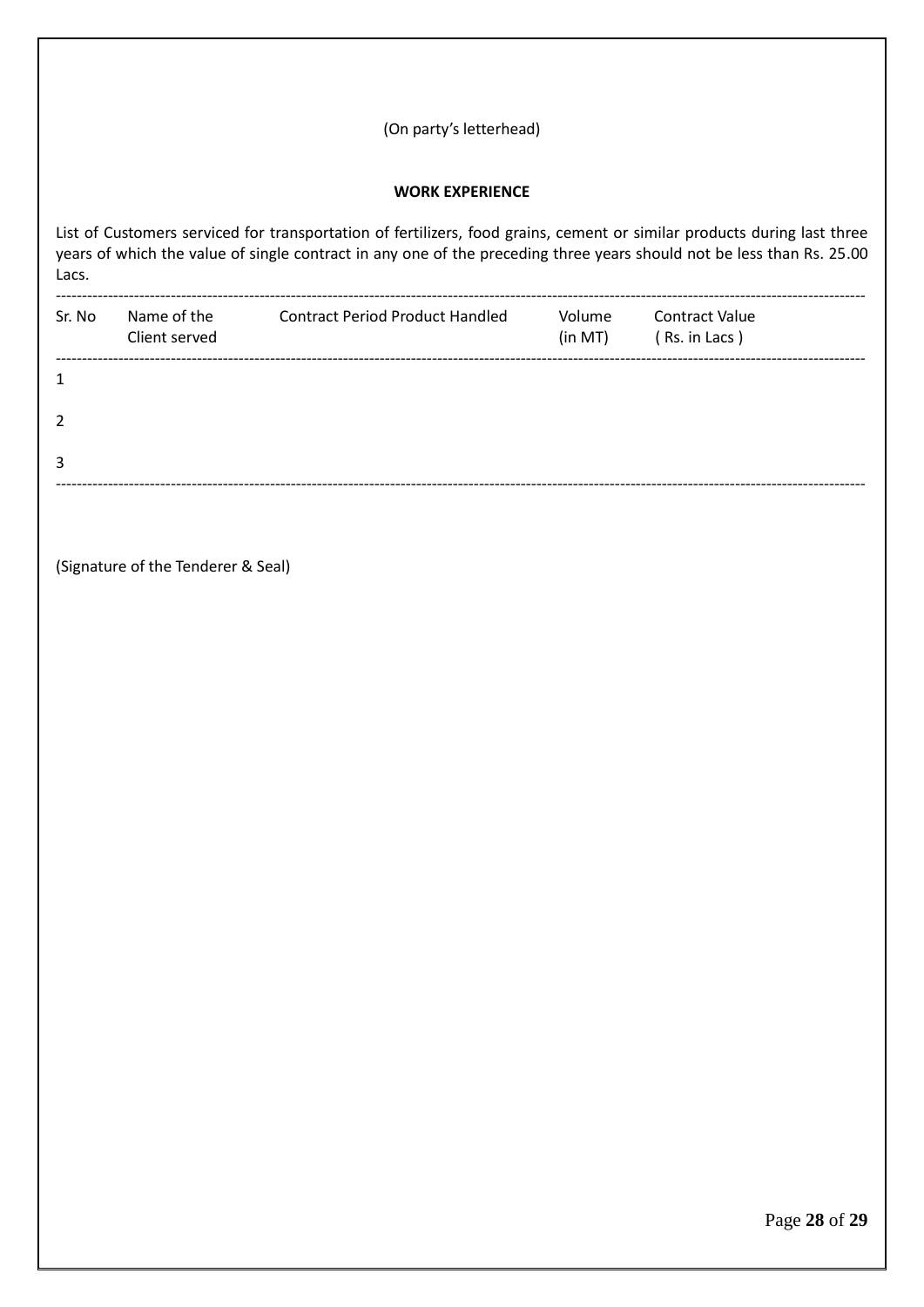## (On party's letterhead)

## **DETAILS OF BLACKLISTING / DISQUALIFICATION / FORFEITURE OF B.G. / S.D**.

1) Whether your Firm/Company is blacklisted by our Company or any other Public Sector / Govt. / Quasi-Govt Organization / any other client:

 **Yes / No.**

2) Whether your contract was terminated before expiry of contract period or Security Deposit / E.M.D forfeited by our Company or any other Public Sector/Govt./Quasi Govt Organization / Any other client:

**Yes / No.**

3) Whether Proprietor/Partner/Director (as applicable) has been prosecuted by any judicial court for any criminal breach of trust:

**Yes / No.**

(Signature of the Tenderer & Seal)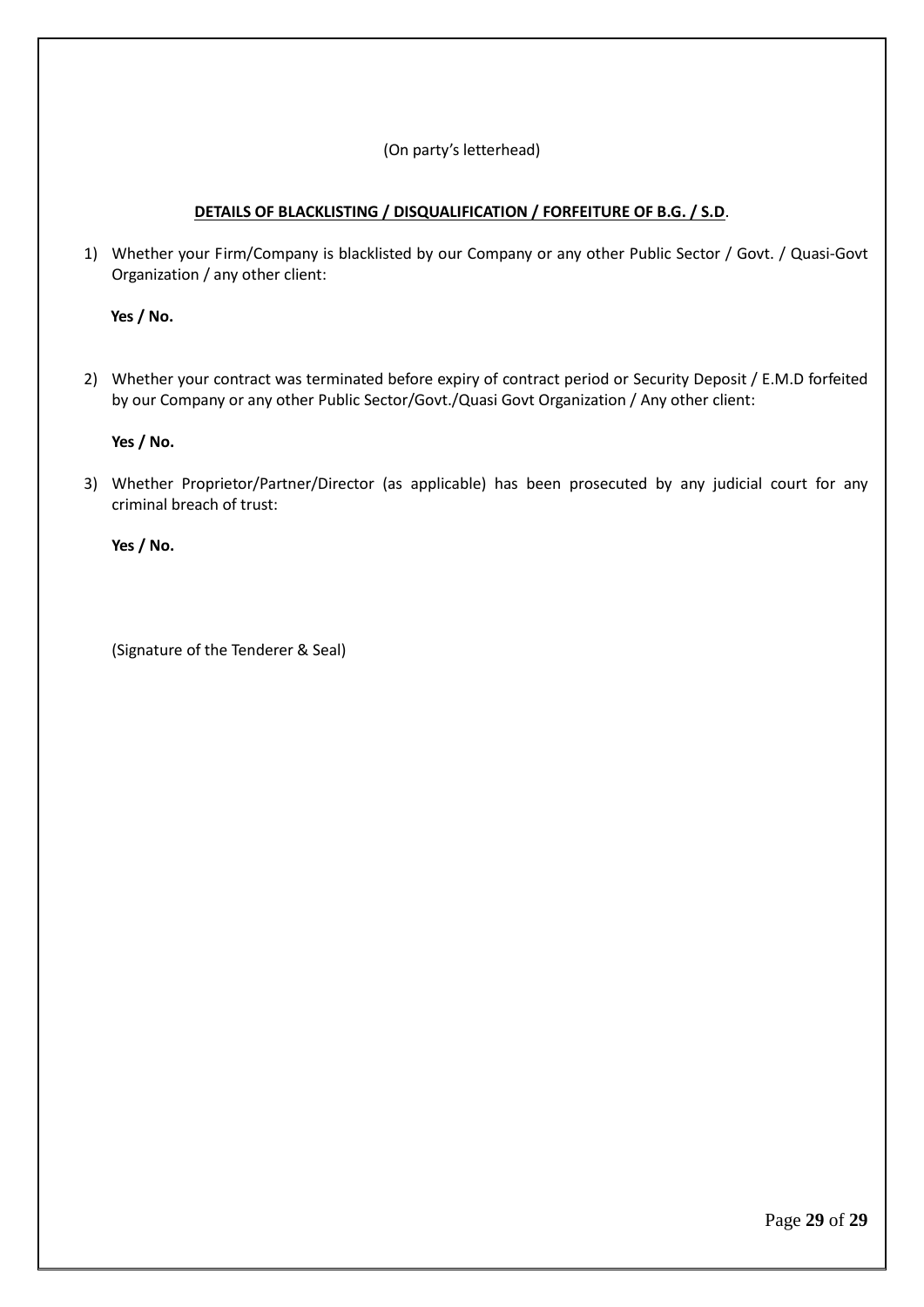#### **SCHEDULE II** DESTINATION WISE TRANSPORTATION OF FERTILISERS AND BENSULF BY ROAD FROM TALOJA PERIOD : 01/04/2019 TO 31/03/2020 **PUNE A.O – MAHARASHTRA**

| SR.             | <b>DESTINATION</b>       | <b>DISTRICT</b> | <b>DISTANCE</b><br>(KMS) | $ANP + NPK$<br>+ WSF ESTD<br>QTY IN (MT) | <b>BENSULF</b><br><b>ESTD QTY</b><br>IN (MT) | <b>TOTAL</b><br><b>ESTD QTY</b><br>IN (MT) | <b>RATE PER</b><br>MT (RS) |
|-----------------|--------------------------|-----------------|--------------------------|------------------------------------------|----------------------------------------------|--------------------------------------------|----------------------------|
| 1               | <b>AJRA</b>              | <b>KOLHAPUR</b> | 440                      | 500                                      | 40                                           | 540                                        |                            |
| $\overline{2}$  | <b>BHUDHAGAD</b>         | <b>KOLHAPUR</b> | 398                      | 600                                      | 40                                           | 640                                        |                            |
| 3               | CHANDAGAD                | <b>KOLHAPUR</b> | 452                      | 600                                      | 40                                           | 640                                        |                            |
| $\overline{4}$  | <b>GADHINGLAJ</b>        | <b>KOLHAPUR</b> | 406                      | 400                                      | 40                                           | 440                                        |                            |
| 5               | <b>GAGANBAWADA</b>       | <b>KOLHAPUR</b> | 379                      | 500                                      | 40                                           | 540                                        |                            |
| 6               | <b>HATKANGALE</b>        | KOLHAPUR        | 348                      | 600                                      | 40                                           | 640                                        |                            |
| $\overline{7}$  | <b>KAGAL</b>             | <b>KOLHAPUR</b> | 362                      | 600                                      | 40                                           | 640                                        |                            |
| 8               | <b>KARVIR</b>            | <b>KOLHAPUR</b> | 362                      | 8000                                     | 200                                          | 8200                                       |                            |
| 9               | <b>KOLHAPUR</b>          | <b>KOLHAPUR</b> | 350                      | 600                                      | 80                                           | 680                                        |                            |
| 10              | <b>PANHALA</b>           | <b>KOLHAPUR</b> | 346                      | 800                                      | 80                                           | 880                                        |                            |
| 11              | <b>SHIROL</b>            | <b>KOLHAPUR</b> | 369                      | 4000                                     | 200                                          | 4200                                       |                            |
|                 | <b>SUB TOTAL</b>         |                 |                          | 17200                                    | 840                                          | 18040                                      |                            |
| 12              | <b>AMBEGAON</b>          | <b>PUNE</b>     | 197                      | 2000                                     | 100                                          | 2100                                       |                            |
| 13              | <b>BARAMATI</b>          | <b>PUNE</b>     | $\overline{224}$         | 11000                                    | 100                                          | 11100                                      |                            |
| 14              | <b>BHOR</b>              | <b>PUNE</b>     | 172                      | 1200                                     | 100                                          | 1300                                       |                            |
| 15              | <b>DAUND</b>             | <b>PUNE</b>     | 208                      | 2000                                     | 100                                          | 2100                                       |                            |
| 16              | <b>HAVELI</b>            | <b>PUNE</b>     | 124                      | 3000                                     | 100                                          | 3100                                       |                            |
| 17              | <b>INDAPUR</b>           | <b>PUNE</b>     | 263                      | 2000                                     | 150                                          | 2150                                       |                            |
| 18              | <b>KHED</b>              | <b>PUNE</b>     | 185                      | 11000                                    | 100                                          | 11100                                      |                            |
| 19              | <b>MAVAL</b>             | <b>PUNE</b>     | 64                       | 1200                                     | 100                                          | 1300                                       |                            |
| 20              | <b>MULSHI</b>            | <b>PUNE</b>     | $\overline{142}$         | 1200                                     | 100                                          | 1300                                       |                            |
| 21              | <b>SHIRUR</b>            | <b>PUNE</b>     | 176                      | 2000                                     | 100                                          | 2100                                       |                            |
| 22              | <b>VELHE</b>             | <b>PUNE</b>     | 164                      | 1000                                     | 50                                           | 1050                                       |                            |
| 23              | <b>PUNE</b>              | <b>PUNE</b>     | 130                      | 100                                      |                                              | 100                                        |                            |
| 24              | <b>PURANDAR</b>          | <b>PUNE</b>     | 130                      | 2000                                     |                                              | 2000                                       |                            |
| 25              | <b>JUNNAR</b>            | <b>PUNE</b>     | 139                      | 2000                                     |                                              | 2000                                       |                            |
|                 | <b>SUB TOTAL</b>         |                 |                          | 41700                                    | 1100                                         | 42800                                      |                            |
| 26              | <b>ATAPADI</b>           | SANGLI          | 354                      | 500                                      | 40                                           | 540                                        |                            |
| 27              | <b>JATH</b>              | SANGLI          | 406                      | 500                                      | 40                                           | 540                                        |                            |
| 28              | <b>KAWATE MAHAKAL</b>    | SANGLI          | 371                      | 600                                      | 80                                           | 680                                        |                            |
| 29              | <b>KHANAPUR (SANGLI)</b> | <b>SANGLI</b>   | 341                      | 600                                      | $\overline{80}$                              | 680                                        |                            |
| 30              | <b>MIRAJ</b>             | SANGLI          | 360                      | 10000                                    | 400                                          | 10400                                      |                            |
| $\overline{31}$ | <b>PALUS</b>             | <b>SANGLI</b>   | $\overline{314}$         | 600                                      | 80                                           | 680                                        |                            |
| $\overline{32}$ | <b>SHIRALA</b>           | <b>SANGLI</b>   | 317                      | 600                                      | 80                                           | 680                                        |                            |
| 33              | <b>TASGAON (SANGLI)</b>  | <b>SANGLI</b>   | 331                      | 600                                      | 80                                           | 680                                        |                            |
| 34              | <b>VITA</b>              | <b>SANGLI</b>   | 320                      | 600                                      | 80                                           | 680                                        |                            |
| 35              | <b>WALVA</b>             | SANGLI          | 317                      | 2000                                     | 80                                           | 2080                                       |                            |
| 36              | <b>KADEGAON</b>          | <b>SANGLI</b>   | 297                      | 1000                                     | 80                                           | 1080                                       |                            |
| $\overline{37}$ | <b>SANGLI</b>            | SANGLI          | 340                      | 1000                                     | 80                                           | 1080                                       |                            |
|                 | <b>SUB TOTAL</b>         |                 |                          | 18600                                    | 1200                                         | 19800                                      |                            |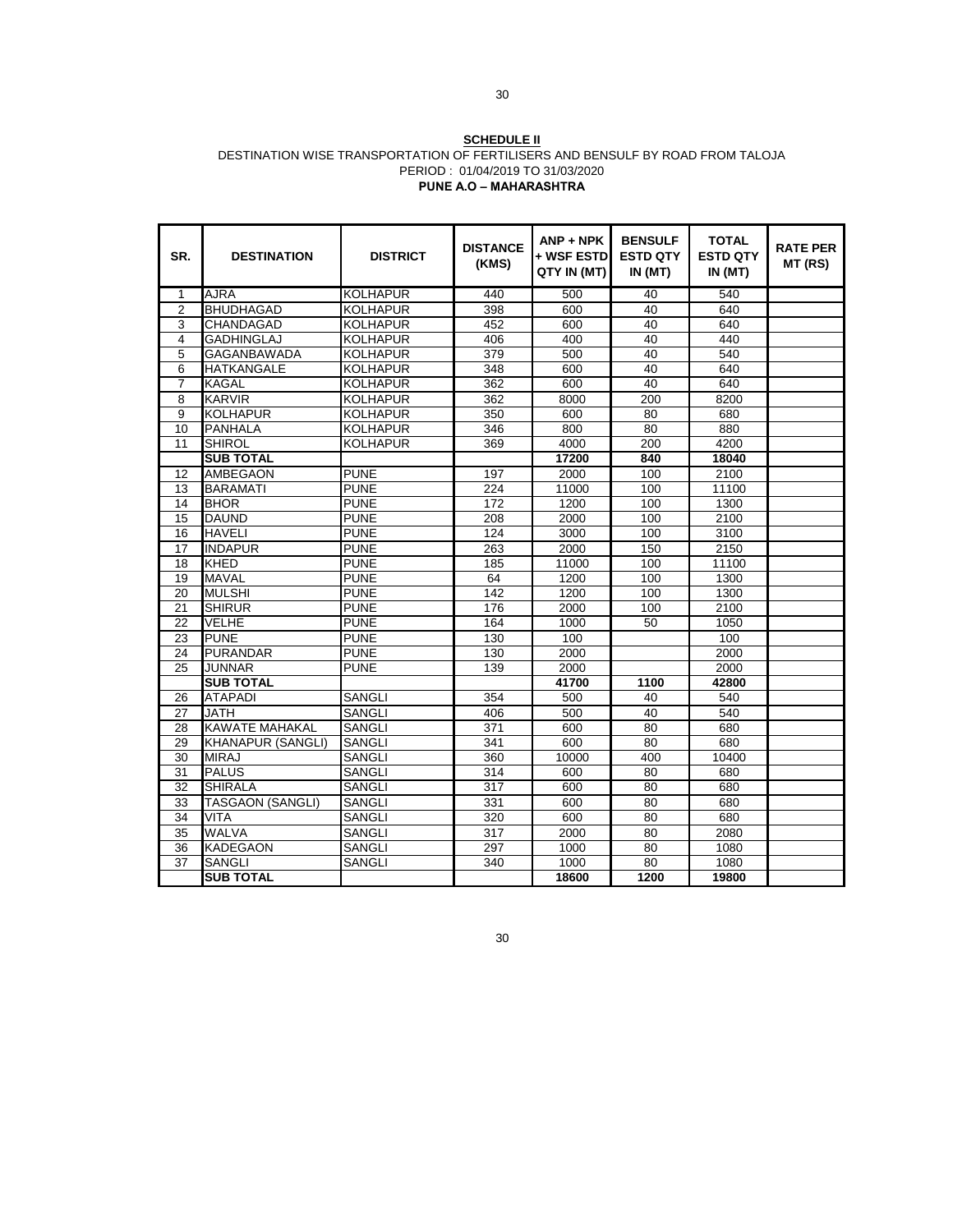| 38 | KARAD                | <b>SATARA</b>      | 278 | 1000   | 100  | 1100   |  |
|----|----------------------|--------------------|-----|--------|------|--------|--|
| 39 | <b>KHANDALA</b>      | <b>SATARA</b>      | 180 | 700    | 100  | 800    |  |
| 40 | <b>KHATAV</b>        | <b>SATARA</b>      | 268 | 1000   | 100  | 1100   |  |
| 41 | <b>KOREGAON</b>      | <b>SATARA</b>      | 243 | 1000   | 100  | 1100   |  |
| 42 | JAVALI               | <b>SATARA</b>      | 252 | 700    | 100  | 800    |  |
| 43 | <b>MAHABALESHWAR</b> | <b>SATARA</b>      | 235 | 500    | 100  | 600    |  |
| 44 | <b>MAN</b>           | <b>SATARA</b>      | 269 | 700    | 100  | 800    |  |
| 45 | <b>PATAN</b>         | <b>SATARA</b>      | 287 | 700    | 100  | 800    |  |
| 46 | PHALTAN              | <b>SATARA</b>      | 231 | 1000   | 100  | 1100   |  |
| 47 | <b>SATARA</b>        | <b>SATARA</b>      | 227 | 9000   | 200  | 9200   |  |
| 48 | WAI                  | <b>SATARA</b>      | 203 | 700    | 100  | 800    |  |
|    | <b>SUB TOTAL</b>     |                    |     | 17000  | 1200 | 18200  |  |
| 49 | <b>AKKALKOT</b>      | <b>SOLAPUR</b>     | 408 | 400    |      | 400    |  |
| 50 | <b>BARSHI</b>        | <b>SOLAPUR</b>     | 342 | 600    | 100  | 700    |  |
| 51 | <b>KARMALA</b>       | <b>SOLAPUR</b>     | 281 | 600    |      | 600    |  |
| 52 | <b>MADHA</b>         | <b>SOLAPUR</b>     | 322 | 10000  | 150  | 10150  |  |
| 53 | <b>MALSHIRAS</b>     | <b>SOLAPUR</b>     | 284 | 1200   | 100  | 1300   |  |
| 54 | <b>MANGALVEDHA</b>   | <b>SOLAPUR</b>     | 353 | 200    |      | 200    |  |
| 55 | <b>MOHAL</b>         | <b>SOLAPUR</b>     | 338 | 200    |      | 200    |  |
| 56 | <b>N.SOLAPUR</b>     | <b>SOLAPUR</b>     | 370 | 8000   | 100  | 8100   |  |
| 57 | <b>PANDHARPUR</b>    | <b>SOLAPUR</b>     | 329 | 200    |      | 200    |  |
| 58 | <b>SANGOLA</b>       | <b>SOLAPUR</b>     | 349 | 200    |      | 200    |  |
| 59 | <b>SOUTH SOLAPUR</b> | <b>SOLAPUR</b>     | 372 | 200    |      | 200    |  |
| 60 | <b>SOLAPUR</b>       | <b>SOLAPUR</b>     | 381 | 200    |      | 200    |  |
|    | <b>SUB TOTAL</b>     |                    |     | 22000  | 450  | 22450  |  |
| 61 | <b>RATNAGIRI</b>     | <b>SINDHUDURGA</b> | 299 | 100    | 10   | 110    |  |
| 62 | <b>SAWANTWADI</b>    | <b>SINDHUDURGA</b> | 492 | 100    |      | 100    |  |
| 63 | <b>MALWAN</b>        | <b>SINDHUDURGA</b> | 440 | 100    |      | 100    |  |
|    | <b>SUB TOTAL</b>     |                    |     | 300    | 10   | 310    |  |
| 64 | <b>ALIBAG</b>        | <b>RAIGAD</b>      | 75  | 100    |      | 100    |  |
| 65 | <b>KARJAT</b>        | RAIGAD             | 40  | 100    |      | 100    |  |
| 66 | <b>ROHA</b>          | <b>RAIGAD</b>      | 38  | 100    |      | 100    |  |
| 67 | <b>MANGAON</b>       | <b>RAIGAD</b>      | 60  | 100    |      | 100    |  |
| 68 | <b>PANVEL</b>        | <b>RAIGAD</b>      | 10  | 100    |      | 100    |  |
| 69 | <b>PEN</b>           | <b>RAIGAD</b>      | 38  | 100    |      | 100    |  |
|    | <b>SUB TOTAL</b>     |                    |     | 600    |      | 600    |  |
|    | <b>TOTAL</b>         |                    |     | 117400 | 4800 | 122200 |  |
|    |                      |                    |     |        |      |        |  |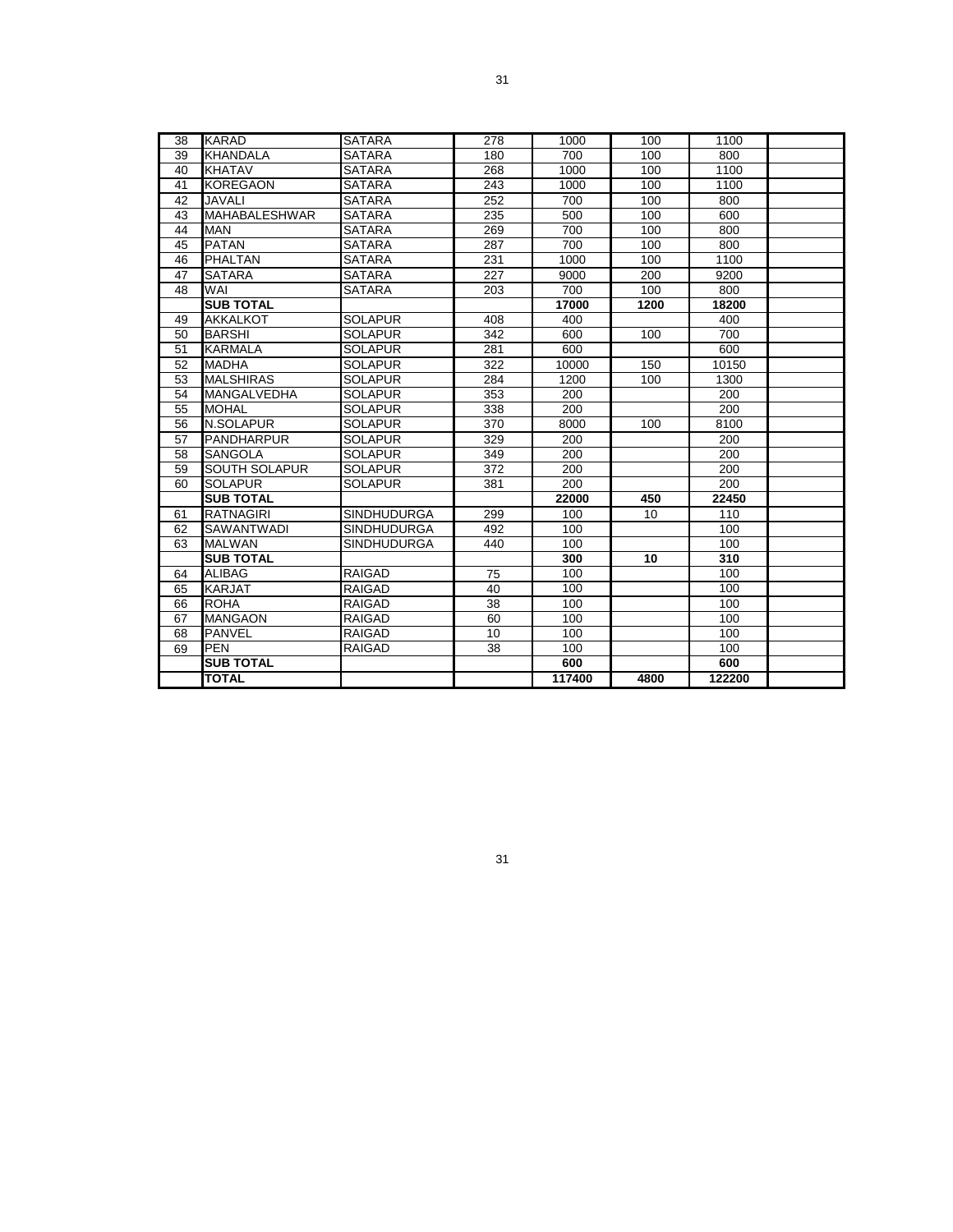#### **SCHEDULE II** DESTINATION WISE TRANSPORTATION OF FERTILISERS AND BENSULF BY ROAD FROM TALOJA PERIOD : 01/04/2019 TO 31/03/2020 **NASIK A.O – MAHARASHTRA**

| SR.            | <b>DESTINATION</b> | <b>DISTRICT</b>   | <b>DISTANCE</b><br>(KMS) | $ANP + NPK$<br>+ WSF ESTD<br>QTY IN (MT) | <b>BENSULF</b><br><b>ESTD QTY</b><br>IN(MT) | <b>TOTAL</b><br><b>ESTD QTY</b><br>IN (MT) | <b>RATE PER</b><br>MT (RS) |
|----------------|--------------------|-------------------|--------------------------|------------------------------------------|---------------------------------------------|--------------------------------------------|----------------------------|
| 1              | AHMEDNAGAR         | <b>AHMEDNAGAR</b> | 232                      | 16500                                    | 300                                         | 16800                                      |                            |
| $\overline{2}$ | <b>AKOLE</b>       | AHMEDNAGAR        | 190                      | 500                                      |                                             | 500                                        |                            |
| 3              | <b>JAMKHED</b>     | <b>AHMEDNAGAR</b> | 297                      | 500                                      |                                             | 500                                        |                            |
| 4              | KARJAT (AHMEDNAGAR | AHMEDNAGAR        | 320                      | 500                                      |                                             | 500                                        |                            |
| 5              | KOPARGAON          | AHMEDNAGAR        | 239                      | 600                                      |                                             | 600                                        |                            |
| 6              | <b>NEWASA</b>      | AHMEDNAGAR        | 289                      | 700                                      |                                             | 700                                        |                            |
| $\overline{7}$ | <b>PARNER</b>      | AHMEDNAGAR        | 199                      | 700                                      | 100                                         | 800                                        |                            |
| 8              | <b>PATHARDI</b>    | AHMEDNAGAR        | 284                      | 500                                      |                                             | 500                                        |                            |
| 9              | <b>RAHURI</b>      | AHMEDNAGAR        | 271                      | 500                                      |                                             | 500                                        |                            |
| 10             | <b>RAHATA</b>      | AHMEDNAGAR        | 238                      | 500                                      |                                             | 500                                        |                            |
| 11             | <b>SANGAMNER</b>   | AHMEDNAGAR        | 221                      | 800                                      |                                             | 800                                        |                            |
| 12             | <b>SHEVGAON</b>    | AHMEDNAGAR        | 297                      | 500                                      |                                             | 500                                        |                            |
| 13             | <b>SHRIGONDA</b>   | AHMEDNAGAR        | 227                      | 500                                      | 100                                         | 600                                        |                            |
| 14             | <b>SHRIRAMPUR</b>  | AHMEDNAGAR        | 263                      | 7000                                     | 150                                         | 7150                                       |                            |
|                | <b>SUB TOTAL</b>   |                   |                          | 30300                                    | 650                                         | 30950                                      |                            |
| 15             | <b>DHULE</b>       | <b>DHULE</b>      | 321                      | 1000                                     | 100                                         | 1100                                       |                            |
| 16             | <b>DONDAICHA</b>   | <b>DHULE</b>      | 368                      | 2000                                     |                                             | 2000                                       |                            |
| 17             | <b>SAKRI</b>       | <b>DHULE</b>      | 308                      | 1000                                     |                                             | 1000                                       |                            |
| 18             | <b>SHIRPUR</b>     | <b>DHULE</b>      | 380                      | 4800                                     | 100                                         | 4900                                       |                            |
| 19             | <b>SINDHKHEDA</b>  | <b>DHULE</b>      | 371                      | 2000                                     |                                             | 2000                                       |                            |
|                | <b>SUB TOTAL</b>   |                   |                          | 10800                                    | 200                                         | 11000                                      |                            |
| 20             | AKKALKUWA          | NANDURBAR         | 403                      | 2000                                     |                                             | 2000                                       |                            |
| 21             | <b>NANDURBAR</b>   | NANDURBAR         | 357                      | 2400                                     |                                             | 2400                                       |                            |
| 22             | <b>SAHADA</b>      | NANDURBAR         | 398                      | 2000                                     | 100                                         | 2100                                       |                            |
| 23             | <b>TALODA</b>      | NANDURBAR         | 419                      | 2000                                     | 100                                         | 2100                                       |                            |
|                | <b>SUB TOTAL</b>   |                   |                          | 8400                                     | 200                                         | 8600                                       |                            |
| 24             | <b>AMALNER</b>     | <b>JALGAON</b>    | 356                      | 1000                                     |                                             | 1000                                       |                            |
| 25             | <b>BHADGAON</b>    | <b>JALGAON</b>    | 364                      | 400                                      |                                             | 400                                        |                            |
| 26             | <b>BHUSAWAL</b>    | JALGAON           | 436                      | 800                                      |                                             | 800                                        |                            |
| 27             | <b>BODHWAD</b>     | JALGAON           | 464                      | 400                                      |                                             | 400                                        |                            |
| 28             | <b>CHALISGAON</b>  | JALGAON           | 318                      | 600                                      | 100                                         | 700                                        |                            |
| 29             | <b>CHOPDA</b>      | <b>JALGAON</b>    | 392                      | 600                                      |                                             | 600                                        |                            |
| 30             | <b>DHARANGAON</b>  | JALGAON           | 381                      | 400                                      |                                             | 400                                        |                            |
| 31             | EDLABAD/M.NAGAR    | <b>JALGAON</b>    | 379                      | 400                                      |                                             | 400                                        |                            |
| 32             | <b>ERANDOL</b>     | JALGAON           | 383                      | 400                                      |                                             | 400                                        |                            |
| 33             | <b>JALGAON</b>     | JALGAON           | 411                      | 1900                                     | 200                                         | 2100                                       |                            |
| 34             | <b>JAMNER</b>      | JALGAON           | 430                      | 600                                      |                                             | 600                                        |                            |
| 35             | <b>PACHORA</b>     | JALGAON           | 376                      | 400                                      | 100                                         | 500                                        |                            |
| 36             | <b>PAROLA</b>      | JALGAON           | 356                      | 400                                      |                                             | 400                                        |                            |
| 37             | RAVER              | JALGAON           | 477                      | 400                                      |                                             | 400                                        |                            |
| 38<br>39       | YAWAL              | JALGAON           | 453                      | 600                                      |                                             | 600                                        |                            |
|                | <b>MUKTAINAGAR</b> | JALGAON           | 411                      | 600                                      |                                             | 600                                        |                            |
|                | <b>SUB TOTAL</b>   |                   |                          | 9900                                     | 400                                         | 10300                                      |                            |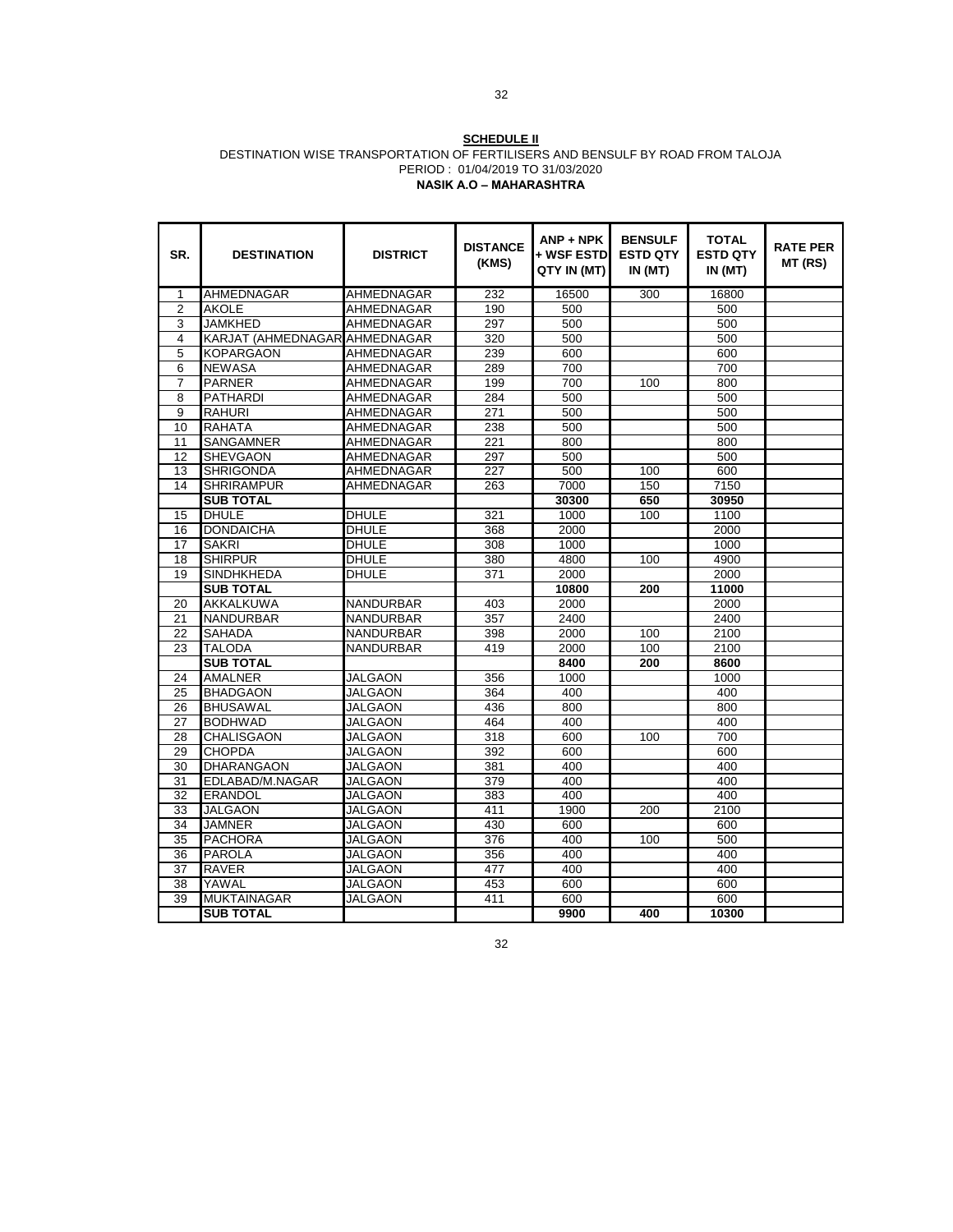| 40 | <b>CHANDWAD</b>  | <b>NASIK</b> | 228 | 1000  |      | 1000  |  |
|----|------------------|--------------|-----|-------|------|-------|--|
| 41 | <b>DEOLA</b>     | <b>NASIK</b> | 180 | 1000  |      | 1000  |  |
| 42 | <b>IGATPURI</b>  | <b>NASIK</b> | 119 | 1000  |      | 1000  |  |
| 43 | <b>DINDORI</b>   | <b>NASIK</b> | 190 | 1000  | 100  | 1100  |  |
| 44 | <b>KALWAN</b>    | <b>NASIK</b> | 235 | 1500  | 100  | 1600  |  |
| 45 | <b>MALEGAON</b>  | <b>NASIK</b> | 269 | 2000  | 100  | 2100  |  |
| 46 | <b>NANDGAON</b>  | <b>NASIK</b> | 276 | 16000 |      | 16000 |  |
| 47 | <b>NASIK</b>     | <b>NASIK</b> | 165 | 1000  | 100  | 1100  |  |
| 48 | <b>NIPHAD</b>    | <b>NASIK</b> | 203 | 2500  | 300  | 2800  |  |
| 49 | <b>SATANA</b>    | <b>NASIK</b> | 252 | 2500  |      | 2500  |  |
| 50 | <b>SINNAR</b>    | <b>NASIK</b> | 181 | 1000  |      | 1000  |  |
| 51 | <b>PETH</b>      | <b>NASIK</b> | 206 | 400   |      | 400   |  |
| 52 | <b>SURGANA</b>   | <b>NASIK</b> | 249 | 400   |      | 400   |  |
| 53 | YEOLA            | <b>NASIK</b> | 246 | 400   |      | 400   |  |
| 54 | TRIMBAKESHWAR    | <b>NASIK</b> | 176 | 400   |      | 400   |  |
|    | <b>SUB TOTAL</b> |              |     | 32100 | 700  | 32800 |  |
| 55 | DAHANU           | <b>THANE</b> | 188 | 500   |      | 500   |  |
| 56 | <b>MURBAD</b>    | <b>THANE</b> | 66  | 200   |      | 200   |  |
| 57 | PALGHAR          | <b>THANE</b> | 152 | 1200  |      | 1200  |  |
| 58 | <b>SHAHAPUR</b>  | <b>THANE</b> | 81  | 500   |      | 500   |  |
| 59 | VIKRAMGAD        | <b>THANE</b> | 140 | 1000  |      | 1000  |  |
| 60 | <b>WADA</b>      | <b>THANE</b> | 80  | 500   |      | 500   |  |
|    | <b>SUB TOTAL</b> |              |     | 3900  |      | 3900  |  |
|    | <b>TOTAL</b>     |              |     | 95400 | 2150 | 97550 |  |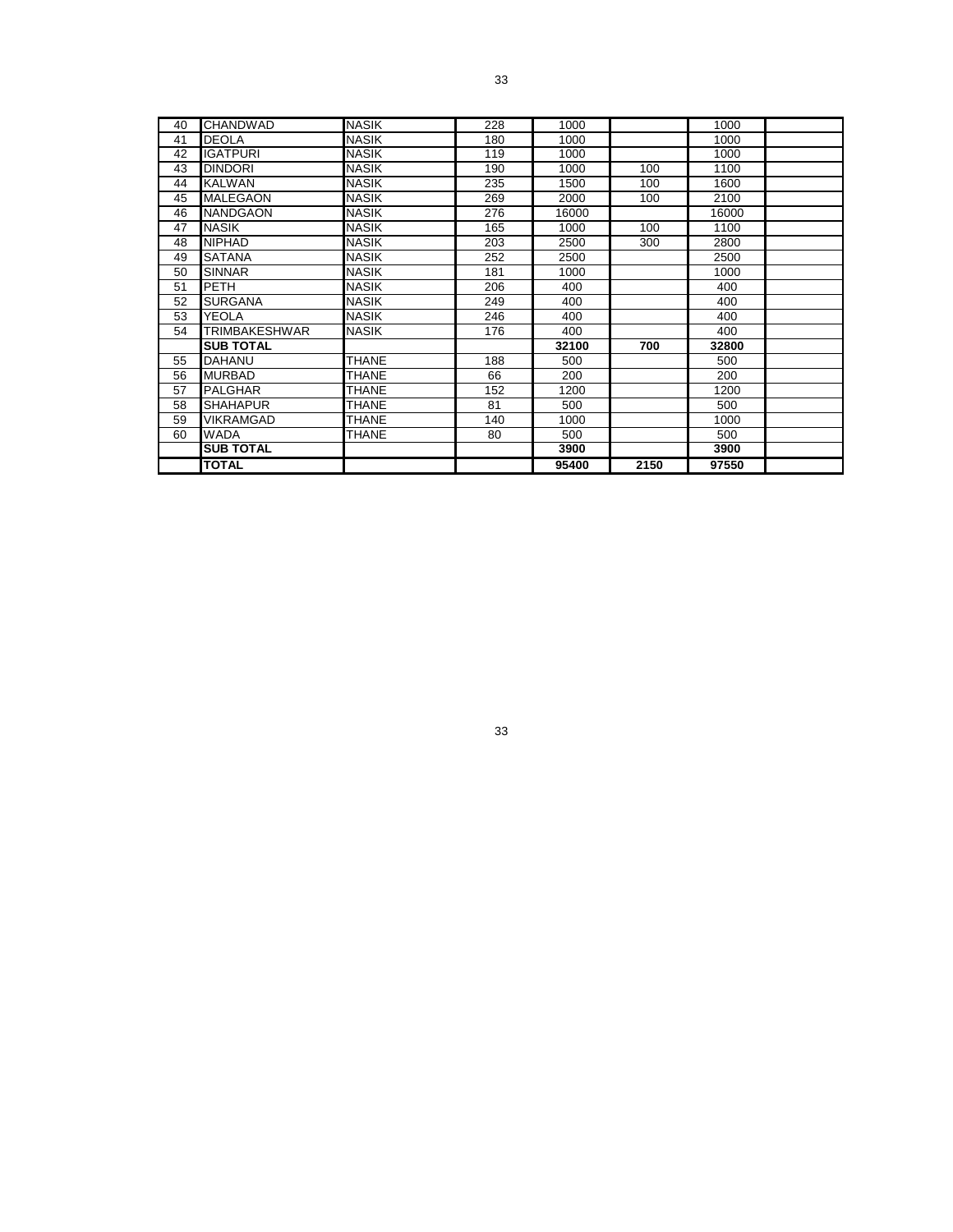#### **SCHEDULE II** DESTINATION WISE TRANSPORTATION OF FERTILISERS AND BENSULF BY ROAD FROM TALOJA PERIOD : 01/04/2019 TO 31/03/2020 **AKOLA A.O – MAHARASHTRA**

| SR.             | <b>DESTINATION</b>     | <b>DISTRICT</b> | <b>DISTANCE</b><br>(KMS) | $ANP + NPK$<br>+ WSF<br><b>ESTD QTY</b><br>IN (MT) | <b>BENSULF</b><br><b>ESTD QTY</b><br>IN(MT) | <b>TOTAL</b><br><b>ESTD QTY</b><br>IN(MT) | <b>RATE PER</b><br>MT (RS) |
|-----------------|------------------------|-----------------|--------------------------|----------------------------------------------------|---------------------------------------------|-------------------------------------------|----------------------------|
| $\mathbf{1}$    | <b>AKOLA</b>           | <b>AKOLA</b>    | 591                      | 9000                                               | 200                                         | 9200                                      |                            |
| $\overline{2}$  | <b>AKOT</b>            | <b>AKOLA</b>    | 610                      | 1000                                               |                                             | 1000                                      |                            |
| 3               | <b>BALAPUR</b>         | <b>AKOLA</b>    | 565                      | 400                                                |                                             | 400                                       |                            |
| 4               | <b>BARSHI TALKI</b>    | <b>AKOLA</b>    | 605                      | 400                                                |                                             | 400                                       |                            |
| $\overline{5}$  | <b>MURTIZAPUR</b>      | <b>AKOLA</b>    | 634                      | 600                                                |                                             | 600                                       |                            |
| 6               | <b>PATUR</b>           | <b>AKOLA</b>    | 594                      | 500                                                |                                             | 500                                       |                            |
| 7               | <b>TELHARA</b>         | <b>AKOLA</b>    | 583                      | 500                                                |                                             | 500                                       |                            |
|                 | <b>SUB TOTAL</b>       |                 |                          | 12400                                              | 200                                         | 12600                                     |                            |
| 8               | <b>ACHALPUR</b>        | <b>AMRAVATI</b> | 665                      | 800                                                | 50                                          | 850                                       |                            |
| 9               | <b>AMRAVATI</b>        | <b>AMRAVATI</b> | 686                      | 2000                                               | 50                                          | 2050                                      |                            |
| 10              | <b>ANJANGAON SURJI</b> | <b>AMRAVATI</b> | 639                      | 300                                                |                                             | 300                                       |                            |
| 11              | <b>CHANDUR BAZAR</b>   | <b>AMRAVATI</b> | 691                      | 200                                                |                                             | 200                                       |                            |
| 12              | CHANDUR RLY.           | <b>AMRAVATI</b> | 708                      | 100                                                |                                             | 100                                       |                            |
| 13              | <b>DARYAPUR</b>        | <b>AMRAVATI</b> | 647                      | 300                                                |                                             | $\overline{300}$                          |                            |
| 14              | DHAMANGAON RLY.        | <b>AMRAVATI</b> | 729                      | 1000                                               |                                             | 1000                                      |                            |
| 15              | <b>MORSHI</b>          | <b>AMRAVATI</b> | $\overline{741}$         | 400                                                |                                             | 400                                       |                            |
| 16              | N.KHANDESHWAR          | <b>AMRAVATI</b> | 697                      | 100                                                |                                             | 100                                       |                            |
| 17              | <b>WARUD</b>           | AMRAVATI        | 775                      | 400                                                |                                             | 400                                       |                            |
|                 | <b>SUB TOTAL</b>       |                 |                          | 5600                                               | 100                                         | 5700                                      |                            |
| 18              | <b>ASGAON</b>          | <b>BHANDARA</b> | 920                      | 100                                                |                                             | 100                                       |                            |
| 19              | <b>BHANDARA</b>        | <b>BHANDARA</b> | 903                      | 100                                                |                                             | 100                                       |                            |
| 20              | <b>JAWAHARNAGAR</b>    | <b>BHANDARA</b> | 930                      | 100                                                |                                             | 100                                       |                            |
| 21              | <b>PAWANI</b>          | <b>BHANDARA</b> | 924                      | 100                                                |                                             | 100                                       |                            |
|                 | <b>SUB TOTAL</b>       |                 |                          | 400                                                |                                             | 400                                       |                            |
| 22              | <b>BULDHANA</b>        | <b>BULDANA</b>  | 539                      | 250                                                |                                             | 250                                       |                            |
| 23              | <b>CHIKHALI</b>        | <b>BULDANA</b>  | 473                      | 700                                                |                                             | 700                                       |                            |
| 24              | DEULGAON RAJA          | <b>BULDANA</b>  | 417                      | 300                                                |                                             | 300                                       |                            |
| 25              | <b>JALGAON JAMOD</b>   | <b>BULDANA</b>  | 549                      | 100                                                |                                             | 100                                       |                            |
| 26              | <b>KHAMGAON</b>        | <b>BULDANA</b>  | 542                      | 3600                                               | 100                                         | 3700                                      |                            |
| $\overline{27}$ | <b>LONAR</b>           | <b>BULDANA</b>  | 482                      | 100                                                |                                             | 100                                       |                            |
| 28              | <b>MALKAPUR</b>        | <b>BULDANA</b>  | 494                      | 2500                                               |                                             | 2500                                      |                            |
| 29              | <b>MEHKAR</b>          | <b>BULDANA</b>  | 479                      | 300                                                |                                             | 300                                       |                            |
| 30              | <b>MOTALA</b>          | <b>BULDANA</b>  | 519                      | 100                                                |                                             | 100                                       |                            |
| $\overline{31}$ | <b>NANDURA</b>         | <b>BULDANA</b>  | 524                      | 100                                                |                                             | 100                                       |                            |
| 32              | SANGRAMPUR             | <b>BULDANA</b>  | 565                      | 100                                                |                                             | 100                                       |                            |
| 33              | <b>SHEGAON</b>         | <b>BULDANA</b>  | 558                      | 100                                                |                                             | 100                                       |                            |
| 34              | <b>SINDKHED RAJA</b>   | <b>BULDANA</b>  | 423                      | 100                                                |                                             | 100                                       |                            |
|                 | <b>SUB TOTAL</b>       |                 |                          | 8350                                               | 100                                         | 8450                                      |                            |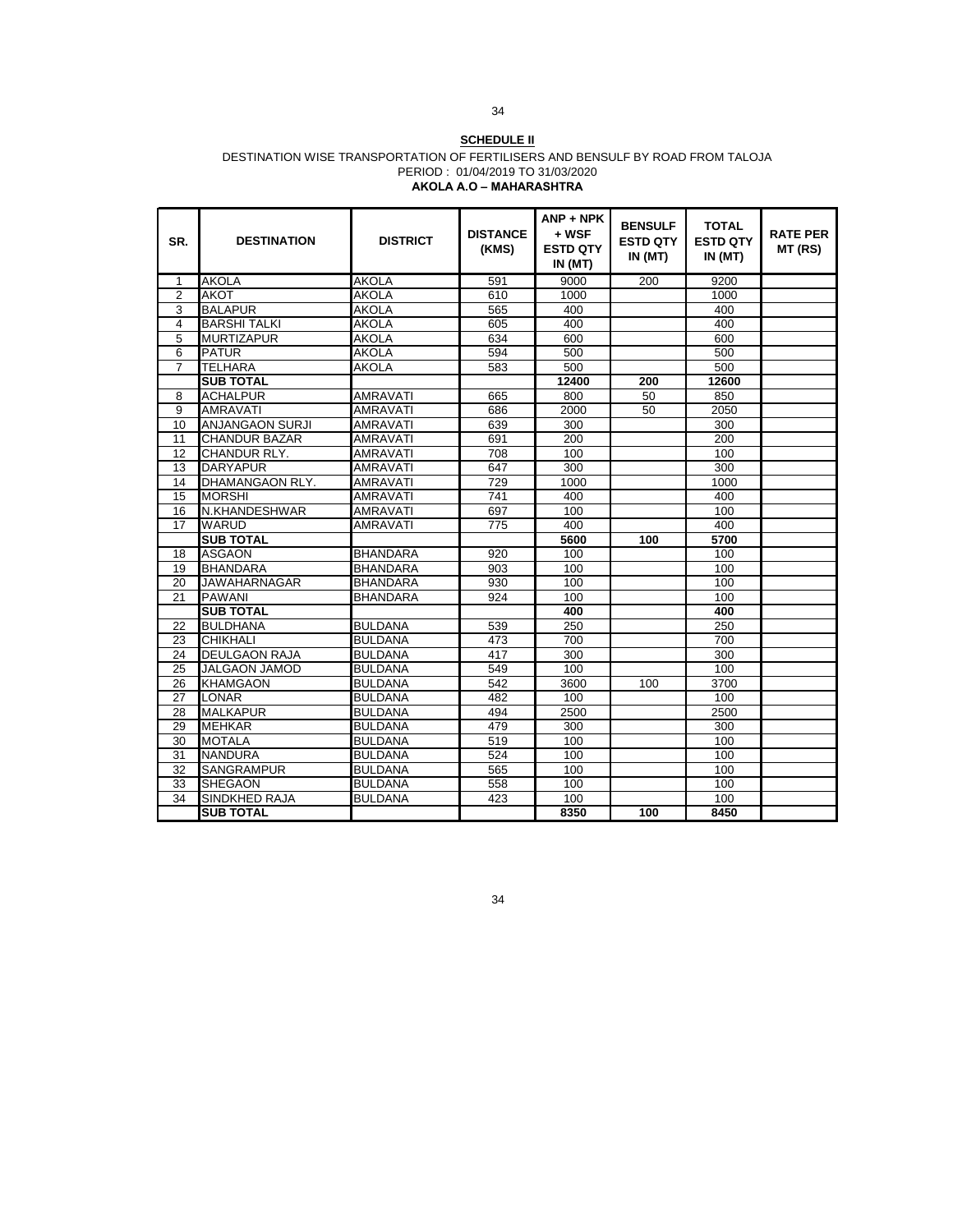| 35 | <b>BRAMHAPURI</b>        | <b>CHANDRAPUR</b> | 957  | 100  |     | 100  |  |
|----|--------------------------|-------------------|------|------|-----|------|--|
| 36 | <b>CHANDRAPUR</b>        | <b>CHANDRAPUR</b> | 897  | 200  | 50  | 250  |  |
| 37 | <b>CHIMUR</b>            | CHANDRAPUR        | 887  | 100  |     | 100  |  |
| 38 | <b>GADCHANDUR</b>        | CHANDRAPUR        | 828  | 100  |     | 100  |  |
| 39 | <b>KORAPNA</b>           | <b>CHANDRAPUR</b> | 808  | 100  |     | 100  |  |
| 40 | <b>MUL</b>               | <b>CHANDRAPUR</b> | 964  | 100  |     | 100  |  |
| 41 | <b>RAJURA</b>            | <b>CHANDRAPUR</b> | 947  | 100  |     | 100  |  |
| 42 | <b>SINDEWAHI</b>         | CHANDRAPUR        | 973  | 100  |     | 100  |  |
| 43 | <b>BHADRAWATI</b>        | <b>CHANDRAPUR</b> | 850  | 100  |     | 100  |  |
| 44 | <b>BHISI</b>             | <b>CHANDRAPUR</b> | 834  | 100  |     | 100  |  |
| 45 | <b>WARORA</b>            | CHANDRAPUR        | 826  | 100  |     | 100  |  |
|    | <b>SUB TOTAL</b>         |                   |      | 1200 | 50  | 1250 |  |
| 46 | <b>ARMORI</b>            | <b>GADCHIROLI</b> | 978  | 100  |     | 100  |  |
| 47 | <b>WADSA</b>             | <b>GADCHIROLI</b> | 969  | 1000 |     | 1000 |  |
|    | <b>SUB TOTAL</b>         |                   |      | 1100 |     | 1100 |  |
| 48 | <b>AMGAOM</b>            | <b>GONDIA</b>     | 1012 | 100  |     | 100  |  |
| 49 | <b>ARJUNI MOR</b>        | <b>GONDIA</b>     | 1003 | 100  |     | 100  |  |
| 50 | <b>GONDIA</b>            | GONDIA            | 1003 | 500  |     | 500  |  |
| 51 | <b>TIRODA</b>            | <b>GONDIA</b>     | 991  | 100  |     | 100  |  |
| 52 | <b>TUMSAR</b>            | GONDIA            | 936  | 100  |     | 100  |  |
|    | <b>SUB TOTAL</b>         |                   |      | 900  |     | 900  |  |
| 53 | <b>BHIVAPUR</b>          | <b>NAGPUR</b>     | 910  | 100  |     | 100  |  |
| 54 | <b>BUTIBORI</b>          | <b>NAGPUR</b>     | 854  | 100  |     | 100  |  |
| 55 | <b>HINGNA</b>            | <b>NAGPUR</b>     | 842  | 100  |     | 100  |  |
| 56 | JALALKHEDA               | <b>NAGPUR</b>     | 795  | 100  |     | 100  |  |
| 57 | <b>KALMESHWAR</b>        | <b>NAGPUR</b>     | 830  | 100  |     | 100  |  |
| 58 | <b>KATOL</b>             | <b>NAGPUR</b>     | 809  | 100  |     | 100  |  |
| 59 | KUHI                     | <b>NAGPUR</b>     | 884  | 100  |     | 100  |  |
| 60 | <b>MOUDA</b>             | <b>NAGPUR</b>     | 840  | 100  |     | 100  |  |
| 61 | <b>NAGPUR</b>            | <b>NAGPUR</b>     | 840  | 100  | 200 | 300  |  |
| 62 | <b>KAMPTEE</b>           | <b>NAGPUR</b>     | 841  | 100  |     | 100  |  |
| 63 | NARKHED                  | <b>NAGPUR</b>     | 799  | 100  |     | 100  |  |
| 64 | <b>PARSHIONI</b>         | <b>NAGPUR</b>     | 873  | 100  |     | 100  |  |
| 65 | <b>RAMTEK</b>            | <b>NAGPUR</b>     | 869  | 100  |     | 100  |  |
| 66 | <b>SAONER</b>            | <b>NAGPUR</b>     | 846  | 100  |     | 100  |  |
| 67 | <b>UMRED</b>             | <b>NAGPUR</b>     | 806  | 100  |     | 100  |  |
| 68 | SIRSI - UMRED            | <b>NAGPUR</b>     | 802  | 100  |     | 100  |  |
| 69 | <b>HIVRA - RAMTEK</b>    | <b>NAGPUR</b>     | 878  | 100  |     | 100  |  |
| 70 | <b>BISHNUR - NARKHED</b> | <b>NAGPUR</b>     | 712  | 100  |     | 100  |  |
| 71 | KANHOLIBARA - HINGNA     | <b>NAGPUR</b>     | 783  | 100  |     | 100  |  |
| 72 | <b>BITOLI</b>            | <b>NAGPUR</b>     | 856  | 100  |     | 100  |  |
| 73 | <b>KAPSI</b>             | <b>NAGPUR</b>     | 837  | 2000 |     | 2000 |  |
|    | <b>SUB TOTAL</b>         |                   |      | 4000 | 200 | 4200 |  |
| 74 | <b>KARANJA</b>           | WASHIM            | 664  | 100  |     | 100  |  |
| 75 | <b>MALEGAON</b>          | WASHIM            | 544  | 200  |     | 200  |  |
| 76 | <b>MANGRULPIR</b>        | WASHIM            | 574  | 200  |     | 200  |  |
| 77 | <b>MANORA</b>            | WASHIM            | 584  | 50   |     | 50   |  |
| 78 | <b>RISOD</b>             | WASHIM            | 513  | 100  |     | 100  |  |
| 79 | <b>WASHIM</b>            | WASHIM            | 549  | 2000 | 50  | 2050 |  |
|    | <b>SUB TOTAL</b>         |                   |      | 2650 | 50  | 2700 |  |
|    |                          |                   |      |      |     |      |  |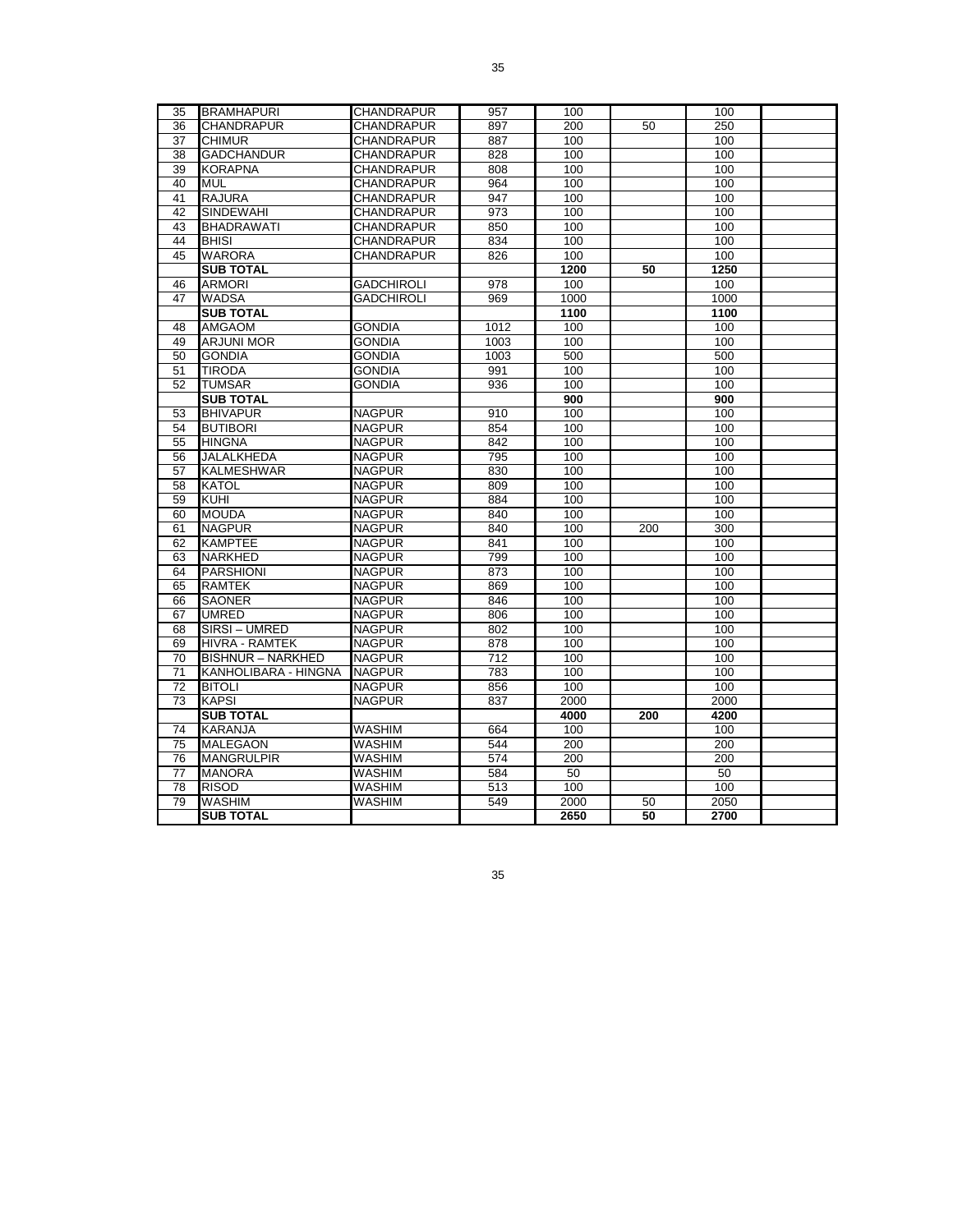| 80  | <b>ARNI</b>                  | YAVATMAL      | 677 | 100   |     | 100   |  |
|-----|------------------------------|---------------|-----|-------|-----|-------|--|
| 81  | <b>BABHULGAON</b>            | YAVATMAL      | 750 | 50    |     | 50    |  |
| 82  | <b>DARWHA</b>                | YAVATMAL      | 701 | 100   |     | 100   |  |
| 83  | <b>DIGRAS</b>                | YAVATMAL      | 623 | 50    |     | 50    |  |
| 84  | <b>GHATANJI</b>              | YAVATMAL      | 729 | 50    |     | 50    |  |
| 85  | <b>KALAMB</b>                | YAVATMAL      | 770 | 100   |     | 100   |  |
| 86  | <b>MAHAGAON</b>              | YAVATMAL      | 633 | 300   |     | 300   |  |
| 87  | <b>MAREGAON</b>              | YAVATMAL      | 711 | 50    | 50  | 100   |  |
| 88  | <b>NER</b>                   | YAVATMAL      | 711 | 50    |     | 50    |  |
| 89  | PANDHARKAWDA                 | YAVATMAL      | 746 | 50    |     | 50    |  |
| 90  | <b>PATANBORI</b>             | YAVATMAL      | 858 | 200   |     | 200   |  |
| 91  | <b>PUSAD</b>                 | YAVATMAL      | 624 | 1000  |     | 1000  |  |
| 92  | <b>RALEGAON</b>              | YAVATMAL      | 789 | 200   |     | 200   |  |
| 93  | UMERKHED                     | YAVATMAL      | 607 | 150   |     | 150   |  |
| 94  | <b>WANI</b>                  | YAVATMAL      | 847 | 300   |     | 300   |  |
| 95  | YAVATMAL                     | YAVATMAL      | 743 | 600   |     | 600   |  |
| 96  | ZARI JAMNI                   | YAVATMAL      | 802 | 50    |     | 50    |  |
|     | <b>SUB TOTAL</b>             |               |     | 3400  | 50  | 3450  |  |
| 97  | <b>ARVI</b>                  | WARDHA        | 742 | 100   |     | 100   |  |
| 98  | <b>ASHTI</b>                 | <b>WARDHA</b> | 759 | 100   |     | 100   |  |
| 99  | <b>DEOLI</b>                 | WARDHA        | 778 | 100   |     | 100   |  |
| 100 | <b>HINGANGHAT</b>            | WARDHA        | 821 | 1000  | 200 | 1200  |  |
| 101 | <b>KARANJA</b>               | WARDHA        | 766 | 100   |     | 100   |  |
| 102 | <b>PULGAON</b>               | WARDHA        | 792 | 100   |     | 100   |  |
| 103 | <b>SAMUDRAPUR</b>            | WARDHA        | 837 | 100   |     | 100   |  |
| 104 | <b>SELOO</b>                 | WARDHA        | 801 | 100   |     | 100   |  |
| 105 | <b>TALEGAON</b>              | <b>WARDHA</b> | 743 | 100   |     | 100   |  |
| 106 | <b>WARDHA</b>                | <b>WARDHA</b> | 786 | 100   |     | 100   |  |
| 107 | SINDHI RAILWAY- SELOO WARDHA |               | 777 | 100   |     | 100   |  |
| 108 | TARODA – WARDHA              | WARDHA        | 762 | 100   |     | 100   |  |
| 109 | <b>HINGNI-SELOO</b>          | WARDHA        | 775 | 100   |     | 100   |  |
|     | <b>SUB TOTAL</b>             |               |     | 2200  | 200 | 2400  |  |
|     | <b>TOTAL</b>                 |               |     | 42200 | 950 | 43150 |  |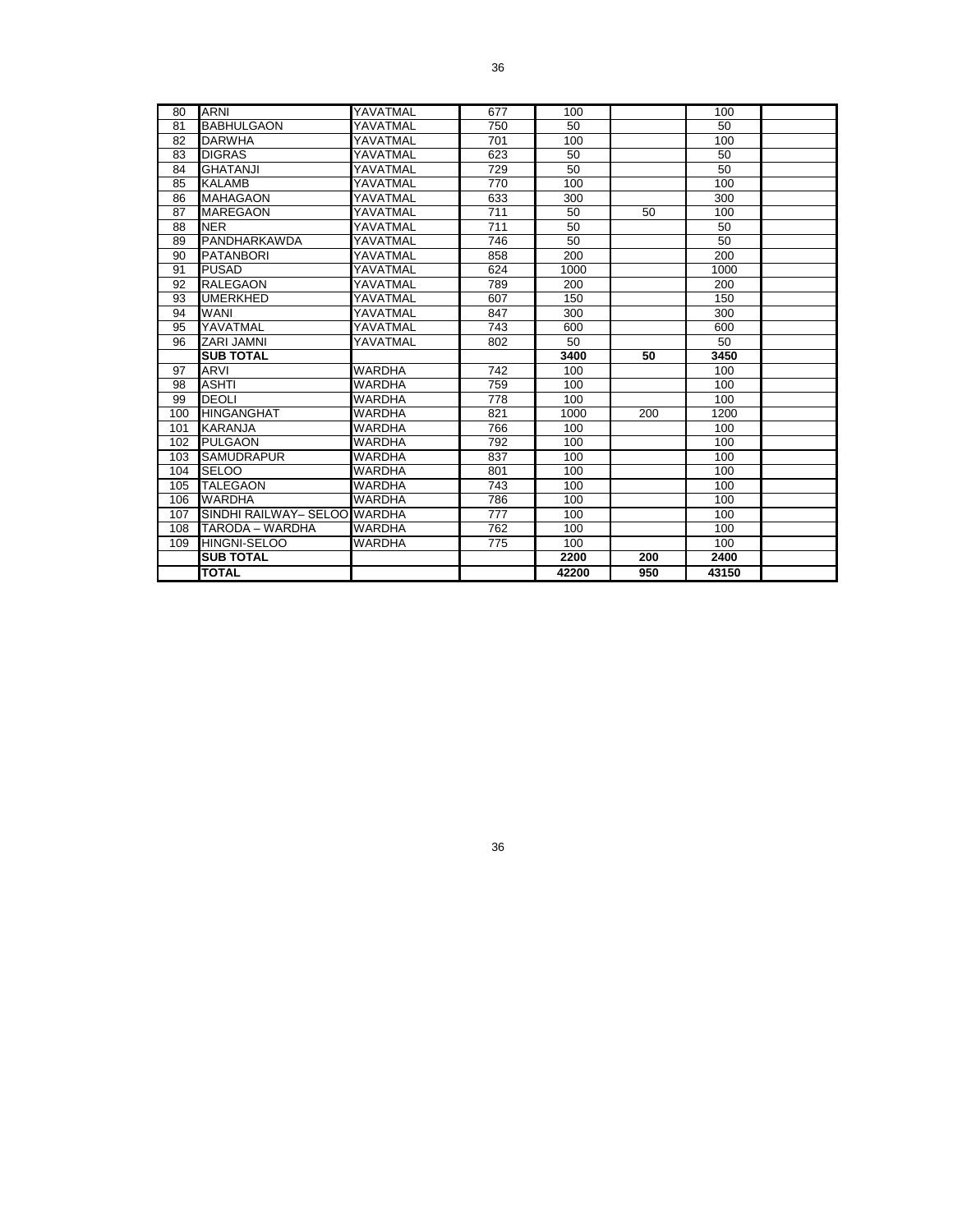#### **SCHEDULE II** DESTINATION WISE TRANSPORTATION OF FERTILISERS AND BENSULF BY ROAD FROM TALOJA PERIOD : 01/04/2019 TO 31/03/2020 **AURANGABAD A.O – MAHARASHTRA**

| SR.             | <b>DESTINATION</b>    | <b>DISTRICT</b>   | <b>DISTANCE</b><br>(KMS) | $ANP + NPK$<br>+ WSF ESTD<br>QTY IN (MT) | <b>BENSULF</b><br><b>ESTD QTY</b><br>IN(MT) | <b>TOTAL</b><br><b>ESTD QTY</b><br>IN(MT) | <b>RATE PER</b><br>MT (RS) |
|-----------------|-----------------------|-------------------|--------------------------|------------------------------------------|---------------------------------------------|-------------------------------------------|----------------------------|
| 1               | AURANGABAD            | AURANGABAD        | 333                      | 12000                                    | 500                                         | 12500                                     |                            |
| $\overline{c}$  | <b>GANGAPUR</b>       | AURANGABAD        | 302                      | 900                                      | 50                                          | 950                                       |                            |
| 3               | <b>KANNAD</b>         | AURANGABAD        | 350                      | 600                                      | 50                                          | 650                                       |                            |
| 4               | <b>KHULDABAD</b>      | AURANGABAD        | 325                      | 500                                      | 50                                          | 550                                       |                            |
| 5               | <b>PAITHAN</b>        | AURANGABAD        | 325                      | 600                                      | 50                                          | 650                                       |                            |
| 6               | <b>PHULAMBRI</b>      | AURANGABAD        | 351                      | 750                                      | 50                                          | 800                                       |                            |
| $\overline{7}$  | <b>SILLOD</b>         | AURANGABAD        | 387                      | 1800                                     | 100                                         | 1900                                      |                            |
| 8               | <b>SOIGAON</b>        | <b>AURANGABAD</b> | 418                      | 500                                      | 50                                          | 550                                       |                            |
| 9               | <b>VAIJAPUR</b>       | AURANGABAD        | 265                      | 1200                                     | 50                                          | 1250                                      |                            |
|                 | <b>SUB TOTAL</b>      |                   |                          | 18850                                    | 950                                         | 19800                                     |                            |
| 10              | <b>AMBEJOGAI</b>      | <b>BEED</b>       | 443                      | 1000                                     | 50                                          | 1050                                      |                            |
| 11              | <b>ASHTI</b>          | <b>BEED</b>       | 289                      | 1000                                     | 50                                          | 1050                                      |                            |
| 12              | <b>BEED</b>           | <b>BEED</b>       | 358                      | 3000                                     | 200                                         | 3200                                      |                            |
| 13              | <b>DHARUR</b>         | <b>BEED</b>       | 428                      | 1000                                     | 50                                          | 1050                                      |                            |
| 14              | <b>GEORAI</b>         | <b>BEED</b>       | 363                      | 1000                                     | 50                                          | 1050                                      |                            |
| 15              | KAIJ                  | <b>BEED</b>       | 415                      | 1000                                     | 50                                          | 1050                                      |                            |
| 16              | <b>MAJALGAON</b>      | <b>BEED</b>       | 408                      | 1000                                     | 50                                          | 1050                                      |                            |
| 17              | <b>PARALI</b>         | <b>BEED</b>       | 467                      | 3000                                     | 50                                          | 3050                                      |                            |
| 18              | <b>PATODA</b>         | BEED              | 326                      | 1000                                     | 50                                          | 1050                                      |                            |
| 19              | <b>WADVANI</b>        | <b>BEED</b>       | 388                      | 2000                                     | 50                                          | 2050                                      |                            |
| 20              | <b>SHIRUR KASAR</b>   | <b>BEED</b>       | 323                      | 1200                                     | 50                                          | 1250                                      |                            |
|                 | <b>SUB TOTAL</b>      |                   |                          | 16200                                    | 700                                         | 16900                                     |                            |
| 21              | <b>ANUDHA</b>         | <b>HINGOLI</b>    | 525                      | 300                                      |                                             | 300                                       |                            |
| 22              | <b>BASMAT</b>         | HINGOLI           | 520                      | 300                                      | 50                                          | 350                                       |                            |
| 23              | <b>HINGOLI</b>        | <b>HINGOLI</b>    | 555                      | 5000                                     | 100                                         | 5100                                      |                            |
| 24              | <b>KALAMNURI</b>      | HINGOLI           | 572                      | 200                                      | 50                                          | 250                                       |                            |
| 25              | <b>SENGAON</b>        | <b>HINGOLI</b>    | 539                      | 600                                      | 50                                          | 650                                       |                            |
|                 | <b>SUB TOTAL</b>      |                   |                          | 6400                                     | 250                                         | 6650                                      |                            |
| 26              | <b>AMBAD</b>          | <b>JALNA</b>      | 385                      | 500                                      | 50                                          | 550                                       |                            |
| $\overline{27}$ | <b>BADNAPUR</b>       | <b>JALNA</b>      | 374                      | 600                                      | 50                                          | 650                                       |                            |
| 28              | <b>BHOKARDAN</b>      | <b>JALNA</b>      | 400                      | 600                                      |                                             | 600                                       |                            |
| 29              | <b>GHAN SAVAGI</b>    | <b>JALNA</b>      | 404                      | 200                                      |                                             | 200                                       |                            |
| 30              | <b>HASNABAD</b>       | JALNA             | 407                      | 300                                      |                                             | 300                                       |                            |
| 31              | <b>JAFRABAD</b>       | <b>JALNA</b>      | 429                      | 300                                      |                                             | 300                                       |                            |
| 32              | JALNA                 | JALNA             | 393                      | 6000                                     | 200                                         | 6200                                      |                            |
| 33              | <b>MANTHA</b>         | <b>JALNA</b>      | 453                      | 300                                      |                                             | 300                                       |                            |
| 34              | <b>PARTUR</b>         | <b>JALNA</b>      | 444                      | 500                                      | 50                                          | 550                                       |                            |
|                 | <b>SUB TOTAL</b>      |                   |                          | 9300                                     | 350                                         | 9650                                      |                            |
| 35              | <b>AHMEDAPUR</b>      | LATUR             | 503                      | 450                                      | 50                                          | 500                                       |                            |
| 36              | <b>AURAD SAHAJANE</b> | LATUR             | 379                      | 200                                      |                                             | 200                                       |                            |
| 37              | <b>AUSA</b>           | LATUR             | 433                      | 450                                      | 50                                          | 500                                       |                            |
| 38              | <b>CHAKUR</b>         | LATUR             | 480                      | 200                                      | 50                                          | 250                                       |                            |
| 39              | <b>LATUR</b>          | LATUR             | 445                      | 7000                                     | 200                                         | 7200                                      |                            |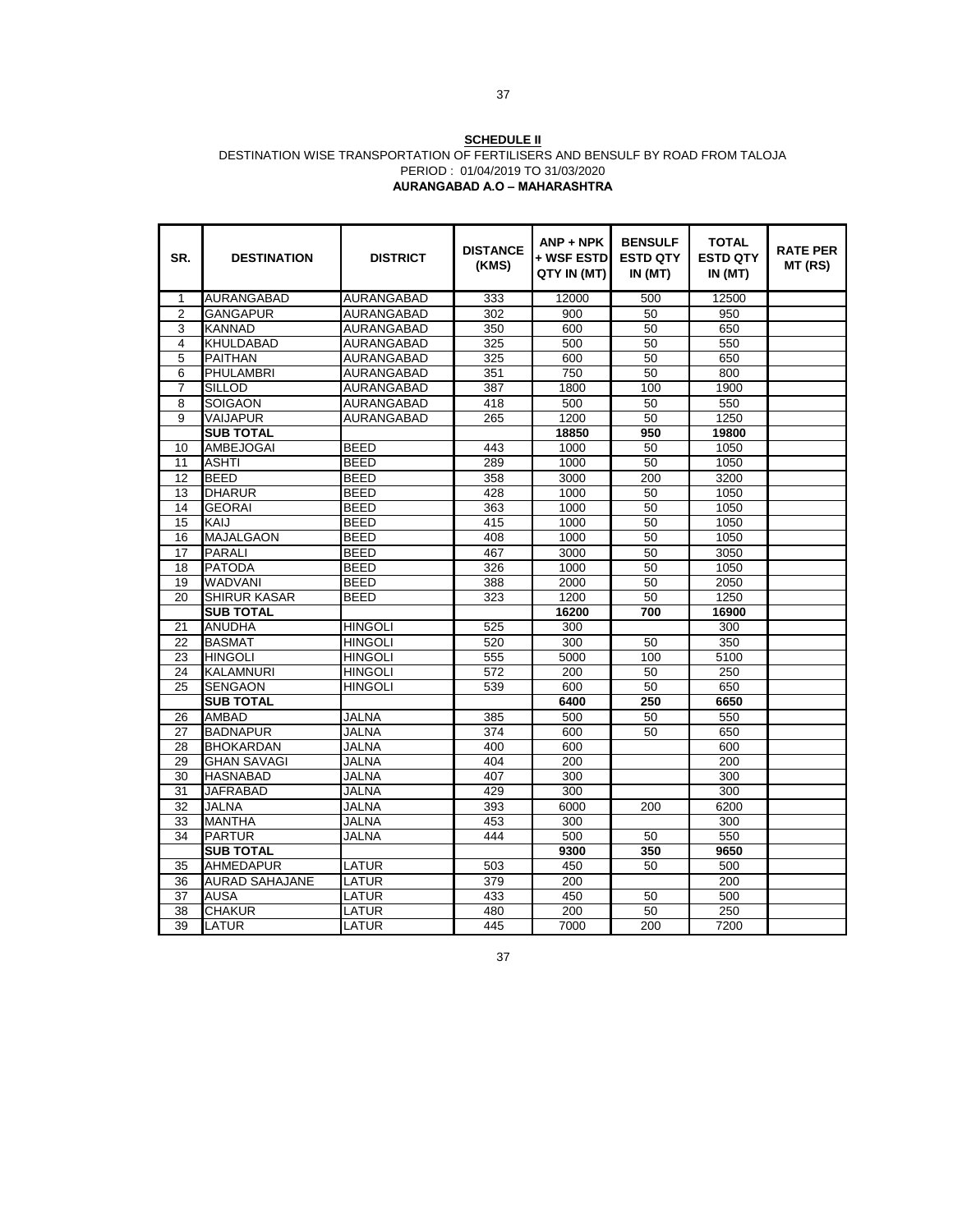| 40              | <b>NILANGA</b>         | LATUR            | 467 | 900   | 100             | 1000  |  |
|-----------------|------------------------|------------------|-----|-------|-----------------|-------|--|
| 41              | <b>RENAPUR</b>         | LATUR            | 472 | 200   | 50              | 250   |  |
| 42              | <b>SHIRUR ANANTPAL</b> | LATUR            | 476 | 200   | 50              | 250   |  |
| 43              | <b>UDGIR</b>           | LATUR            | 509 | 250   |                 | 250   |  |
| 44              | JALKOT                 | LATUR            | 523 | 200   |                 | 200   |  |
| 45              | <b>DEVNI</b>           | LATUR            | 507 | 200   |                 | 200   |  |
|                 | <b>SUB TOTAL</b>       |                  |     | 10250 | 550             | 10800 |  |
| 46              | <b>ARDHAPUR</b>        | <b>NANDED</b>    | 549 | 100   | 20              | 120   |  |
| 47              | <b>BHOKHAR</b>         | <b>NANDED</b>    | 584 | 100   | 20              | 120   |  |
| 48              | <b>BILLOLI</b>         | NANDED           | 590 | 100   | 20              | 120   |  |
| 49              | <b>DEGLUR</b>          | <b>NANDED</b>    | 567 | 100   | 40              | 140   |  |
| 50              | <b>KANDHAR</b>         | <b>NANDED</b>    | 552 | 100   | $\overline{20}$ | 120   |  |
| 51              | <b>KINWAT</b>          | <b>NANDED</b>    | 676 | 100   | 20              | 120   |  |
| 52              | <b>HADGAON</b>         | <b>NANDED</b>    | 596 | 100   | 20              | 120   |  |
| 53              | <b>LOHA</b>            | NANDED           | 539 | 100   | 40              | 140   |  |
| 54              | <b>MAHUR</b>           | <b>NANDED</b>    | 656 | 100   | 20              | 120   |  |
| 55              | <b>MUKHED</b>          | <b>NANDED</b>    | 543 | 100   | $\overline{20}$ | 120   |  |
| 56              | <b>NAIGAON</b>         | <b>NANDED</b>    | 575 | 100   | 20              | 120   |  |
| 57              | <b>NANDED</b>          | <b>NANDED</b>    | 549 | 1500  | 200             | 1700  |  |
| 58              | UMRI                   | NANDED           | 616 | 100   | 20              | 120   |  |
| 59              | <b>DHARMABAD</b>       | <b>NANDED</b>    | 615 | 100   | 20              | 120   |  |
|                 | <b>SUB TOTAL</b>       |                  |     | 2800  | 500             | 3300  |  |
| 60              | <b>BHOOM</b>           | <b>OSMANABAD</b> | 366 | 200   |                 | 200   |  |
| 61              | <b>KALAMB</b>          | <b>OSMANABAD</b> | 770 | 200   |                 | 200   |  |
| 62              | LOHARA                 | OSMANABAD        | 379 | 200   |                 | 200   |  |
| 63              | <b>OMERGA</b>          | <b>OSMANABAD</b> | 455 | 200   |                 | 200   |  |
| 64              | <b>OSMANABAD</b>       | OSMANABAD        | 383 | 6600  | 100             | 6700  |  |
| 65              | <b>PARANDA</b>         | <b>OSMANABAD</b> | 333 | 200   |                 | 200   |  |
| 66              | WASHI                  | OSMANABAD        | 394 | 200   |                 | 200   |  |
| 67              | <b>TULJAPUR</b>        | OSMANABAD        | 413 | 200   |                 | 200   |  |
|                 | <b>SUB TOTAL</b>       |                  |     | 8000  | 100             | 8100  |  |
| 68              | GANGAKHED              | <b>PARBHANI</b>  | 506 | 300   | 50              | 350   |  |
| 69              | <b>JINTUR</b>          | <b>PARBHANI</b>  | 495 | 500   | 50              | 550   |  |
| 70              | <b>MANWAT</b>          | <b>PARBHANI</b>  | 447 | 500   |                 | 500   |  |
| 71              | <b>PARBHANI</b>        | PARBHANI         | 480 | 3000  | 100             | 3100  |  |
| 72              | <b>PATHRI</b>          | PARBHANI         | 439 | 500   | 50              | 550   |  |
| 73              | <b>PURNA</b>           | <b>PARBHANI</b>  | 512 | 300   | 50              | 350   |  |
| 74              | <b>SELU</b>            | <b>PARBHANI</b>  | 463 | 500   | 50              | 550   |  |
| $\overline{75}$ | <b>SONPET</b>          | <b>PARBHANI</b>  | 381 | 500   | 50              | 550   |  |
|                 | <b>SUB TOTAL</b>       |                  |     | 6100  | 400             | 6500  |  |
|                 | <b>TOTAL</b>           |                  |     | 77900 | 3800            | 81700 |  |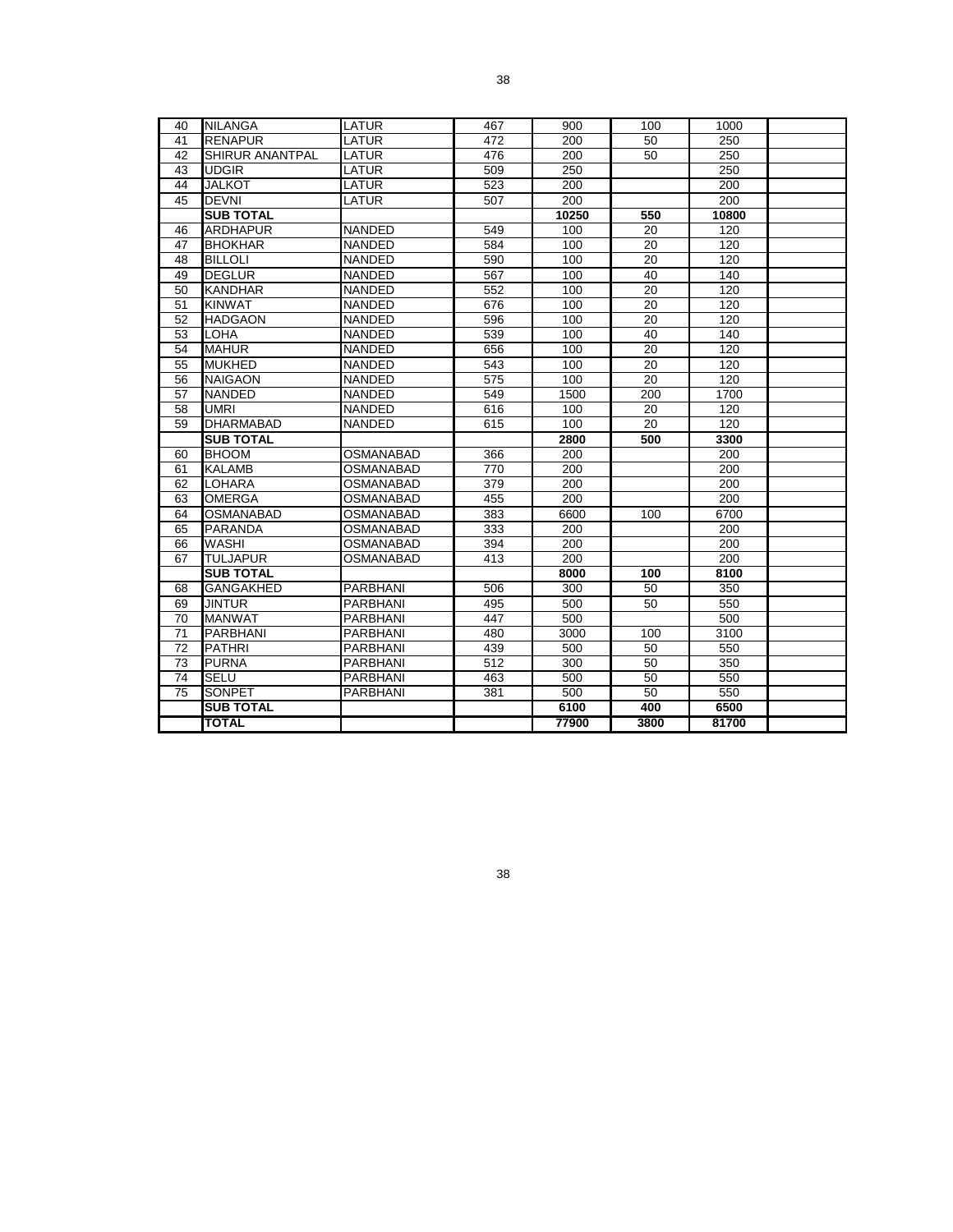#### **SCHEDULE II** DESTINATION WISE TRANSPORTATION OF FERTILISERS AND BENSULF BY ROAD FROM TALOJA PERIOD : 01/04/2019 TO 31/03/2020 **HUBLI A.O – KARNATAKA**

| SR.            | <b>DESTINATION</b>    | <b>DISTRICT</b>      | <b>DISTANCE</b><br>(KMS) | $ANP + NPK$<br>+ WSF ESTD<br>QTY IN (MT) | <b>BENSULF</b><br><b>ESTD QTY</b><br>IN(MT) | <b>TOTAL</b><br><b>ESTD QTY</b><br>IN (MT) | <b>RATE PER</b><br>MT (RS) |
|----------------|-----------------------|----------------------|--------------------------|------------------------------------------|---------------------------------------------|--------------------------------------------|----------------------------|
| 1              | <b>BAGALKOT</b>       | <b>BAGALKOT</b>      | 550                      | 1600                                     | 50                                          | 1650                                       |                            |
| $\overline{2}$ | <b>BELGAUM</b>        | <b>BELGAUM</b>       | 460                      | 5000                                     |                                             | 5000                                       |                            |
| 3              | <b>BIJAPUR</b>        | <b>BIJAPUR</b>       | 463                      | 5000                                     |                                             | 5000                                       |                            |
| 4              | <b>GULBURGA</b>       | <b>GULBURGA</b>      | 535                      | 700                                      |                                             | 700                                        |                            |
| 5              | <b>HAVERI</b>         | <b>HAVFRI</b>        | 705                      | 400                                      |                                             | 400                                        |                            |
| 6              | <b>DHARWAD</b>        | <b>DHARAWAD</b>      | 551                      | 1000                                     | 200                                         | 1200                                       |                            |
| $\overline{7}$ | <b>GADAG</b>          | GADAG                | 600                      | 1000                                     |                                             | 1000                                       |                            |
| 8              | <b>KOPPAL</b>         | <b>KOPPAL</b>        | 660                      | 1000                                     |                                             | 1000                                       |                            |
| 9              | <b>BIDAR</b>          | <b>BIDAR</b>         | 565                      | 600                                      |                                             | 600                                        |                            |
| 10             | <b>DAVANGERE</b>      | <b>DAVANGERE</b>     | 694                      | 500                                      | 50                                          | 550                                        |                            |
| 11             | YADGIR                | YADGIR               | 601                      | 1200                                     |                                             | 1200                                       |                            |
| 12             | <b>RAICHUR</b>        | <b>RAICHUR</b>       | 671                      | 1200                                     |                                             | 1200                                       |                            |
| 13             | <b>CHITRADURGA</b>    | CHITRADURGA          | 789                      | 300                                      |                                             | 300                                        |                            |
| 14             | CHAMARAJNAGAR         | CHAMARAJNAGAR        | 1079                     | 500                                      |                                             | 500                                        |                            |
| 15             | <b>CHIKMANGLUR</b>    | CHIKMANGLUR          | 839                      | 200                                      |                                             | 200                                        |                            |
| 16             | <b>CHICKBALLAPUR</b>  | <b>CHICKBALLAPUR</b> | 970                      | 700                                      |                                             | 700                                        |                            |
| 17             | <b>HASSAN</b>         | <b>HASSAN</b>        | 898                      | 500                                      | 50                                          | 550                                        |                            |
| 18             | <b>KODAGU</b>         | <b>KODAGU</b>        | 1007                     | 100                                      | 50                                          | 150                                        |                            |
| 19             | <b>KOLAR</b>          | <b>KOLAR</b>         | 1015                     | 200                                      |                                             | 200                                        |                            |
| 20             | <b>MANDYA</b>         | <b>MANDYA</b>        | 999                      | 1000                                     | 100                                         | 1100                                       |                            |
| 21             | <b>MYSORE</b>         | <b>MYSORE</b>        | 1017                     | 800                                      |                                             | 800                                        |                            |
| 22             | RAMANAGARAM           | RAMANAGARAM          | 977                      | 100                                      |                                             | 100                                        |                            |
| 23             | <b>TUMKUR</b>         | TUMKUR               | 893                      | 400                                      |                                             | 400                                        |                            |
| 24             | <b>BELLARY</b>        | <b>BELLARY</b>       | 750                      | 1200                                     | 50                                          | 1250                                       |                            |
| 25             | <b>BANGLORE URBAN</b> | <b>BANGLORE</b>      | 1040                     | 300                                      | 100                                         | 400                                        |                            |
| 26             | <b>BANGLORE RURAL</b> | <b>BANGLORE</b>      | 960                      | 800                                      |                                             | 800                                        |                            |
| 27             | <b>SHIMOGA</b>        | SHIMOGA              | 765                      | 300                                      |                                             | 300                                        |                            |
|                | <b>TOTAL</b>          |                      |                          | 26600                                    | 650                                         | 27250                                      |                            |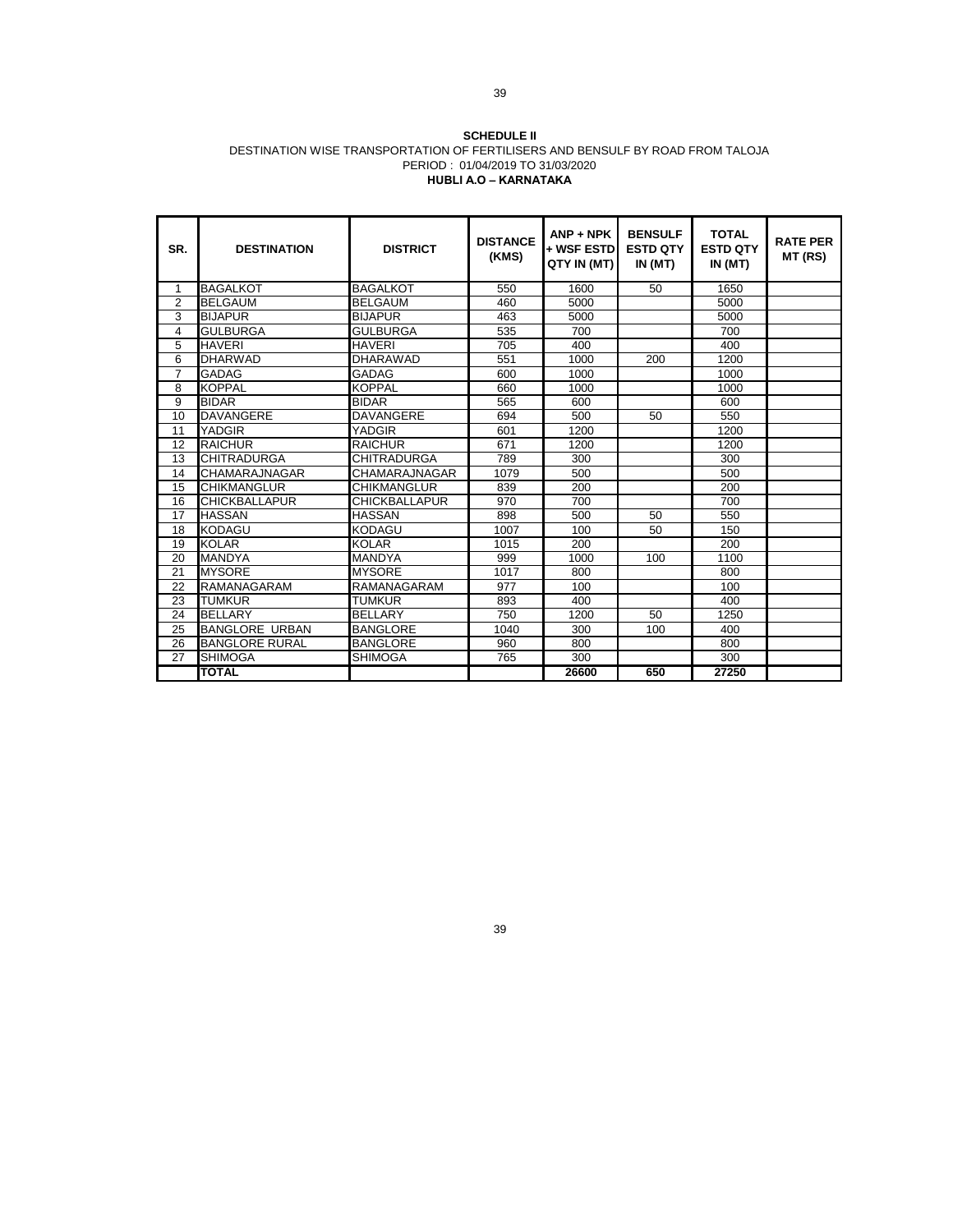#### **SCHEDULE II** DESTINATION WISE TRANSPORTATION OF FERTILISERS AND BENSULF BY ROAD FROM TALOJA PERIOD : 01/04/2019 TO 31/03/2020 **AHMEDABAD A.O – GUJARAT**

| SR.            | <b>DESTINATION</b>   | <b>DISTRICT</b>        | <b>DISTANCE</b><br>(KMS) | $ANP + NPK$<br>+ WSF ESTD<br>QTY IN (MT) | <b>BENSULF</b><br><b>ESTD QTY</b><br>IN(MT) | <b>TOTAL</b><br><b>ESTD QTY</b><br>IN(MT) | <b>RATE PER</b><br>MT (RS) |
|----------------|----------------------|------------------------|--------------------------|------------------------------------------|---------------------------------------------|-------------------------------------------|----------------------------|
| 1              | AHMEDABAD            | <b>AHMEDABAD</b>       | 590                      | 500                                      | 50                                          | 550                                       |                            |
| $\overline{2}$ | <b>ANAND</b>         | <b>ANAND</b>           | 447                      | 1000                                     | 50                                          | 1050                                      |                            |
| 3              | <b>BANASKANTHA</b>   | <b>BANASKANTHA</b>     | 710                      | 500                                      |                                             | 500                                       |                            |
| 4              | <b>DAHOD</b>         | <b>DAHOD</b>           | 584                      | 50                                       |                                             | 50                                        |                            |
| 5              | <b>GANDHINAGAR</b>   | <b>GANDHINAGAR</b>     | 615                      | 500                                      | 50                                          | 550                                       |                            |
| 6              | <b>KHEDA</b>         | <b>KHEDA</b>           | 463                      | 500                                      | 50                                          | 550                                       |                            |
| $\overline{7}$ | <b>MAHESANA</b>      | <b>MAHESANA</b>        | 645                      | 1000                                     | 50                                          | 1050                                      |                            |
| 8              | PANCHMAHAL           | PANCHMAHAL             | 524                      | 150                                      | 50                                          | 200                                       |                            |
| 9              | <b>PATAN</b>         | <b>PATAN</b>           | 658                      | 100                                      |                                             | 100                                       |                            |
| 10             | <b>SABARKATHA</b>    | <b>SABARKATHA</b>      | 650                      | 100                                      | 150                                         | 250                                       |                            |
| 11             | <b>AMRELI</b>        | <b>AMRELI</b>          | 865                      | 300                                      | 50                                          | 350                                       |                            |
| 12             | <b>BHAVNAGAR</b>     | <b>BHAVNAGAR</b>       | 836                      | 500                                      |                                             | 500                                       |                            |
| 13             | <b>JAMNAGAR</b>      | <b>JAMNAGAR</b>        | 790                      | 100                                      | 50                                          | 150                                       |                            |
| 14             | <b>JUNAGADH</b>      | <b>JUNAGADH</b>        | 840                      | 300                                      | 50                                          | 350                                       |                            |
| 15             | KUTCH / BHUJ         | KUTCH / BHUJ           | 880                      | 200                                      | 50                                          | 250                                       |                            |
| 16             | <b>PORBANDAR</b>     | <b>PORBANDAR</b>       | 887                      | 100                                      | 50                                          | 150                                       |                            |
| 17             | <b>RAJKOT</b>        | <b>RAJKOT</b>          | 690                      | 300                                      | 50                                          | 350                                       |                            |
| 18             | <b>SURENDRANAGAR</b> | <b>SURENDRANAGAR</b>   | 690                      | 500                                      | 150                                         | 650                                       |                            |
| 19             | <b>BARODA</b>        | <b>BARODA</b>          | 424                      | 2000                                     | 50                                          | 2050                                      |                            |
| 20             | <b>BHARUCH</b>       | <b>BHARUCH</b>         | 366                      | 1500                                     | 50                                          | 1550                                      |                            |
| 21             | <b>NARMADA</b>       | <b>NARMADA</b>         | 366                      | 1000                                     | 50                                          | 1050                                      |                            |
| 22             | <b>NAVSARI</b>       | <b>NAVSARI</b>         | 456                      | 1000                                     | 50                                          | 1050                                      |                            |
| 23             | <b>SURAT</b>         | <b>SURAT</b>           | 286                      | 4000                                     | 50                                          | 4050                                      |                            |
| 24             | TAPI (VYARA)         | <b>TAPI</b>            | 360                      | 1000                                     | 50                                          | 1050                                      |                            |
| 25             | THE DANGS            | THE DANGS              | 266                      | 500                                      | 50                                          | 550                                       |                            |
| 26             | <b>VALSAD</b>        | VALSAD                 | 216                      | 800                                      | 50                                          | 850                                       |                            |
| 27             | <b>ARVALLI</b>       | <b>ARVALLI</b>         | 854                      | 200                                      |                                             | 200                                       |                            |
| 28             | <b>BOTAD</b>         | <b>BOTAD</b>           | 656                      | 100                                      | 50                                          | 150                                       |                            |
| 29             | <b>CHHOTAUDAIPUR</b> | <b>CHHOTAUDAIPUR</b>   | 500                      | 200                                      | 50                                          | 250                                       |                            |
| 30             | DEVBHUMI-DWARKA      | <b>DEVBHUMI-DWARKA</b> | 903                      | 100                                      |                                             | 100                                       |                            |
| 31             | <b>GIR SOMNATH</b>   | <b>GIR SOMNATH</b>     | 905                      | 100                                      | 50                                          | 150                                       |                            |
| 32             | <b>MAHISAGAR</b>     | <b>MAHISAGAR</b>       | 562                      | 300                                      | 50                                          | 350                                       |                            |
| 33             | <b>MORBI</b>         | <b>MORBI</b>           | 744                      | 400                                      | 50                                          | 450                                       |                            |
|                | <b>TOTAL</b>         |                        |                          | 19900                                    | 1550                                        | 21450                                     |                            |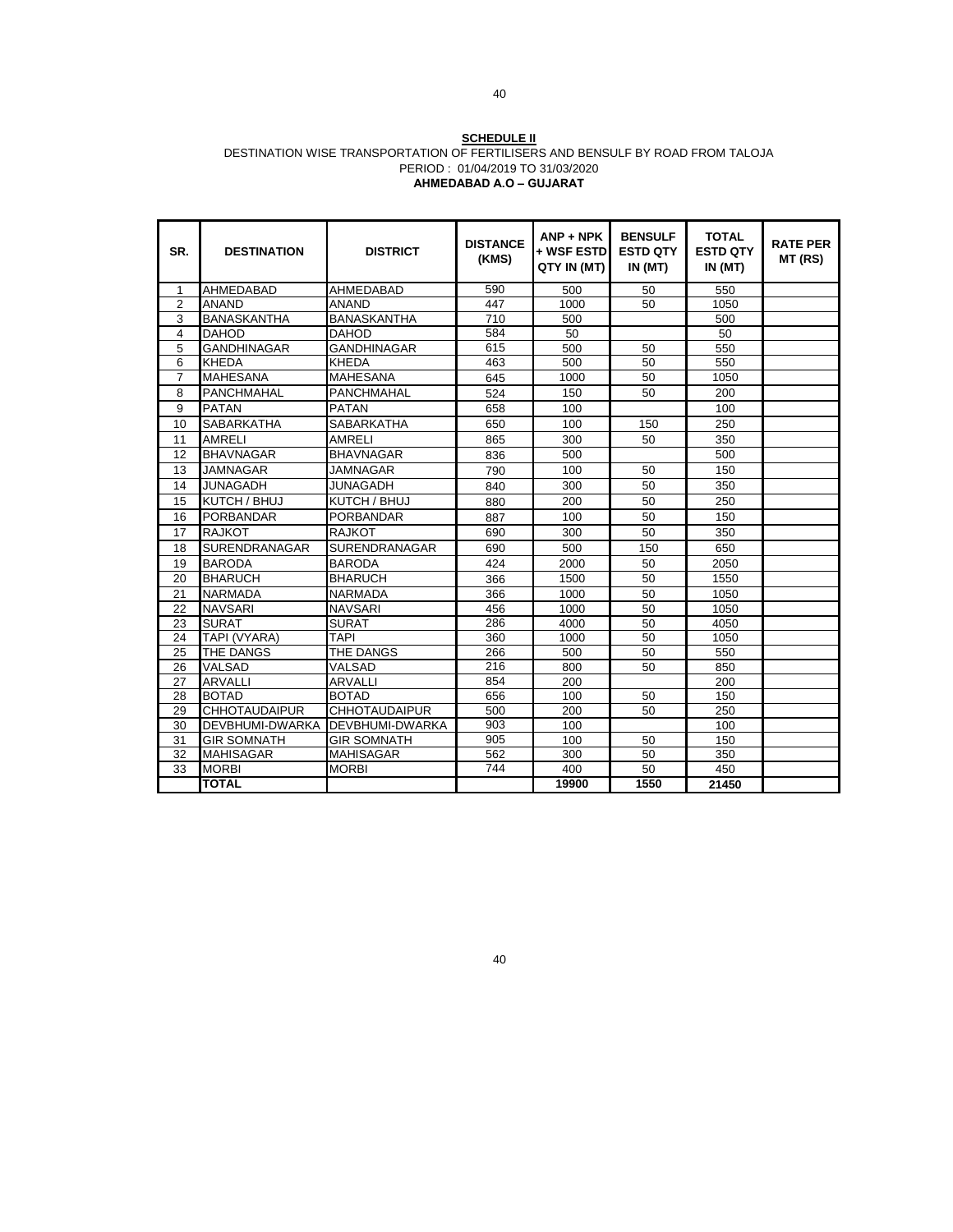#### **SCHEDULE II** DESTINATION WISE TRANSPORTATION OF FERTILISERS AND BENSULF BY ROAD FROM TALOJA PERIOD : 01/04/2019 TO 31/03/2020 **MADHYA PRADESH**

| SR.            | <b>DESTINATION</b> | <b>DISTRICT</b>   | <b>DISTANCE</b><br>(KMS) | $ANP + NPK$<br>+ WSF ESTD<br>QTY IN (MT) | <b>BENSULF</b><br><b>ESTD QTY</b><br>IN (MT) | <b>TOTAL</b><br><b>ESTD QTY</b><br>IN (MT) | <b>RATE PER</b><br>MT (RS) |
|----------------|--------------------|-------------------|--------------------------|------------------------------------------|----------------------------------------------|--------------------------------------------|----------------------------|
| 1              | <b>AGAR MALWA</b>  | <b>AGAR MALWA</b> | 716                      | 300                                      | 50                                           | 350                                        |                            |
| $\overline{2}$ | <b>BARWANI</b>     | <b>BARWANI</b>    | 456                      | 1500                                     | 50                                           | 1550                                       |                            |
| 3              | <b>BHOPAL</b>      | <b>BHOPAL</b>     | 746                      | 300                                      | 50                                           | 350                                        |                            |
| 4              | <b>BHURHANPUR</b>  | <b>BHURHANPUR</b> | 468                      | 1500                                     | 50                                           | 1550                                       |                            |
| 5              | <b>DEWAS</b>       | <b>DEWAS</b>      | 582                      | 300                                      | 50                                           | 350                                        |                            |
| 6              | <b>DHAR</b>        | <b>DHAR</b>       | 523                      | 300                                      | 50                                           | 350                                        |                            |
| $\overline{7}$ | <b>HARDA</b>       | <b>HARDA</b>      | 630                      | 300                                      | 50                                           | 350                                        |                            |
| 8              | <b>HOSHANGABAD</b> | HOSHANGABAD       | 778                      | 300                                      | 50                                           | 350                                        |                            |
| 9              | <b>INDORE</b>      | <b>INDORE</b>     | 545                      | 1000                                     | 50                                           | 1050                                       |                            |
| 10             | <b>JHABUA</b>      | JHABUA            | 630                      | 300                                      | 50                                           | 350                                        |                            |
| 11             | <b>KHANDWA</b>     | <b>KHANDWA</b>    | 524                      | 300                                      | 50                                           | 350                                        |                            |
| 12             | <b>KHARGONE</b>    | <b>KHARGONE</b>   | 447                      | 1500                                     | 50                                           | 1550                                       |                            |
| 13             | <b>MANDSAUR</b>    | <b>MANDSAUR</b>   | 745                      | 300                                      | 50                                           | 350                                        |                            |
| 14             | <b>NEEMUCH</b>     | <b>NEEMUCH</b>    | 746                      | 300                                      | 50                                           | 350                                        |                            |
| 15             | RATLAM             | RATLAM            | 613                      | 300                                      | 50                                           | 350                                        |                            |
| 16             | <b>SEHORE</b>      | <b>SEHORE</b>     | 613                      | 1000                                     | 50                                           | 1050                                       |                            |
| 17             | <b>SHAJAPUR</b>    | <b>SHAJAPUR</b>   | 681                      | 300                                      | 50                                           | 350                                        |                            |
| 18             | <b>UJJAIN</b>      | <b>UJJAIN</b>     | 600                      | 300                                      | 50                                           | 350                                        |                            |
| 19             | <b>RAISEN</b>      | <b>RAISEN</b>     | 830                      | 300                                      | 50                                           | 350                                        |                            |
| 20             | <b>BETUL</b>       | <b>BETUL</b>      | 770                      | 300                                      | 50                                           | 350                                        |                            |
| 21             | RAJGARH            | RAJGARH           | 609                      | 300                                      | 50                                           | 350                                        |                            |
| 22             | <b>CHHINDWARA</b>  | <b>CHHINDWARA</b> | 903                      | 300                                      | 50                                           | 350                                        |                            |
| 23             | VIDISHA            | <b>VIDISHA</b>    | 830                      | 300                                      | 50                                           | 350                                        |                            |
|                | <b>TOTAL</b>       |                   |                          | 11900                                    | 1150                                         | 13050                                      |                            |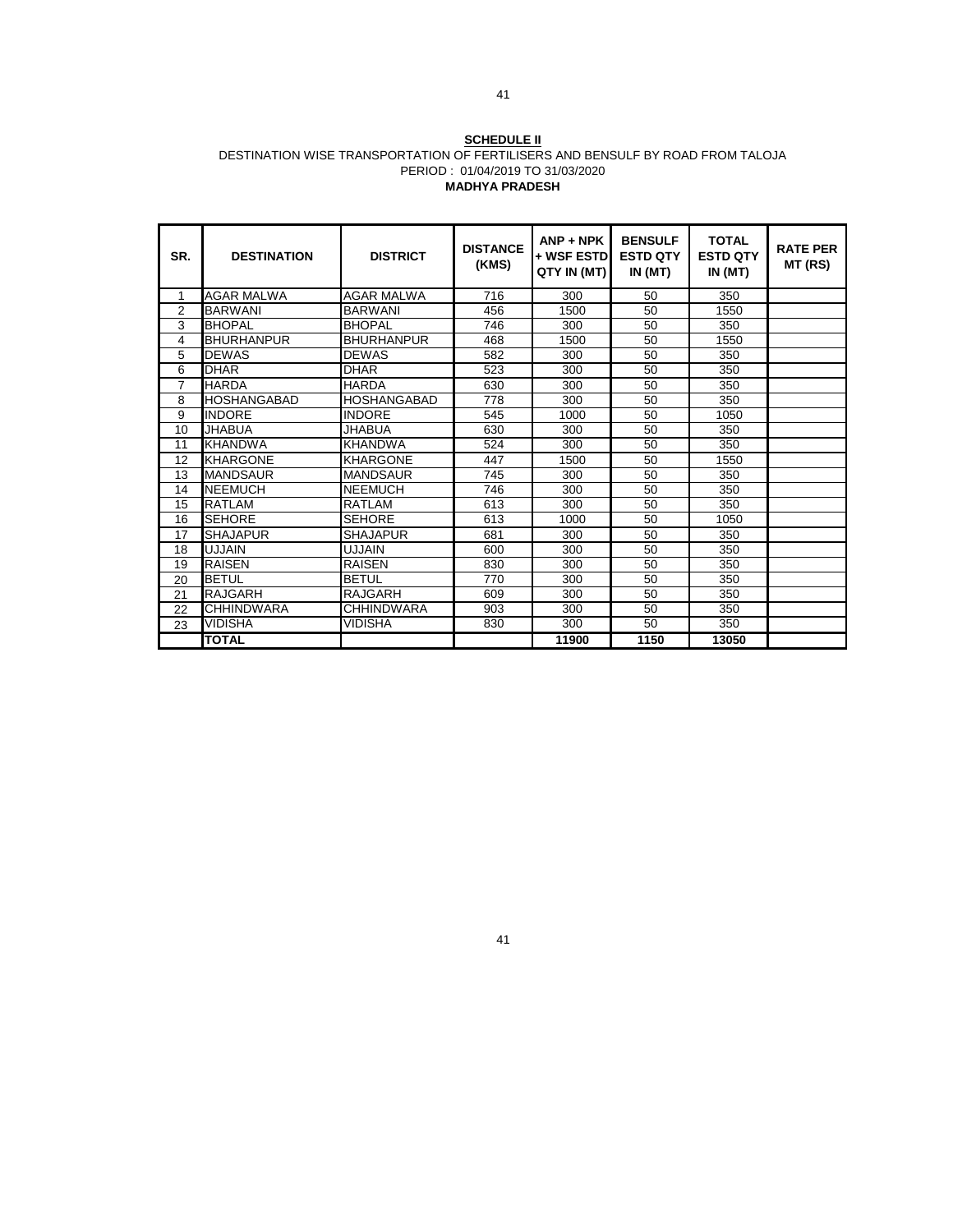#### **SCHEDULE II** DESTINATION WISE TRANSPORTATION OF FERTILISERS BY ROAD FROM TALOJA PERIOD : 01/04/2019 TO 31/03/2020 **PUNJAB & HARYANA**

| SR.             | <b>DESTINATION</b>     | <b>DISTRICT</b>       | <b>DISTANCE</b><br>(KMS) | $ANP + NPK$<br>+ WSF ESTD<br>QTY IN (MT) | <b>RATE PER</b><br>MT (RS) |
|-----------------|------------------------|-----------------------|--------------------------|------------------------------------------|----------------------------|
| 1               | <b>AMRITSAR</b>        | <b>AMRITSAR</b>       | 1715                     | 100                                      |                            |
| $\overline{2}$  | <b>BHATINDA</b>        | <b>BHATINDA</b>       | 1538                     | 100                                      |                            |
| 3               | <b>FAZILKA</b>         | <b>FAZILKA</b>        | 1535                     | $\overline{50}$                          |                            |
| 4               | <b>GURUDASPUR</b>      | <b>GURUDASPUR</b>     | 1812                     | 100                                      |                            |
| 5               | <b>JALANDHAR</b>       | <b>JALANDHAR</b>      | 1598                     | 100                                      |                            |
| 6               | <b>KAPURTHALA</b>      | <b>KAPURTHALA</b>     | 1604                     | 50                                       |                            |
| 7               | LUDHIANA               | LUDHIANA              | 1543                     | 100                                      |                            |
| 8               | <b>SANGRUR</b>         | <b>SANGRUR</b>        | 1563                     | 50                                       |                            |
| 9               | <b>FEROJPUR</b>        | <b>FEROJPUR</b>       | 1631                     | 100                                      |                            |
| 10              | NAWASHAHAR (SBS NAGAR) | <b>NAWASHAHAR</b>     | 1760                     | 100                                      |                            |
| 11              | <b>HOSHIARPUR</b>      | <b>HOSHIARPUR</b>     | 1816                     | 50                                       |                            |
| 12              | <b>TARN TARAN</b>      | <b>TARN TARAN</b>     | 1716                     | $\overline{50}$                          |                            |
| 13              | <b>FARIDKOT</b>        | <b>FARIDKOT</b>       | 1631                     | 50                                       |                            |
| 14              | <b>MOGA</b>            | <b>MOGA</b>           | 1648                     | 50                                       |                            |
| 15              | <b>MUKTSAR</b>         | <b>MUKTSAR</b>        | 1588                     | 50                                       |                            |
| $\overline{16}$ | <b>BHIWANI</b>         | <b>BHIWANI</b>        | 1409                     | $\overline{50}$                          |                            |
| 17              | <b>FATEHABAD</b>       | <b>FATEHABAD</b>      | 1463                     | 50                                       |                            |
| 18              | <b>JHAJJAR</b>         | JHAJJAR               | 1397                     | 50                                       |                            |
| 19              | <b>JIND</b>            | JIND                  | 1477                     | 100                                      |                            |
| 20              | MAHENDRAGARH           | <b>MAHENDRAGARH</b>   | 1337                     | 50                                       |                            |
| 21              | <b>PALWAL</b>          | <b>PALWAL</b>         | 1420                     | 50                                       |                            |
| $\overline{22}$ | <b>REWARI</b>          | <b>REWARI</b>         | 1344                     | 50                                       |                            |
| 23              | <b>ROHTAK</b>          | <b>ROHTAK</b>         | 1422                     | 100                                      |                            |
| 24              | <b>SIRSA</b>           | <b>SIRSA</b>          | 1445                     | 100                                      |                            |
| $\overline{25}$ | <b>SONIPAT</b>         | <b>SONIPAT</b>        | 1456                     | 50                                       |                            |
| 26              | YAMUNANAGAR            | YAMUNANAGAR           | 1503                     | $\overline{50}$                          |                            |
| 27              | <b>HISAR</b>           | <b>HISAR</b>          | 1422                     | 100                                      |                            |
| 28              | <b>BARNALA</b>         | <b>BARNALA</b>        | 1331                     | 100                                      |                            |
| 29              | <b>FATEGARH SAHIB</b>  | <b>FATEGARH SAHIB</b> | 1690                     | 100                                      |                            |
| 30              | <b>MANSA</b>           | <b>MANSA</b>          | 1539                     | 50                                       |                            |
| 31              | <b>PATHANKOT</b>       | <b>PATHANKOT</b>      | 1814                     | 50                                       |                            |
| 32              | <b>PATIALA</b>         | <b>PATIALA</b>        | 1592                     | 50                                       |                            |
| $\overline{33}$ | AMBALA                 | AMBALA                | 1640                     | 50                                       |                            |
| 34              | <b>KAITHAL</b>         | <b>KAITHAL</b>        | 1545                     | 50                                       |                            |
| 35              | <b>KARNAL</b>          | <b>KARNAL</b>         | 1436                     | 50                                       |                            |
| 36              | <b>KURUKSHETRA</b>     | <b>KURUKSHETRA</b>    | 1480                     | 50                                       |                            |
| $\overline{37}$ | <b>MEWAT</b>           | <b>MEWAT</b>          | 1402                     | 50                                       |                            |
| $\overline{38}$ | <b>PANCHKULA</b>       | <b>PANCHKULA</b>      | 1677                     | $\overline{50}$                          |                            |
| 39              | <b>PANIPAT</b>         | <b>PANIPAT</b>        | 1513                     | 50                                       |                            |
|                 | <b>TOTAL</b>           |                       |                          | 2600                                     |                            |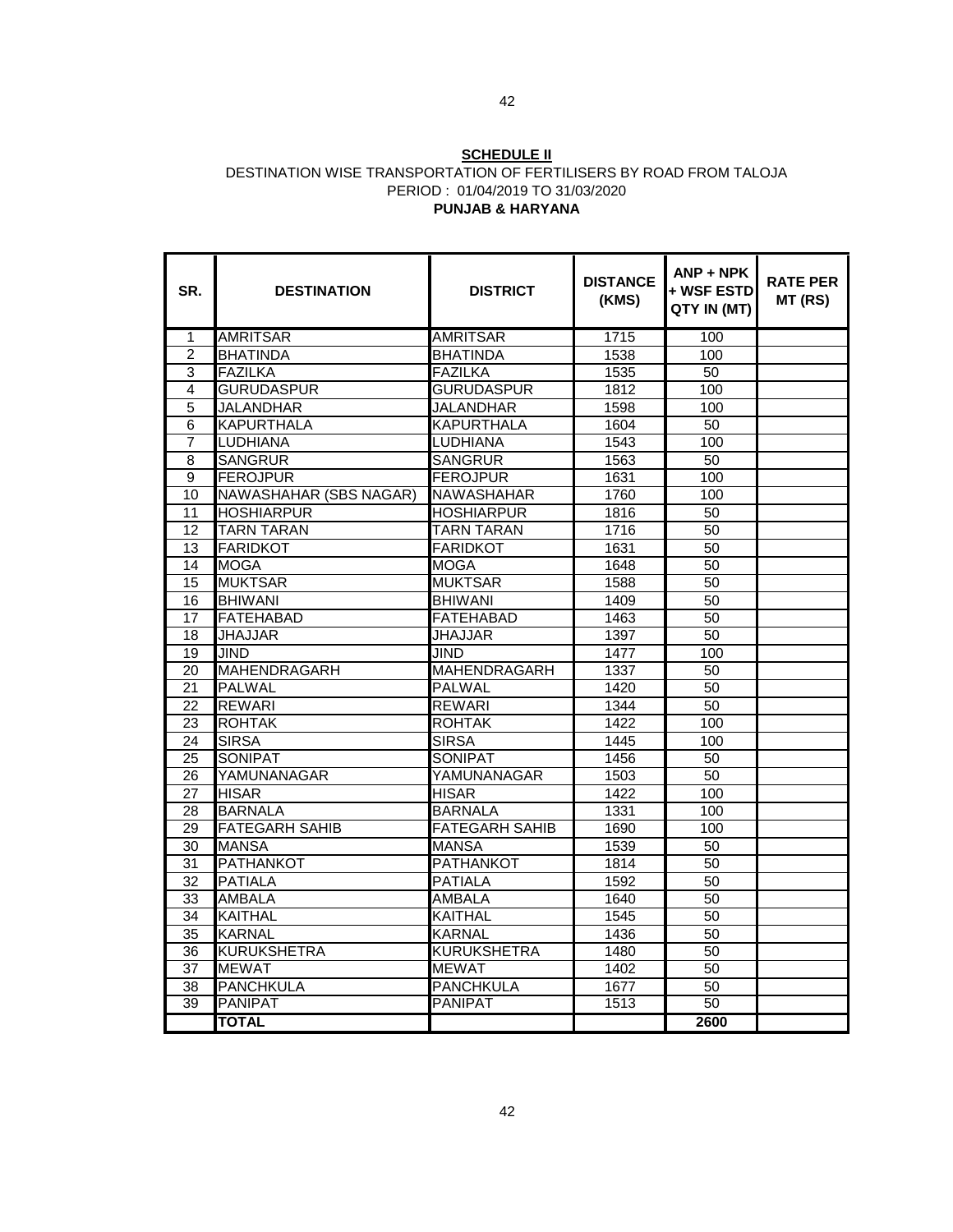#### **SCHEDULE II** DESTINATION WISE TRANSPORTATION OF FERTILISERS BY ROAD FROM TALOJA PERIOD : 01/04/2019 TO 31/03/2020 **UTTAR PRADESH**

| SR.                     | <b>DESTINATION</b>       | <b>DISTRICT</b>         | <b>DISTANCE</b><br>(KMS) | $ANP + NPK$<br>+ WSF ESTD<br>QTY IN (MT) | <b>BENSULF</b><br><b>ESTD QTY</b><br>IN (MT) | <b>TOTAL</b><br><b>ESTD QTY</b><br>IN (MT) | <b>RATE PER</b><br>MT (RS) |
|-------------------------|--------------------------|-------------------------|--------------------------|------------------------------------------|----------------------------------------------|--------------------------------------------|----------------------------|
| $\mathbf 1$             | <b>AGRA</b>              | <b>AGRA</b>             | 1349                     | 100                                      | 200                                          | 300                                        |                            |
| 2                       | <b>ALIGARH</b>           | <b>ALIGARH</b>          | 1440                     | 100                                      | 200                                          | 300                                        |                            |
| 3                       | <b>BADAUN</b>            | <b>BADAUN</b>           | 1503                     | 100                                      | 150                                          | 250                                        |                            |
| $\overline{\mathbf{4}}$ | <b>BAGHPAT</b>           | <b>BAGHPAT</b>          | 1485                     | 50                                       | 150                                          | 200                                        |                            |
| 5                       | <b>BAREILLY</b>          | <b>BAREILLY</b>         | 1422                     | 100                                      | 50                                           | 150                                        |                            |
| 6                       | <b>BULANDSHAHR</b>       | <b>BULANDSHAHR</b>      | 1528                     | 50                                       | 50                                           | 100                                        |                            |
| $\overline{7}$          | <b>ETAH</b>              | <b>ETAH</b>             | 1420                     | 100                                      | 50                                           | 150                                        |                            |
| 8                       | <b>FARUKHABAD</b>        | <b>FARUKHABAD</b>       | 1293                     | 100                                      | 150                                          | 250                                        |                            |
| 9                       | <b>FIROZABAD</b>         | <b>FIROZABAD</b>        | 1246                     | 100                                      | 50                                           | 150                                        |                            |
| 10                      | <b>GAUTAMBUDH NAGAR</b>  | <b>GAUTAMBUDH NAGAR</b> | 1456                     | 100                                      | 50                                           | 150                                        |                            |
| 11                      | <b>GHAZIABAD</b>         | <b>GHAZIABAD</b>        | 1440                     | 100                                      | 50                                           | 150                                        |                            |
| 12                      | <b>HAPUR</b>             | <b>HAPUR</b>            | 1470                     | 50                                       | 50                                           | 100                                        |                            |
| 13                      | <b>HARDOI</b>            | <b>HARDOI</b>           | 1431                     | 50                                       | 50                                           | 100                                        |                            |
| 14                      | <b>HATHARAS</b>          | <b>HATHARAS</b>         | 1356                     | 100                                      | 50                                           | 150                                        |                            |
| 15                      | <b>JYOTIBAPHULENAGAR</b> | JYOTIBA PHULE NAGAR     | 1556                     | 50                                       | 50                                           | 100                                        |                            |
| 16                      | <b>KANNOJ</b>            | <b>KANNOJ</b>           | 1323                     | 50                                       | 50                                           | 100                                        |                            |
| 17                      | <b>KANPUR</b>            | <b>KANPUR</b>           | 1300                     | 50                                       | 50                                           | 100                                        |                            |
| 18                      | <b>KANPUR DEHAT</b>      | <b>KANPUR DEHAT</b>     | 1332                     | 50                                       | 50                                           | 100                                        |                            |
| 19                      | <b>KASGANJ</b>           | KASHIRAM NAGAR          | 1451                     | 50                                       | 50                                           | 100                                        |                            |
| 20                      | <b>LAKHIMPUR KHERI</b>   | <b>LAKHIMPUR KHERI</b>  | 1606                     | 100                                      | 50                                           | 150                                        |                            |
| 21                      | <b>MAINPURI</b>          | <b>MAINPURI</b>         | 1250                     | 50                                       | 50                                           | 100                                        |                            |
| 22                      | <b>MATHURA</b>           | <b>MATHURA</b>          | 1350                     | 100                                      | 50                                           | 150                                        |                            |
| 23                      | <b>MEERUT</b>            | <b>MEERUT</b>           | 1445                     | 100                                      | 150                                          | 250                                        |                            |
| 24                      | <b>MORADABAD</b>         | <b>MORADABAD</b>        | 1418                     | 100                                      | 150                                          | 250                                        |                            |
| 25                      | <b>MUJAFFARNAGAR</b>     | <b>MUJAFFARNAGAR</b>    | 1466                     | 100                                      | 150                                          | 250                                        |                            |
| 26                      | <b>SAHARANPUR</b>        | <b>SAHARANPUR</b>       | 1514                     | 100                                      | 50                                           | 150                                        |                            |
| 27                      | <b>SAMBHAL</b>           | <b>SAMBHAL</b>          | 1516                     | 50                                       | 150                                          | 200                                        |                            |
| 28                      | <b>SHAHJANPUR</b>        | <b>SHAHJANPUR</b>       | 1246                     | 50                                       | 150                                          | 200                                        |                            |
| 29                      | <b>SHAMLI</b>            | <b>SHAMLI</b>           | 1558                     | 50                                       | 50                                           | 100                                        |                            |
| 30                      | PILIBHIT                 | PILIBHIT                | 1577                     | 50                                       | 50                                           | 100                                        |                            |
| 31                      | <b>BIJNOR</b>            | <b>BIJNOR</b>           | 1574                     | 50                                       | 100                                          | 150                                        |                            |
| 32                      | <b>ETAWAH</b>            | <b>ETAWAH</b>           | 1288                     | 50                                       | 50                                           | 100                                        |                            |
| 33                      | <b>KHERI</b>             | <b>KHERI</b>            | 1430                     | 50                                       | 50                                           | 100                                        |                            |
| 34                      | <b>SITAPUR</b>           | <b>SITAPUR</b>          | 1530                     | 50                                       | 50                                           | 100                                        |                            |
| $\overline{35}$         | <b>AURIYA</b>            | <b>AURIYA</b>           | 1330                     | 100                                      | 150                                          | 250                                        |                            |
|                         | <b>TOTAL</b>             |                         |                          | 2600                                     | 3000                                         | 5600                                       |                            |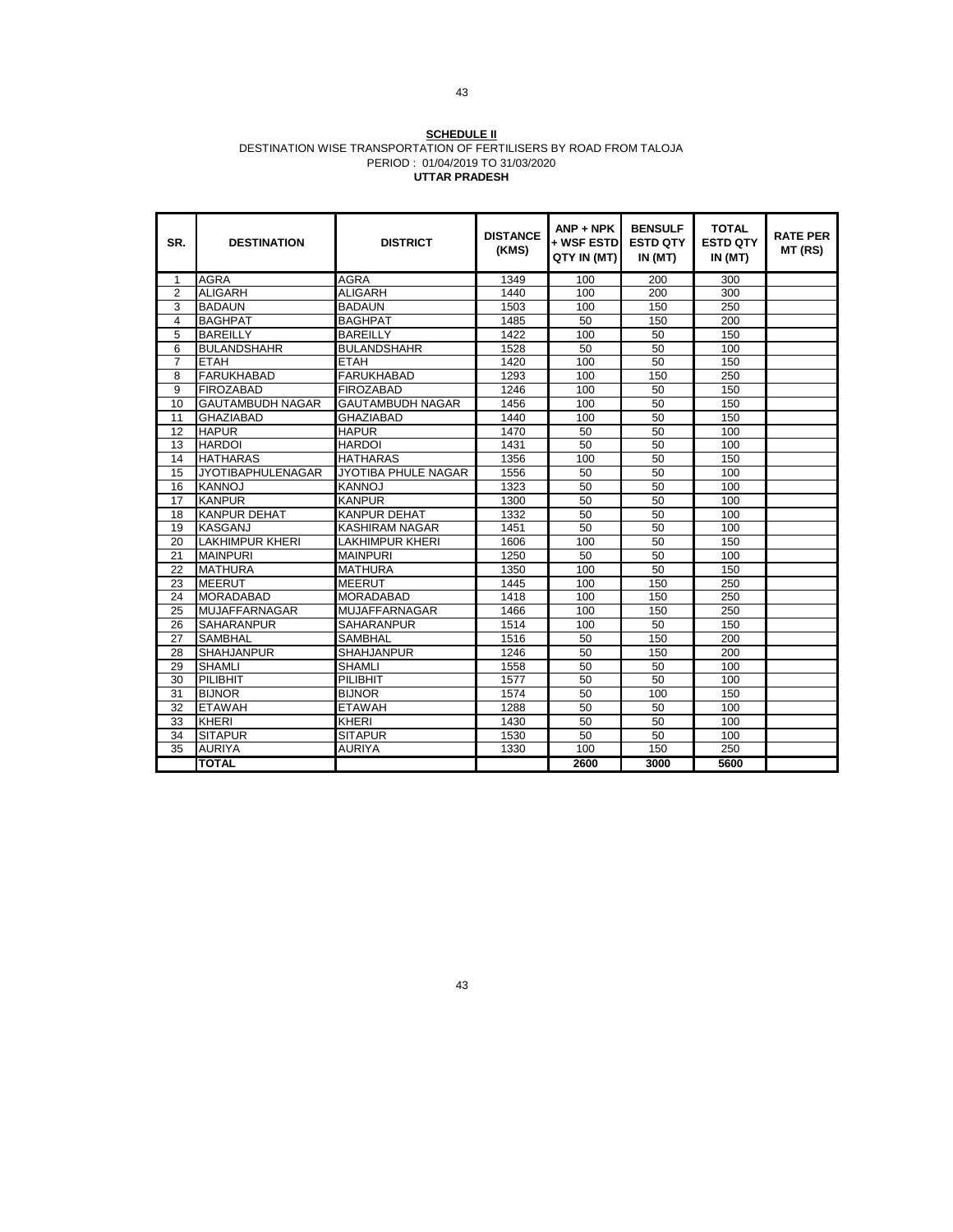#### **SCHEDULE II** DESTINATION WISE TRANSPORTATION OF FERTILISERS AND BENSULF BY ROAD FROM TALOJA PERIOD : 01/04/2019 TO 31/03/2020 **ANDHRA PRADESH**

| SR. | <b>DESTINATION</b> | <b>DISTRICT</b>  | <b>DISTANCE</b><br>(KMS) | $ANP + NPK$<br>+ WSF ESTDI<br>QTY IN (MT) | <b>BENSULF</b><br><b>ESTD QTY</b><br>IN(MT) | <b>TOTAL</b><br><b>ESTD QTY</b><br>IN(MT) | <b>RATE PER</b><br>MT (RS) |
|-----|--------------------|------------------|--------------------------|-------------------------------------------|---------------------------------------------|-------------------------------------------|----------------------------|
|     | <b>ANANTAPUR</b>   | <b>ANANTAPUR</b> | 869                      | 500                                       | 100                                         | 600                                       |                            |
| 2   | <b>KURNOOL</b>     | <b>KURNOOL</b>   | 785                      | 200                                       | 10                                          | 210                                       |                            |
| 3   | <b>ADONI</b>       | <b>KURNOOL</b>   | 732                      |                                           | 10                                          | 10                                        |                            |
| 4   | <b>NANDYAL</b>     | <b>KURNOOL</b>   | 859                      | 500                                       | 10                                          | 510                                       |                            |
| 5   | <b>KADAPA</b>      | <b>KADAPA</b>    | 985                      | 250                                       | 10                                          | 260                                       |                            |
| 6   | <b>CHITTUR</b>     | <b>CHITTUR</b>   | 1137                     | 500                                       | 10                                          | 510                                       |                            |
| 7   | <b>NELLORE</b>     | <b>NELLORE</b>   | 1147                     | 250                                       | 10                                          | 260                                       |                            |
| 8   | <b>ONGOLE</b>      | <b>PRAKASHAM</b> | 1021                     | 400                                       | 10                                          | 410                                       |                            |
| 9   | <b>GUNTUR</b>      | <b>GUNTUR</b>    | 1005                     | 500                                       | 50                                          | 550                                       |                            |
| 10  | VIJAYAWADA         | <b>KRISHNA</b>   | 990                      | 500                                       | 10                                          | 510                                       |                            |
|     | <b>TOTAL</b>       |                  |                          | 3600                                      | 230                                         | 3830                                      |                            |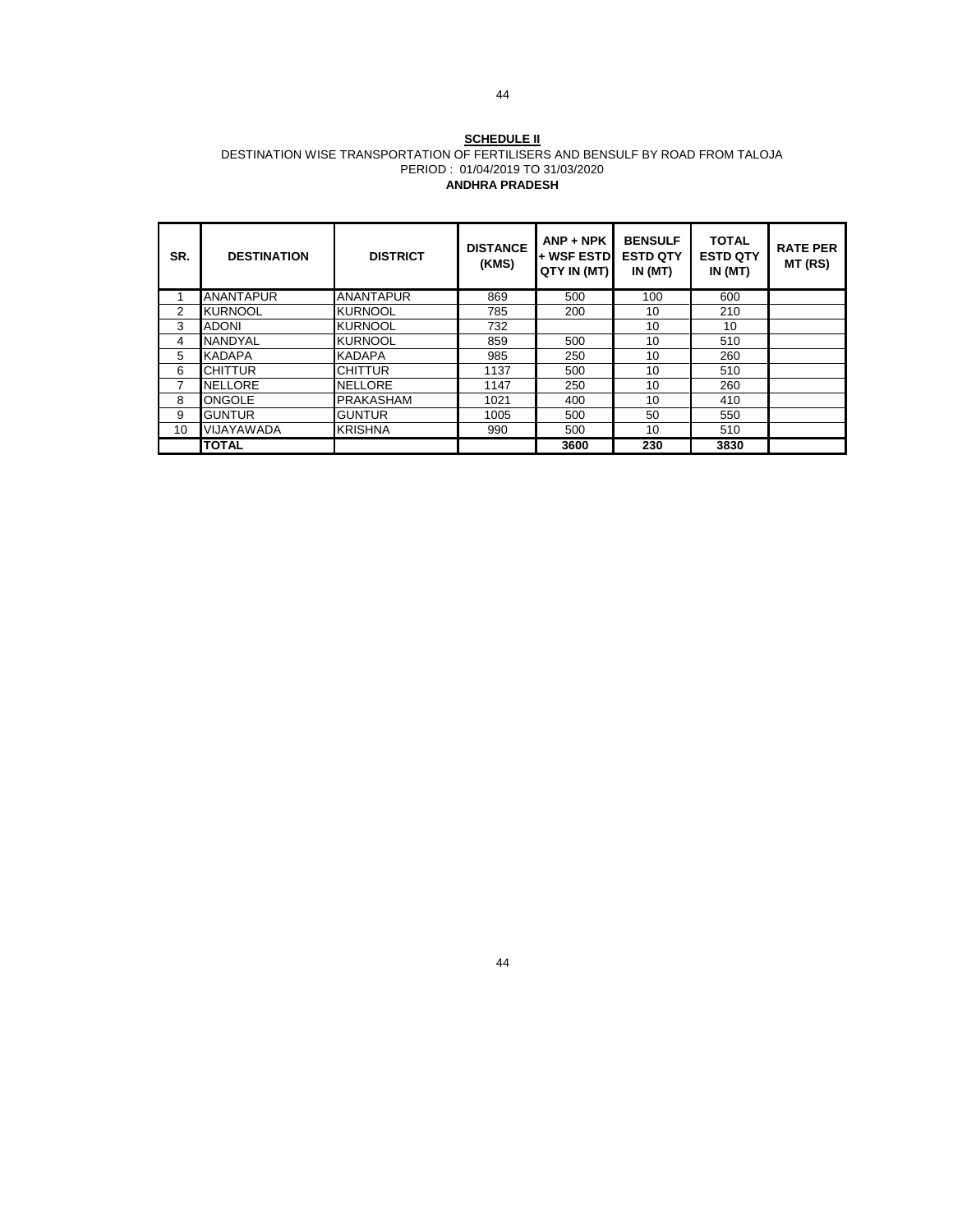#### **SCHEDULE II** DESTINATION WISE TRANSPORTATION OF FERTILISERS AND BENSULF BY ROAD FROM TALOJA PERIOD : 01/04/2019 TO 31/03/2020 **TELANGANA**

| SR.            | <b>DESTINATION</b> | <b>DISTRICT</b>    | <b>DISTANCE</b><br>(KMS) | $ANP + NPK$<br><b>+ WSF ESTDI</b><br>QTY IN (MT) | <b>BENSULF</b><br><b>ESTD QTY</b><br>IN(MT) | <b>TOTAL</b><br><b>ESTD QTY</b><br>IN(MT) | <b>RATE PER</b><br>MT (RS) |
|----------------|--------------------|--------------------|--------------------------|--------------------------------------------------|---------------------------------------------|-------------------------------------------|----------------------------|
|                | <b>KHAMMAM</b>     | <b>KHAMMAM</b>     | 892                      | 1000                                             | 20                                          | 1020                                      |                            |
| $\overline{2}$ | WARANGAL           | WARANGAL           | 821                      | 1000                                             | 20                                          | 1020                                      |                            |
| 3              | RANGAREDDY/HYD     | RANGAREDDY/HYD     | 694                      | 500                                              |                                             | 500                                       |                            |
| 4              | <b>NALGONDA</b>    | <b>NALGONDA</b>    | 800                      | 1000                                             | 10                                          | 1010                                      |                            |
| 5              | KARIMNAGAR         | KARIMNAGAR         | 794                      | 1000                                             | 20                                          | 1020                                      |                            |
| 6              | <b>ADILABAD</b>    | ADILABAD           | 743                      | 50                                               | 10                                          | 60                                        |                            |
| 7              | <b>NIZAMABAD</b>   | <b>NIZAMABAD</b>   | 645                      | 1000                                             | 20                                          | 1020                                      |                            |
| 8              | <b>MAHBUBNAGAR</b> | <b>MAHBUBNAGAR</b> | 663                      | 1000                                             | 40                                          | 1040                                      |                            |
| 9              | <b>MEDCHAL</b>     | <b>MEDCHAL</b>     | 673                      | 1000                                             | 40                                          | 1040                                      |                            |
| 10             | <b>MEDAK</b>       | <b>MEDAK</b>       | 667                      | 1000                                             |                                             | 1000                                      |                            |
|                | <b>TOTAL</b>       |                    |                          | 8550                                             | 180                                         | 8730                                      |                            |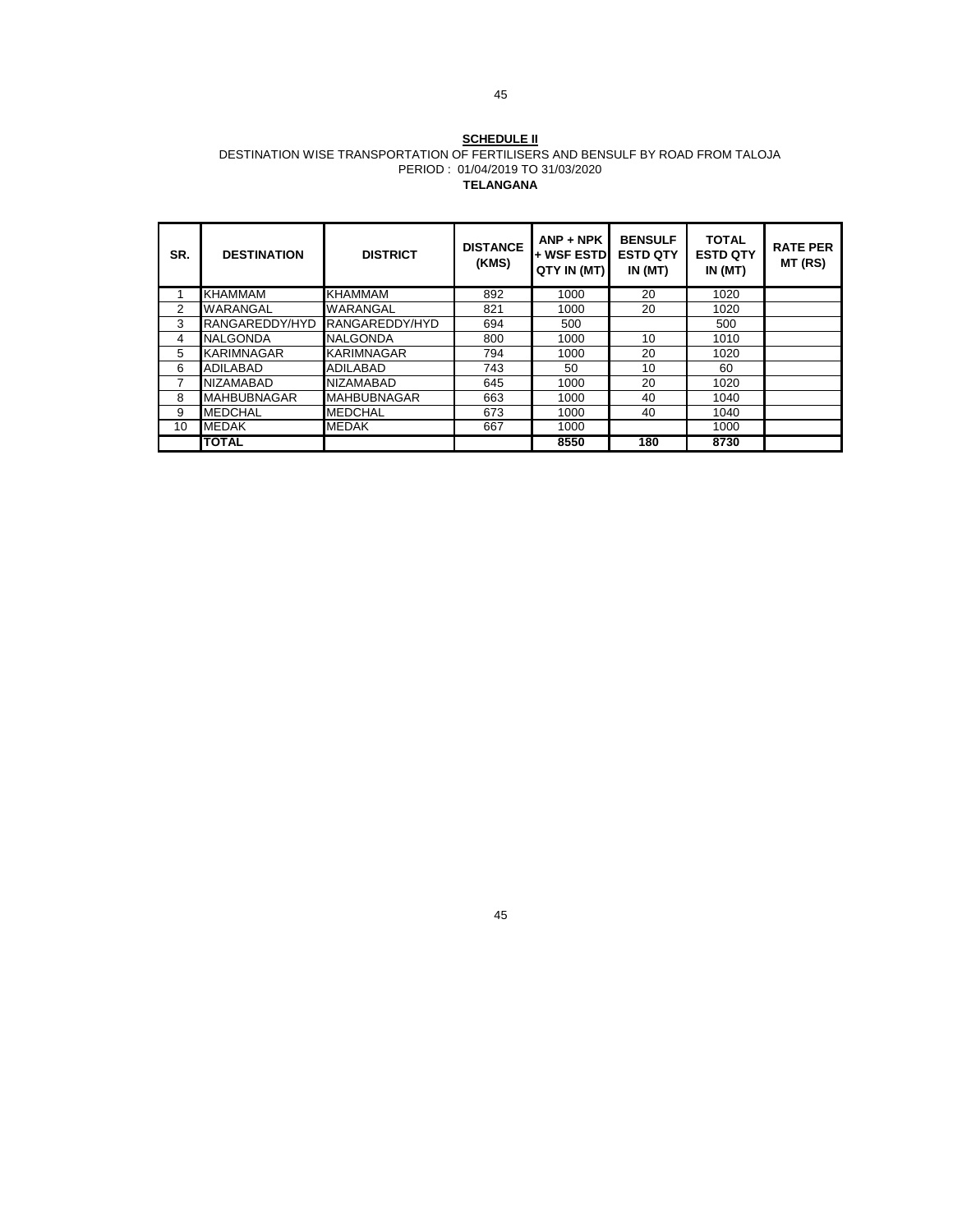#### **SCHEDULE II** DESTINATION WISE TRANSPORTATION OF FERTILISERS AND BENSULF BY ROAD FROM TALOJA PERIOD : 01/04/2019 TO 31/03/2020 **TAMIL NADU**

| SR.            | <b>DESTINATION</b> | <b>DISTRICT</b>     | <b>DISTANCE</b><br>(KMS) | $ANP + NPK$<br>+ WSF<br><b>ESTD QTY</b><br>IN(MT) | <b>BENSULF</b><br><b>ESTD QTY</b><br>IN(MT) | <b>TOTAL</b><br><b>ESTD QTY</b><br>IN(MT) | <b>RATE PER</b><br>MT (RS) |
|----------------|--------------------|---------------------|--------------------------|---------------------------------------------------|---------------------------------------------|-------------------------------------------|----------------------------|
|                | <b>COIMBATORE</b>  | <b>COIMBATORE</b>   | 1331                     | 150                                               | 100                                         | 250                                       |                            |
| $\overline{2}$ | <b>DINDIGUL</b>    | <b>DINDIGUL</b>     | 1340                     | 150                                               |                                             | 150                                       |                            |
| 3              | <b>UDUMALAIPET</b> | <b>TIRUPPUR</b>     | 1359                     | 100                                               |                                             | 100                                       |                            |
| 4              | <b>DHARAPURAM</b>  | TIRUPPUR            | 1316                     | 100                                               |                                             | 100                                       |                            |
| 5              | <b>ERODE</b>       | <b>ERODE</b>        | 1218                     | 150                                               | 50                                          | 200                                       |                            |
| 6              | SALEM              | <b>SALEM</b>        | 1170                     | 150                                               |                                             | 150                                       |                            |
| 7              | <b>KRISHNAGIRI</b> | <b>KRISHNAGIRI</b>  | 1057                     | 150                                               |                                             | 150                                       |                            |
| 8              | <b>TRICHY</b>      | <b>TRICHY</b>       | 1310                     | 150                                               | 50                                          | 200                                       |                            |
| 9              | KANCHEEPURAM       | <b>KANCHEEPURAM</b> | 1248                     | 100                                               |                                             | 100                                       |                            |
| 10             | <b>THENI</b>       | <b>THENI</b>        | 1422                     | 150                                               |                                             | 150                                       |                            |
| 11             | TIRUVANNAMALAI     | TIRUVANNAMALA       | 1169                     | 100                                               |                                             | 100                                       |                            |
| 12             | <b>VELLORE</b>     | VELLORE             | 1179                     | 150                                               |                                             | 150                                       |                            |
| 13             | <b>VILUPPURAM</b>  | <b>VILUPPURAM</b>   | 1231                     | 100                                               |                                             | 100                                       |                            |
|                | <b>TOTAL</b>       |                     |                          | 1700                                              | 200                                         | 1900                                      |                            |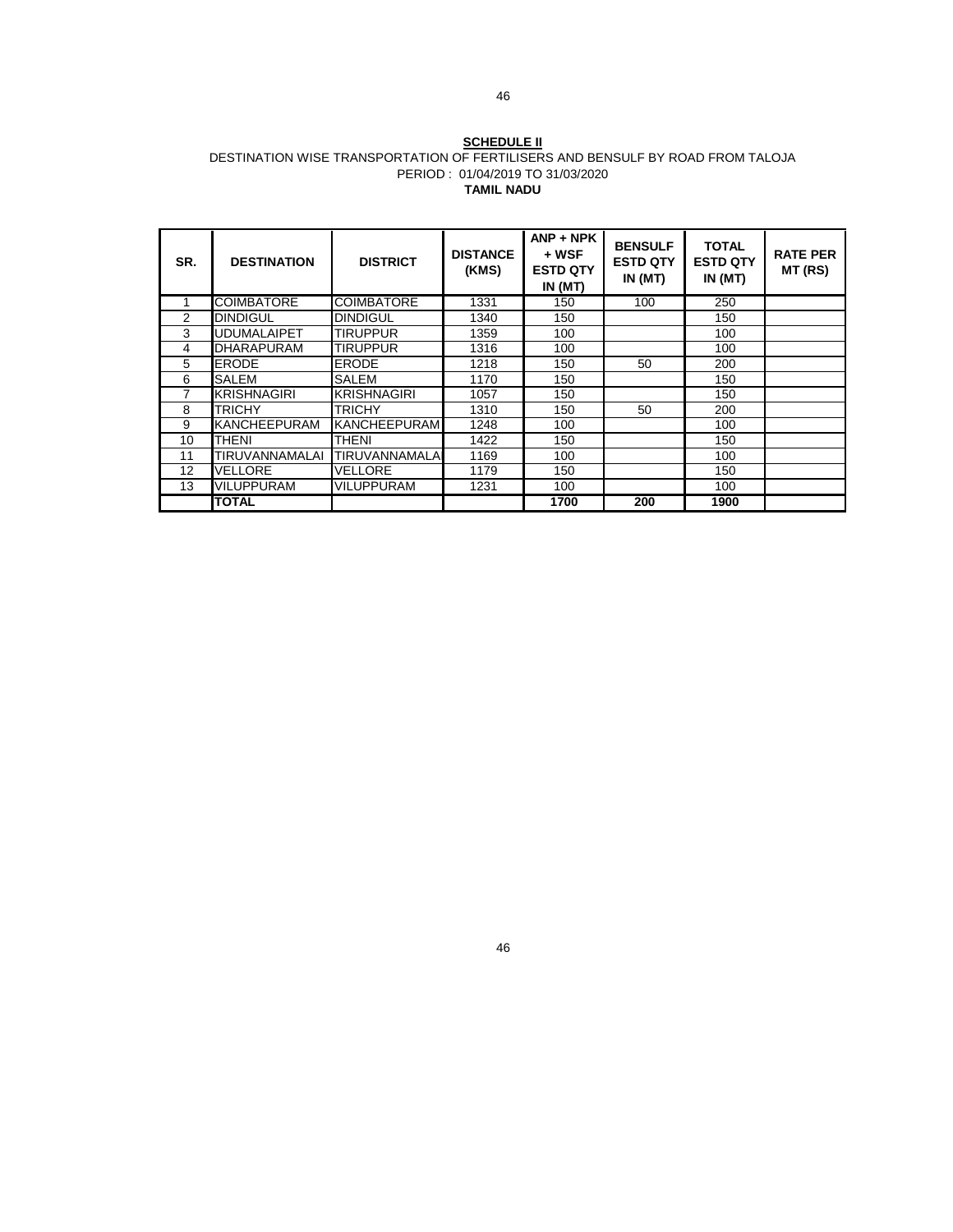#### **SCHEDULE II** DESTINATION WISE TRANSPORTATION OF FERTILISERS BY ROAD FROM TALOJA PERIOD : 01/04/2019 TO 31/03/2020 **RAJASTHAN**

| SR.             | <b>DESTINATION</b>                           | <b>DISTRICT</b>    | <b>DISTANCE</b><br>(KMS) | $ANP + NPK$<br>+ WSF ESTD<br>QTY IN (MT) | <b>RATE PER</b><br>MT (RS) |
|-----------------|----------------------------------------------|--------------------|--------------------------|------------------------------------------|----------------------------|
| 1               | <b>KEKRI</b>                                 | <b>AJMER</b>       | 1019                     | 150                                      |                            |
| $\overline{2}$  | <b>ALWAR</b>                                 | <b>ALWAR</b>       | 1310                     | 150                                      |                            |
| 3               | <b>BEHROR</b>                                | <b>ALWAR</b>       | 1285                     | 150                                      |                            |
| 4               | <b>BARMER</b>                                | <b>BARMER</b>      | 1188                     | 150                                      |                            |
| 5               | <b>BALOTARA</b>                              | <b>BARMER</b>      | 941                      | 150                                      |                            |
| 6               | <b>SIWANA</b>                                | <b>BARMER</b>      | 888                      | 150                                      |                            |
| 7               | <b>GUDA MALANI</b>                           | <b>BARMER</b>      | 839                      | 150                                      |                            |
| 8               | <b>HALENA</b>                                | <b>BHARATPUR</b>   | 1265                     | 150                                      |                            |
| 9               | <b>BUNDI(TALERA)</b><br><b>BUNDI</b><br>1033 |                    | 150                      |                                          |                            |
| 10              | KOTA                                         | <b>KOTA</b>        | 898                      | 150                                      |                            |
| 11              | <b>BARAN</b>                                 | <b>BARAN</b>       | 892                      | 150                                      |                            |
| 12              | <b>JHALAWAR</b>                              | <b>JHALAWAR</b>    | 811                      | 150                                      |                            |
| 13              | <b>MANDAR</b>                                | <b>SIROHI</b>      | 740                      | 100                                      |                            |
| 14              | <b>REODAR</b>                                | <b>SIROHI</b>      | 756                      | 100                                      |                            |
| 15              | SHEOGANJ                                     | <b>SIROHI</b>      | 805                      | 100                                      |                            |
| 16              | <b>CHOMU</b>                                 | <b>JAIPUR</b>      | 1162                     | 100                                      |                            |
| 17              | <b>BAGRU</b>                                 | <b>JAIPUR</b>      | 1133                     | 100                                      |                            |
| 18              | <b>BASSI</b>                                 | <b>JAIPUR</b>      | 1189                     | 100                                      |                            |
| 19              | <b>BIKANER</b>                               | <b>BIKANER</b>     | 1233                     | 100                                      |                            |
| 20              | <b>GANGANAGAR</b>                            | <b>GANGANAGAR</b>  | 1481                     | 100                                      |                            |
| $\overline{21}$ | <b>SHRIVIJAYNAGAR</b>                        | <b>GANGANAGAR</b>  | 1423                     | 100                                      |                            |
| 22              | <b>PADAMPUR</b>                              | <b>GANGANAGAR</b>  | 1470                     | 100                                      |                            |
| 23              | <b>SHRIKARANPUR</b>                          | GANGANAGAR         | 1467                     | 100                                      |                            |
| 24              | <b>ANOOPGARH</b>                             | <b>GANGANAGAR</b>  | 1381                     | 100                                      |                            |
| 25              | GARSANA                                      | <b>GANGANAGAR</b>  | 1360                     | 100                                      |                            |
| 26              | <b>SARDULSHAYAR</b>                          | <b>GANGANAGAR</b>  | 1496                     | 100                                      |                            |
| 27              | JAITSAR                                      | <b>GANGANAGAR</b>  | 1434                     | 100                                      |                            |
| 28              | <b>HANUMANGARH</b>                           | <b>HANUMANGARH</b> | 1467                     | 100                                      |                            |
| 29              | <b>SANGARIA</b>                              | <b>HANUMANGARH</b> | 1487                     | 100                                      |                            |
| 30              | PILIBANGA                                    | HANUMANGARH        | 1442                     | 100                                      |                            |
| $\overline{31}$ | <b>RAWATSAR</b>                              | <b>HANUMANGARH</b> | 1418                     | 150                                      |                            |
| 32              | <b>BHINMAL</b>                               | JALOR              | 853                      | 150                                      |                            |
| 33              | <b>JEEVANA</b>                               | JALOR              | 855                      | 150                                      |                            |
| 34              | <b>SANCHOR</b>                               | <b>JALOR</b>       | 779                      | 150                                      |                            |
| 35              | MENGALWA                                     | <b>JALOR</b>       | 845                      | 150                                      |                            |
| 36              | <b>RANIWARA</b>                              | <b>JALOR</b>       | 766                      | 150                                      |                            |
| 37              | SAYLA                                        | JALOR              | 852                      | 150                                      |                            |
| 38              | <b>PHALODI</b>                               | JODHPUR            | 948                      | 150                                      |                            |
| 39              | <b>BHOPALGARH</b>                            | <b>JODHPUR</b>     | 1057                     | 150                                      |                            |
| 40              | <b>OSIYA</b>                                 | <b>JODHPUR</b>     | 1047                     | 150                                      |                            |
| 41              | ASOP                                         | <b>JODHPUR</b>     | 1076                     | 100                                      |                            |
| 42              | <b>NAGAUR</b>                                | <b>NAGAUR</b>      | 1125                     | 100                                      |                            |
| 43              | <b>KUCHERA</b>                               | <b>NAGAUR</b>      | 1098                     | 100                                      |                            |
| 44              | <b>MERTA</b>                                 | <b>NAGAUR</b>      | 1054                     | 100                                      |                            |
| 45              | <b>JASNAGAR</b>                              | <b>NAGAUR</b>      | 1031                     | 100                                      |                            |
|                 | <b>TOTAL</b>                                 |                    |                          | 5600                                     |                            |